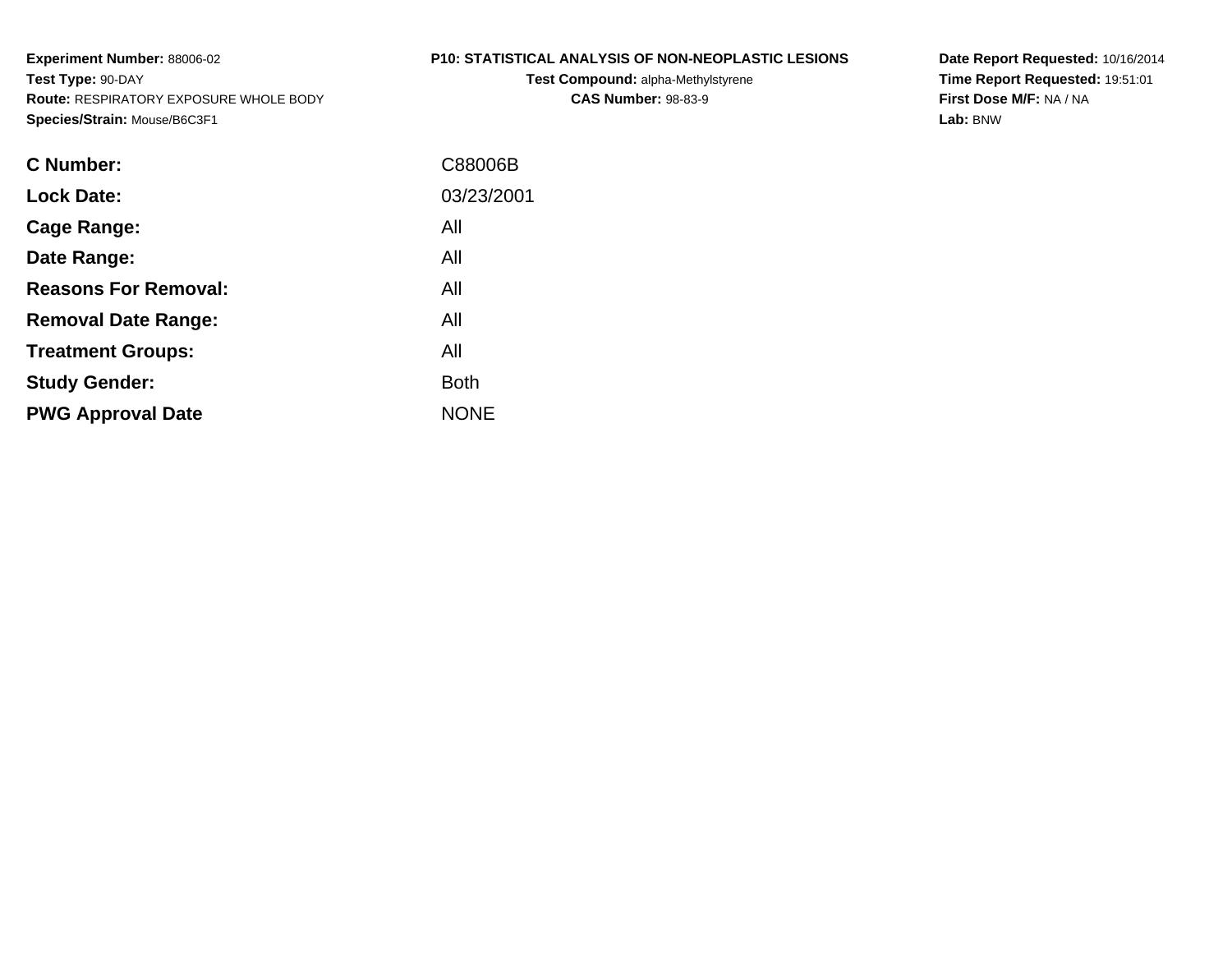#### **P10: STATISTICAL ANALYSIS OF NON-NEOPLASTIC LESIONS**

**Test Compound:** alpha-Methylstyrene**CAS Number:** 98-83-9

**Date Report Requested:** 10/16/2014**Time Report Requested:** 19:51:01**First Dose M/F:** NA / NA**Lab:** BNW

# **SUMMARY OF STATISTICALLY SIGNIFICANT (P<=.05) RESULTS IN THE ANALYSIS OF ALPHA-METHYLSTYRENE**

| <b>Morphology</b>    |
|----------------------|
| Hypertrophy          |
| Hemorrhage           |
| Atrophy              |
| Hyperplasia          |
| Atrophy              |
| Metaplasia           |
|                      |
| <b>Morphology</b>    |
| Hypertrophy          |
| Hyperplasia          |
| Atrophy              |
| <b>Necrosis</b>      |
| Atrophy              |
| Metaplasia           |
| Degeneration Hyaline |
|                      |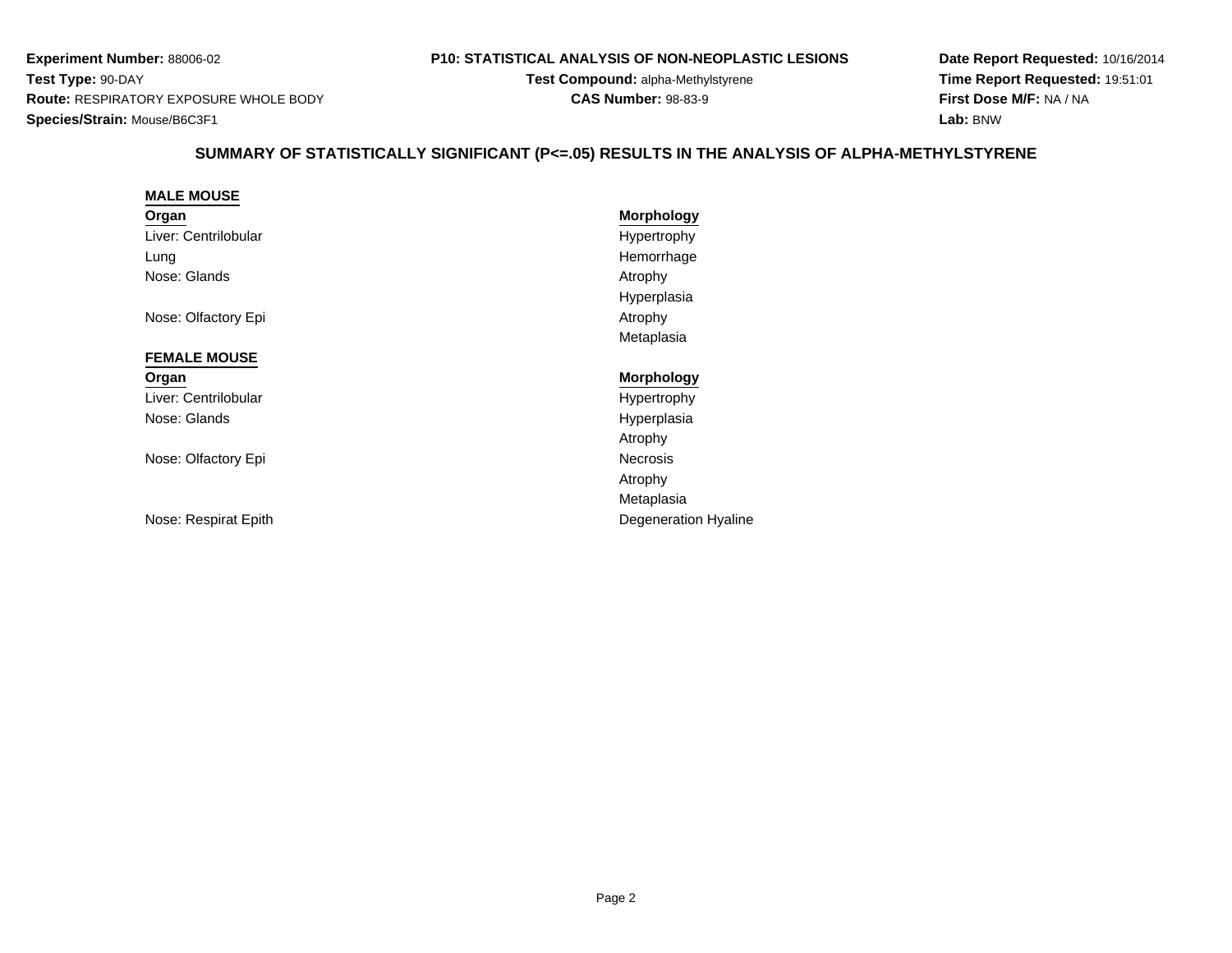#### **P10: STATISTICAL ANALYSIS OF NON-NEOPLASTIC LESIONS**

**Test Compound:** alpha-Methylstyrene

**CAS Number:** 98-83-9

**Date Report Requested:** 10/16/2014**Time Report Requested:** 19:51:01**First Dose M/F:** NA / NA**Lab:** BNW

| <b>MALE</b>                 |                |                        |                |                |                |                        |  |
|-----------------------------|----------------|------------------------|----------------|----------------|----------------|------------------------|--|
| <b>DOSE</b>                 | <b>CONTROL</b> | <b>75 PPM</b>          | <b>150 PPM</b> | <b>300 PPM</b> | <b>600 PPM</b> | <b>1000 PPM</b>        |  |
| <b>Kidney: Renal Tubule</b> |                |                        |                |                |                |                        |  |
| <b>Casts Protein</b>        |                |                        |                |                |                |                        |  |
| <b>LESION RATES</b>         |                |                        |                |                |                |                        |  |
| OVERALL(a)                  | $0/10(0\%)$    | $0/0 (0\%)$            | $0/0 (0\%)$    | $0/0 (0\%)$    | $0/0 (0\%)$    | $0/10(0\%)$            |  |
| POLY-3 RATE (b)             | 0/10.00        | 0/0.00                 | 0/0.00         | 0/0.00         | 0/0.00         | 0/10.00                |  |
| POLY-3 PERCENT (g)          | $0\%$          | $0\%$                  | 0%             | 0%             | 0%             | 0%                     |  |
| <b>TERMINAL (d)</b>         | $0/10(0\%)$    | $0/0 (0\%)$            | $0/0 (0\%)$    | $0/0 (0\%)$    | $0/0 (0\%)$    | $0/10(0\%)$            |  |
| <b>FIRST INCIDENCE</b>      | $---$          | $\qquad \qquad \cdots$ | $---$          | ---            | ---            | $\qquad \qquad \cdots$ |  |
| <b>STATISTICAL TESTS</b>    |                |                        |                |                |                |                        |  |
| POLY <sub>3</sub>           | (n)            | (n)                    | (n)            | (n)            | (n)            | (n)                    |  |
| <b>POLY 1.5</b>             | (n)            | (n)                    | (n)            | (n)            | (n)            | (n)                    |  |
| POLY 6                      | (n)            | (n)                    | (n)            | (n)            | (n)            | (n)                    |  |
| <b>COCH-ARM / FISHERS</b>   | (n)            | (n)                    | (n)            | (n)            | (n)            | (n)                    |  |
| <b>MAX-ISO-POLY-3</b>       | (n)            | (n)                    | (n)            | (n)            | (n)            | (n)                    |  |
| <b>HISTCONT SAME RTE</b>    |                |                        |                |                |                |                        |  |
| <b>HISTCONT ALL RTES</b>    |                |                        |                |                |                |                        |  |
| <b>CURR VS HC SAME RTE</b>  |                |                        |                |                |                |                        |  |
| <b>CURR VS HC ALL RTES</b>  |                |                        |                |                |                |                        |  |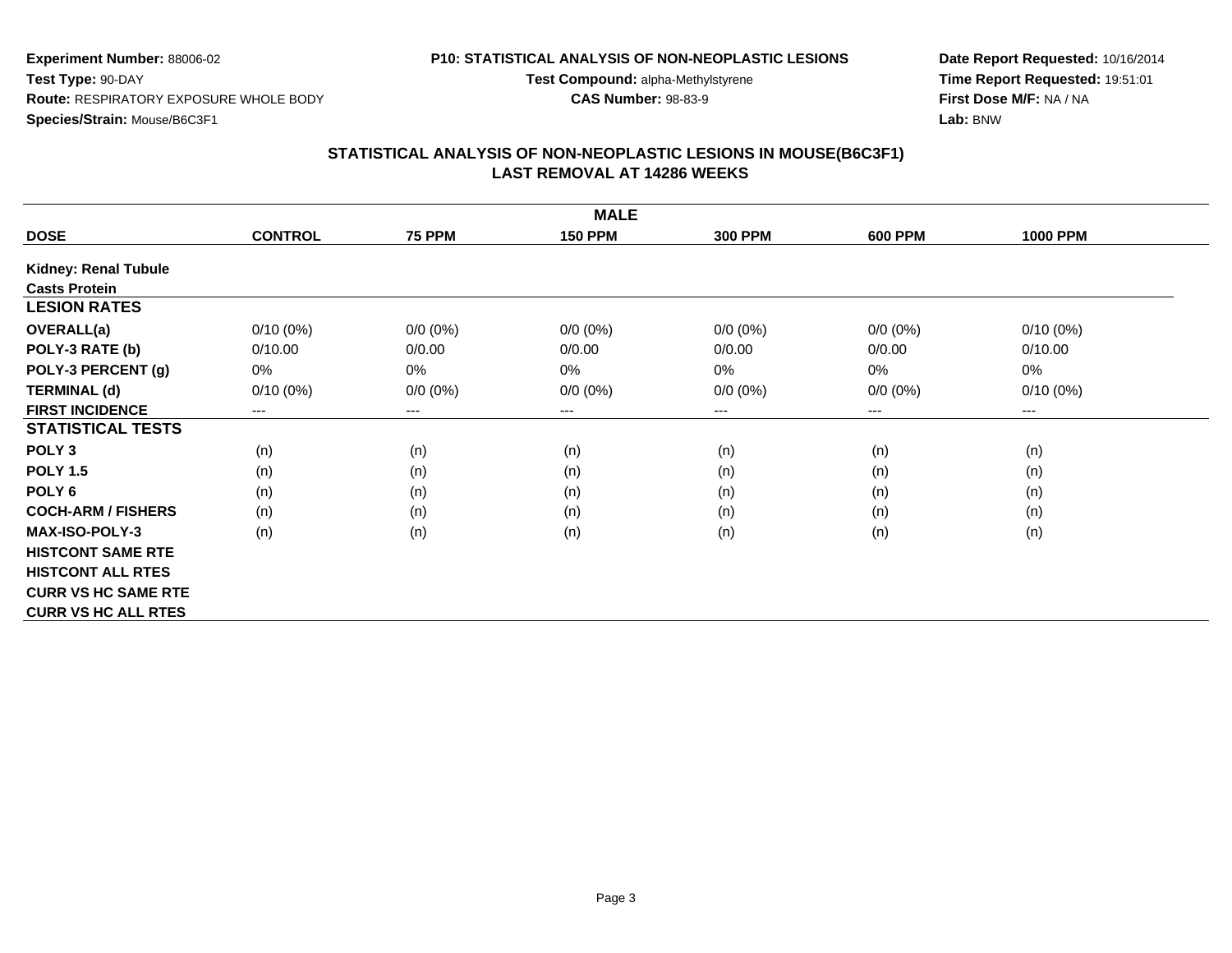#### **P10: STATISTICAL ANALYSIS OF NON-NEOPLASTIC LESIONS**

**Test Compound:** alpha-Methylstyrene

**CAS Number:** 98-83-9

**Date Report Requested:** 10/16/2014**Time Report Requested:** 19:51:01**First Dose M/F:** NA / NA**Lab:** BNW

|                             |                |               | <b>MALE</b>            |                |                |                 |  |
|-----------------------------|----------------|---------------|------------------------|----------------|----------------|-----------------|--|
| <b>DOSE</b>                 | <b>CONTROL</b> | <b>75 PPM</b> | <b>150 PPM</b>         | <b>300 PPM</b> | <b>600 PPM</b> | <b>1000 PPM</b> |  |
| <b>Kidney: Renal Tubule</b> |                |               |                        |                |                |                 |  |
| Regeneration                |                |               |                        |                |                |                 |  |
| <b>LESION RATES</b>         |                |               |                        |                |                |                 |  |
| <b>OVERALL(a)</b>           | 1/10 (10%)     | $0/0 (0\%)$   | $0/0 (0\%)$            | $0/0 (0\%)$    | $0/0 (0\%)$    | $0/10(0\%)$     |  |
| POLY-3 RATE (b)             | 1/10.00        | 0/0.00        | 0/0.00                 | 0/0.00         | 0/0.00         | 0/10.00         |  |
| POLY-3 PERCENT (g)          | 10%            | 0%            | 0%                     | 0%             | 0%             | 0%              |  |
| <b>TERMINAL (d)</b>         | $1/10(10\%)$   | $0/0 (0\%)$   | $0/0 (0\%)$            | $0/0 (0\%)$    | $0/0 (0\%)$    | $0/10(0\%)$     |  |
| <b>FIRST INCIDENCE</b>      | 95(T)          | $\cdots$      | $\qquad \qquad \cdots$ | ---            | $---$          | $\cdots$        |  |
| <b>STATISTICAL TESTS</b>    |                |               |                        |                |                |                 |  |
| POLY <sub>3</sub>           | (e)            | (e)           | (e)                    | (e)            | (e)            | $P = 0.500N$    |  |
| <b>POLY 1.5</b>             | (e)            | (e)           | (e)                    | (e)            | (e)            | $P = 0.500N$    |  |
| POLY 6                      | (e)            | (e)           | (e)                    | (e)            | (e)            | $P = 0.500N$    |  |
| <b>COCH-ARM / FISHERS</b>   | $P = 0.269N$   | (e)           | (e)                    | (e)            | (e)            | $P = 0.500N$    |  |
| <b>MAX-ISO-POLY-3</b>       | (e)            | (e)           | (e)                    | (e)            | (e)            | P=0.159N        |  |
| <b>HISTCONT SAME RTE</b>    |                |               |                        |                |                |                 |  |
| <b>HISTCONT ALL RTES</b>    |                |               |                        |                |                |                 |  |
| <b>CURR VS HC SAME RTE</b>  |                |               |                        |                |                |                 |  |
| <b>CURR VS HC ALL RTES</b>  |                |               |                        |                |                |                 |  |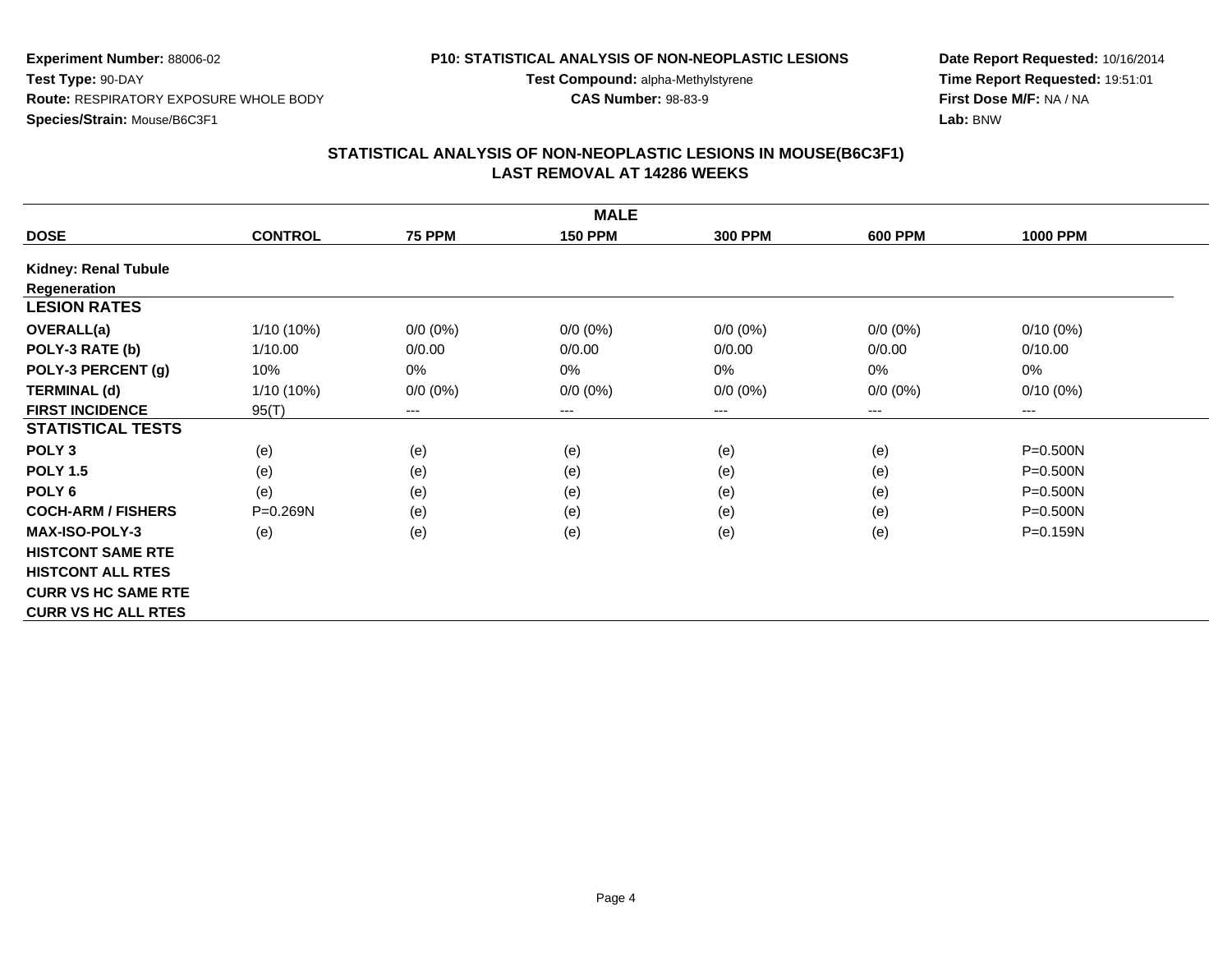# **P10: STATISTICAL ANALYSIS OF NON-NEOPLASTIC LESIONS**

**Test Compound:** alpha-Methylstyrene

**CAS Number:** 98-83-9

**Date Report Requested:** 10/16/2014**Time Report Requested:** 19:51:01**First Dose M/F:** NA / NA**Lab:** BNW

|                            |                |                        | <b>MALE</b>    |                |                |                        |  |
|----------------------------|----------------|------------------------|----------------|----------------|----------------|------------------------|--|
| <b>DOSE</b>                | <b>CONTROL</b> | <b>75 PPM</b>          | <b>150 PPM</b> | <b>300 PPM</b> | <b>600 PPM</b> | <b>1000 PPM</b>        |  |
| Liver                      |                |                        |                |                |                |                        |  |
| <b>Basophilic Focus</b>    |                |                        |                |                |                |                        |  |
| <b>LESION RATES</b>        |                |                        |                |                |                |                        |  |
| <b>OVERALL(a)</b>          | $0/10(0\%)$    | $0/10(0\%)$            | $0/10(0\%)$    | $0/10(0\%)$    | $1/10(10\%)$   | $0/10(0\%)$            |  |
| POLY-3 RATE (b)            | 0/10.00        | 0/10.00                | 0/10.00        | 0/10.00        | 1/10.00        | 0/10.00                |  |
| POLY-3 PERCENT (g)         | 0%             | 0%                     | 0%             | 0%             | 10%            | 0%                     |  |
| <b>TERMINAL (d)</b>        | $0/10(0\%)$    | $0/10(0\%)$            | $0/10(0\%)$    | $0/10(0\%)$    | $1/10(10\%)$   | $0/10(0\%)$            |  |
| <b>FIRST INCIDENCE</b>     | ---            | $\qquad \qquad \cdots$ | ---            | ---            | 95(T)          | $\qquad \qquad \cdots$ |  |
| <b>STATISTICAL TESTS</b>   |                |                        |                |                |                |                        |  |
| POLY <sub>3</sub>          | $P=0.448$      | (e)                    | (e)            | (e)            | $P = 0.500$    | (e)                    |  |
| <b>POLY 1.5</b>            | $P=0.448$      | (e)                    | (e)            | (e)            | $P = 0.500$    | (e)                    |  |
| POLY <sub>6</sub>          | $P=0.448$      | (e)                    | (e)            | (e)            | $P = 0.500$    | (e)                    |  |
| <b>COCH-ARM / FISHERS</b>  | $P=0.447$      | (e)                    | (e)            | (e)            | $P = 0.500$    | (e)                    |  |
| <b>MAX-ISO-POLY-3</b>      | $P = 0.356$    | (e)                    | (e)            | (e)            | $P = 0.159$    | (e)                    |  |
| <b>HISTCONT SAME RTE</b>   |                |                        |                |                |                |                        |  |
| <b>HISTCONT ALL RTES</b>   |                |                        |                |                |                |                        |  |
| <b>CURR VS HC SAME RTE</b> |                |                        |                |                |                |                        |  |
| <b>CURR VS HC ALL RTES</b> |                |                        |                |                |                |                        |  |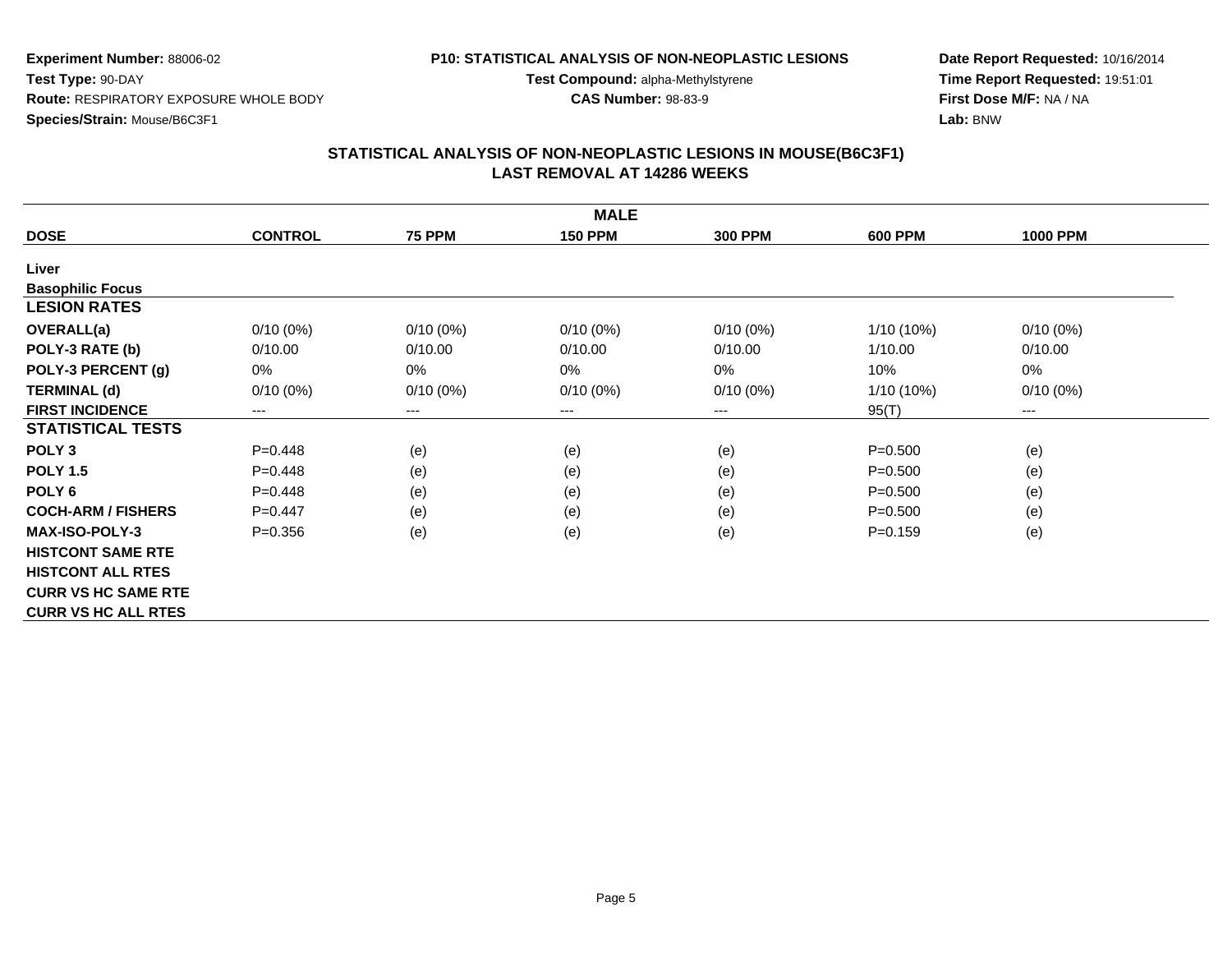# **P10: STATISTICAL ANALYSIS OF NON-NEOPLASTIC LESIONS**

**Test Compound:** alpha-Methylstyrene

**CAS Number:** 98-83-9

**Date Report Requested:** 10/16/2014**Time Report Requested:** 19:51:01**First Dose M/F:** NA / NA**Lab:** BNW

|                            |                |               | <b>MALE</b>    |                |                |                 |  |
|----------------------------|----------------|---------------|----------------|----------------|----------------|-----------------|--|
| <b>DOSE</b>                | <b>CONTROL</b> | <b>75 PPM</b> | <b>150 PPM</b> | <b>300 PPM</b> | <b>600 PPM</b> | <b>1000 PPM</b> |  |
| Liver                      |                |               |                |                |                |                 |  |
| <b>Necrosis</b>            |                |               |                |                |                |                 |  |
| <b>LESION RATES</b>        |                |               |                |                |                |                 |  |
| <b>OVERALL(a)</b>          | $0/10(0\%)$    | $0/10(0\%)$   | $0/10(0\%)$    | $0/10(0\%)$    | $0/10(0\%)$    | 1/10 (10%)      |  |
| POLY-3 RATE (b)            | 0/10.00        | 0/10.00       | 0/10.00        | 0/10.00        | 0/10.00        | 1/10.00         |  |
| POLY-3 PERCENT (g)         | $0\%$          | 0%            | 0%             | 0%             | 0%             | 10%             |  |
| <b>TERMINAL (d)</b>        | $0/10(0\%)$    | $0/10(0\%)$   | $0/10(0\%)$    | $0/10(0\%)$    | $0/10(0\%)$    | $1/10(10\%)$    |  |
| <b>FIRST INCIDENCE</b>     | ---            | $---$         | $--$           | ---            | ---            | 95(T)           |  |
| <b>STATISTICAL TESTS</b>   |                |               |                |                |                |                 |  |
| POLY <sub>3</sub>          | $P = 0.100$    | (e)           | (e)            | (e)            | (e)            | $P = 0.500$     |  |
| <b>POLY 1.5</b>            | $P = 0.100$    | (e)           | (e)            | (e)            | (e)            | $P = 0.500$     |  |
| POLY <sub>6</sub>          | $P = 0.100$    | (e)           | (e)            | (e)            | (e)            | $P = 0.500$     |  |
| <b>COCH-ARM / FISHERS</b>  | $P = 0.098$    | (e)           | (e)            | (e)            | (e)            | $P = 0.500$     |  |
| <b>MAX-ISO-POLY-3</b>      | $P=0.075$      | (e)           | (e)            | (e)            | (e)            | $P = 0.159$     |  |
| <b>HISTCONT SAME RTE</b>   |                |               |                |                |                |                 |  |
| <b>HISTCONT ALL RTES</b>   |                |               |                |                |                |                 |  |
| <b>CURR VS HC SAME RTE</b> |                |               |                |                |                |                 |  |
| <b>CURR VS HC ALL RTES</b> |                |               |                |                |                |                 |  |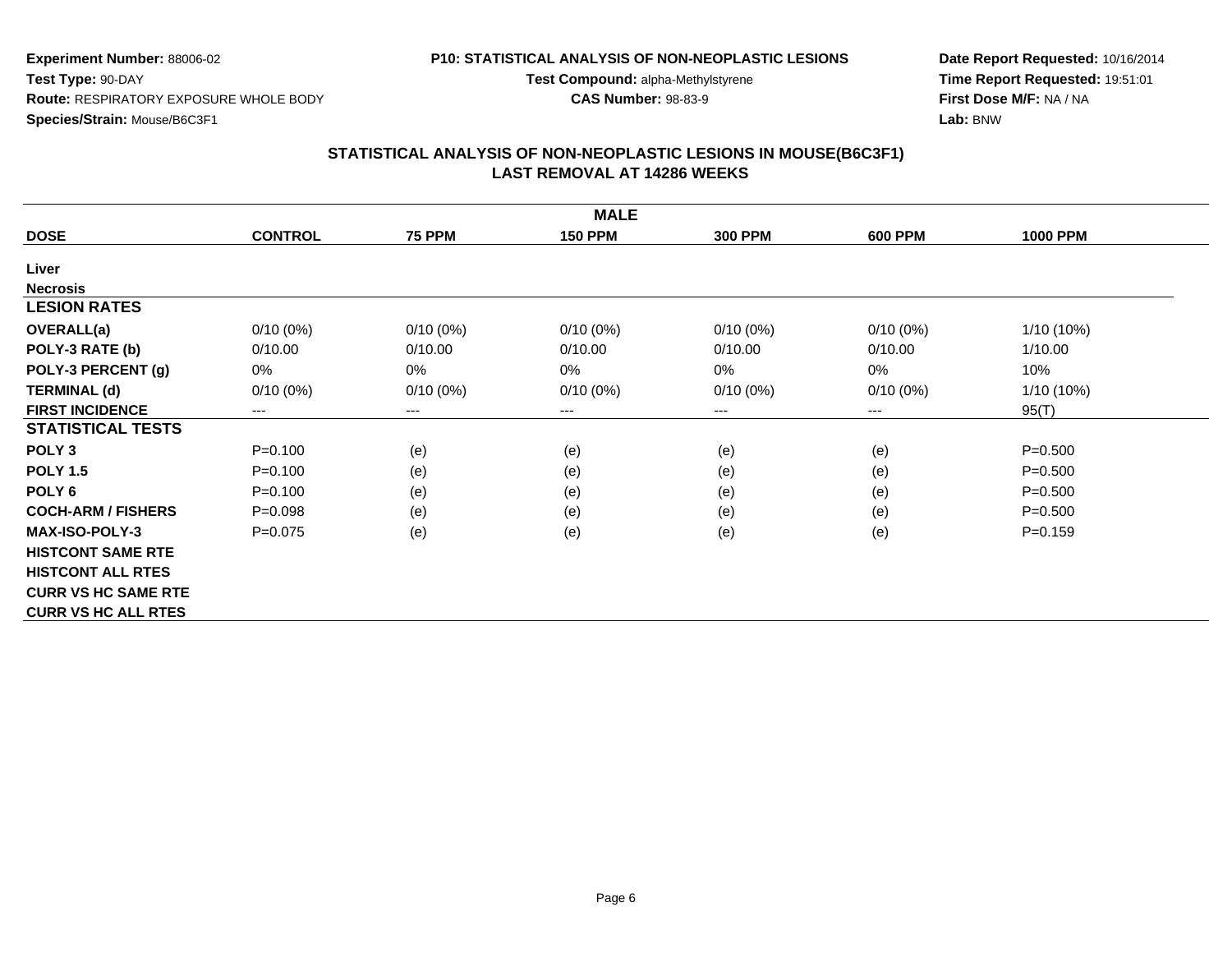#### **P10: STATISTICAL ANALYSIS OF NON-NEOPLASTIC LESIONS**

**Test Compound:** alpha-Methylstyrene

**CAS Number:** 98-83-9

**Date Report Requested:** 10/16/2014**Time Report Requested:** 19:51:01**First Dose M/F:** NA / NA**Lab:** BNW

| <b>MALE</b>                |                |                        |                |                |                |                 |
|----------------------------|----------------|------------------------|----------------|----------------|----------------|-----------------|
| <b>DOSE</b>                | <b>CONTROL</b> | <b>75 PPM</b>          | <b>150 PPM</b> | <b>300 PPM</b> | <b>600 PPM</b> | <b>1000 PPM</b> |
| Liver: Centrilobular       |                |                        |                |                |                |                 |
| <b>Hypertrophy</b>         |                |                        |                |                |                |                 |
| <b>LESION RATES</b>        |                |                        |                |                |                |                 |
| <b>OVERALL(a)</b>          | $0/10(0\%)$    | $0/10(0\%)$            | $0/10(0\%)$    | $0/10(0\%)$    | 4/10 (40%)     | 10/10 (100%)    |
| POLY-3 RATE (b)            | 0/10.00        | 0/10.00                | 0/10.00        | 0/10.00        | 4/10.00        | 10/10.00        |
| POLY-3 PERCENT (g)         | 0%             | $0\%$                  | $0\%$          | 0%             | 40%            | 100%            |
| <b>TERMINAL (d)</b>        | $0/10(0\%)$    | $0/10(0\%)$            | $0/10(0\%)$    | $0/10(0\%)$    | 4/10 (40%)     | 10/10 (100%)    |
| <b>FIRST INCIDENCE</b>     | $---$          | $\qquad \qquad \cdots$ | $--$           | ---            | 95(T)          | 95(T)           |
| <b>STATISTICAL TESTS</b>   |                |                        |                |                |                |                 |
| POLY <sub>3</sub>          | P=0.000**      | (e)                    | (e)            | (e)            | $P=0.033*$     | $P=NA$          |
| <b>POLY 1.5</b>            | $P=0.000**$    | (e)                    | (e)            | (e)            | $P=0.033*$     | $P = NA$        |
| POLY <sub>6</sub>          | $P=0.000**$    | (e)                    | (e)            | (e)            | $P=0.033*$     | $P=NA$          |
| <b>COCH-ARM / FISHERS</b>  | $P=0.000**$    | (e)                    | (e)            | (e)            | $P=0.043*$     | $P=0.000**$     |
| <b>MAX-ISO-POLY-3</b>      | P=0.000**      | (e)                    | (e)            | (e)            | P=0.007**      | (e)             |
| <b>HISTCONT SAME RTE</b>   |                |                        |                |                |                |                 |
| <b>HISTCONT ALL RTES</b>   |                |                        |                |                |                |                 |
| <b>CURR VS HC SAME RTE</b> |                |                        |                |                |                |                 |
| <b>CURR VS HC ALL RTES</b> |                |                        |                |                |                |                 |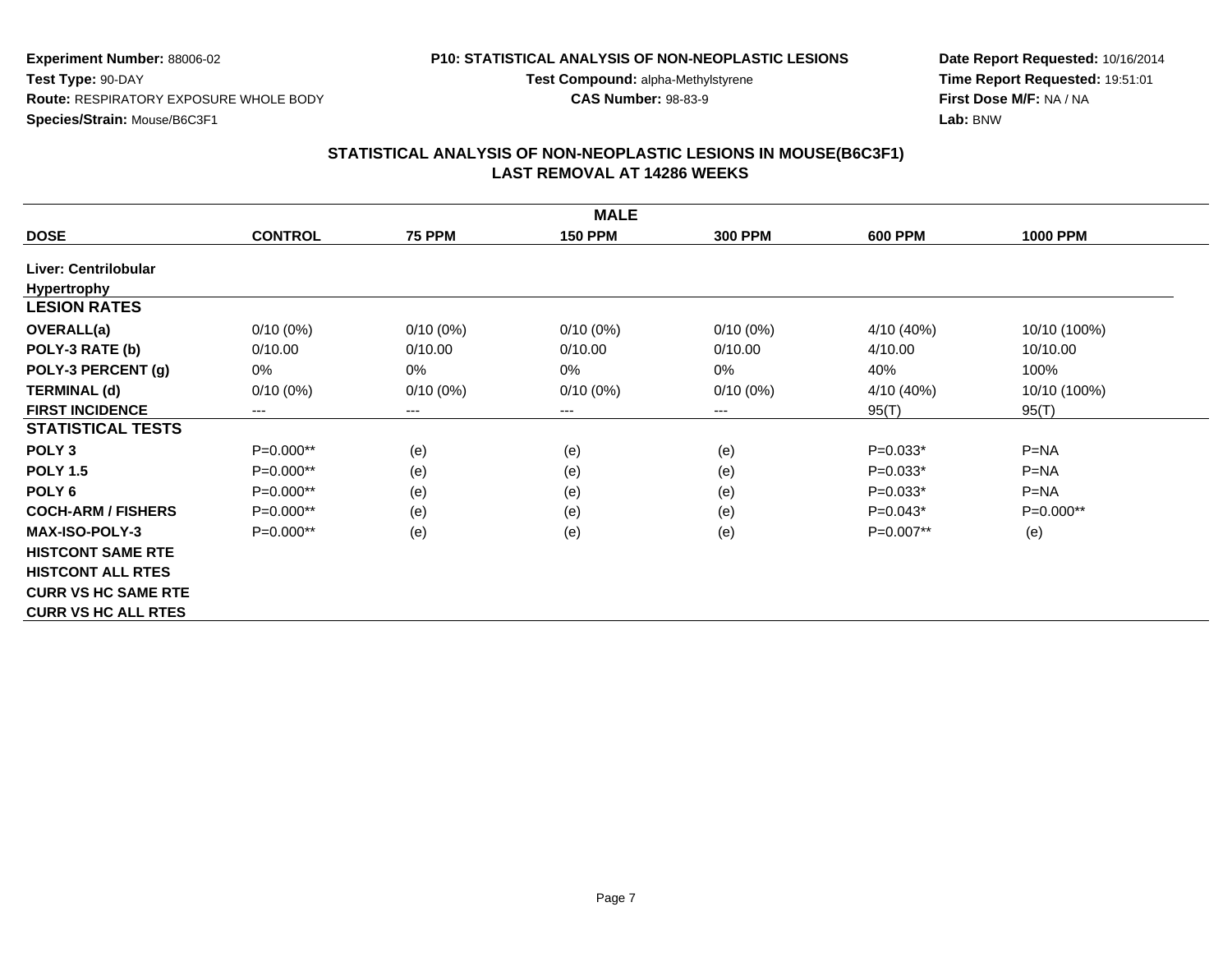#### **P10: STATISTICAL ANALYSIS OF NON-NEOPLASTIC LESIONS**

**Test Compound:** alpha-Methylstyrene

**CAS Number:** 98-83-9

**Date Report Requested:** 10/16/2014**Time Report Requested:** 19:51:01**First Dose M/F:** NA / NA**Lab:** BNW

|                            |                |               | <b>MALE</b>    |                |                |                 |  |
|----------------------------|----------------|---------------|----------------|----------------|----------------|-----------------|--|
| <b>DOSE</b>                | <b>CONTROL</b> | <b>75 PPM</b> | <b>150 PPM</b> | <b>300 PPM</b> | <b>600 PPM</b> | <b>1000 PPM</b> |  |
| Lung                       |                |               |                |                |                |                 |  |
| Hemorrhage                 |                |               |                |                |                |                 |  |
| <b>LESION RATES</b>        |                |               |                |                |                |                 |  |
| <b>OVERALL(a)</b>          | $0/10(0\%)$    | 2/2 (100%)    | $0/0 (0\%)$    | $0/0 (0\%)$    | $0/0 (0\%)$    | 2/10(20%)       |  |
| POLY-3 RATE (b)            | 0/10.00        | 2/2.00        | 0/0.00         | 0/0.00         | 0/0.00         | 2/10.00         |  |
| POLY-3 PERCENT (g)         | 0%             | 100%          | 0%             | 0%             | 0%             | 20%             |  |
| <b>TERMINAL (d)</b>        | $0/10(0\%)$    | 2/2 (100%)    | $0/0 (0\%)$    | $0/0 (0\%)$    | $0/0 (0\%)$    | 2/10(20%)       |  |
| <b>FIRST INCIDENCE</b>     | ---            | 95(T)         | $---$          | ---            | $---$          | 95(T)           |  |
| <b>STATISTICAL TESTS</b>   |                |               |                |                |                |                 |  |
| POLY <sub>3</sub>          | (e)            | $P = NA$      | (e)            | (e)            | (e)            | $P=0.227$       |  |
| <b>POLY 1.5</b>            | (e)            | $P = NA$      | (e)            | (e)            | (e)            | $P=0.227$       |  |
| POLY 6                     | (e)            | $P = NA$      | (e)            | (e)            | (e)            | $P=0.227$       |  |
| <b>COCH-ARM / FISHERS</b>  | $P = 0.453$    | $P=0.015*$    | (e)            | (e)            | (e)            | $P=0.237$       |  |
| <b>MAX-ISO-POLY-3</b>      | (e)            | P=0.000**     | (e)            | (e)            | (e)            | $P = 0.067$     |  |
| <b>HISTCONT SAME RTE</b>   |                |               |                |                |                |                 |  |
| <b>HISTCONT ALL RTES</b>   |                |               |                |                |                |                 |  |
| <b>CURR VS HC SAME RTE</b> |                |               |                |                |                |                 |  |
| <b>CURR VS HC ALL RTES</b> |                |               |                |                |                |                 |  |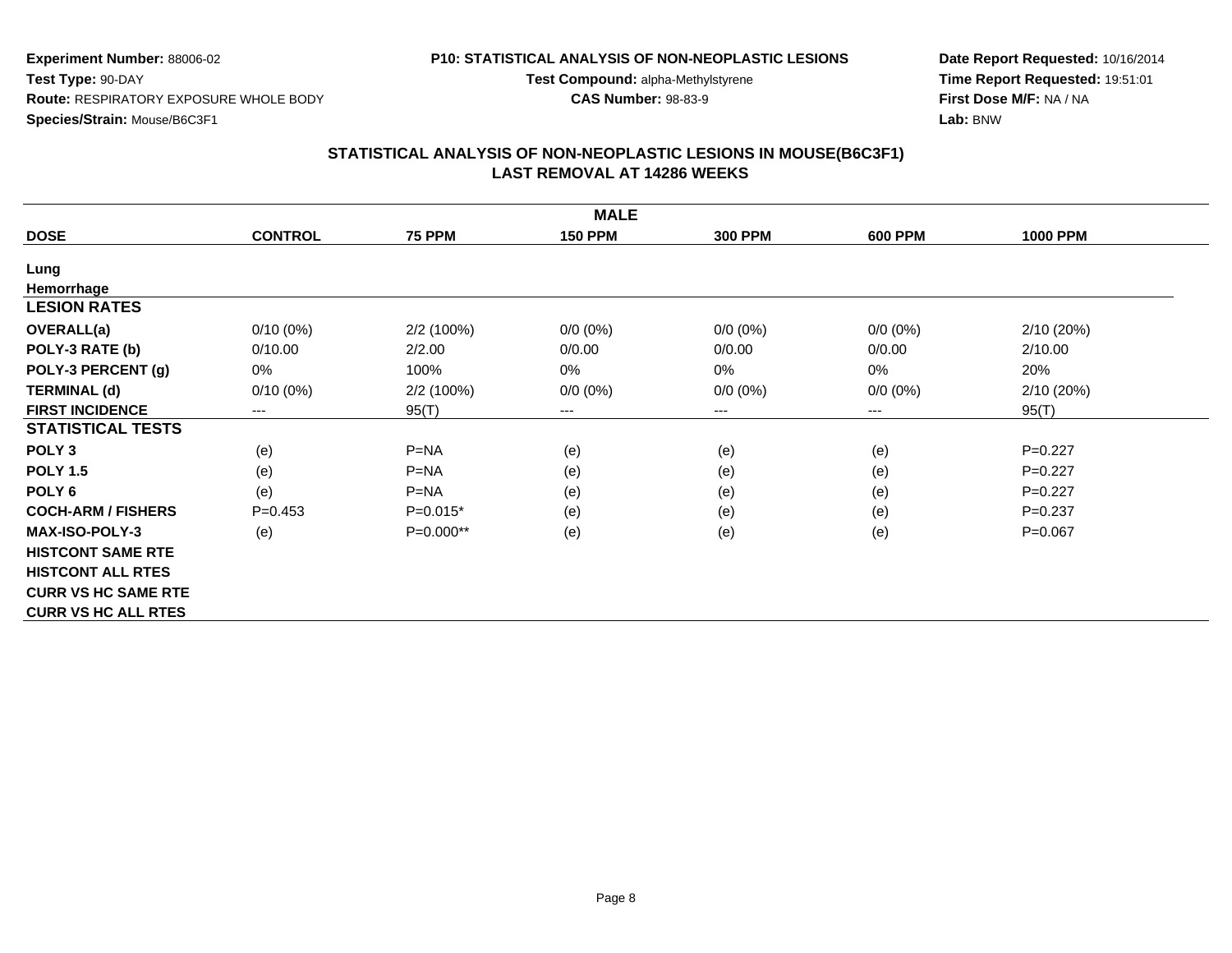#### **P10: STATISTICAL ANALYSIS OF NON-NEOPLASTIC LESIONS**

**Test Compound:** alpha-Methylstyrene

**CAS Number:** 98-83-9

**Date Report Requested:** 10/16/2014**Time Report Requested:** 19:51:01**First Dose M/F:** NA / NA**Lab:** BNW

|                            |                |               | <b>MALE</b>    |                |                |                 |
|----------------------------|----------------|---------------|----------------|----------------|----------------|-----------------|
| <b>DOSE</b>                | <b>CONTROL</b> | <b>75 PPM</b> | <b>150 PPM</b> | <b>300 PPM</b> | <b>600 PPM</b> | <b>1000 PPM</b> |
| <b>Nose: Glands</b>        |                |               |                |                |                |                 |
| <b>Atrophy</b>             |                |               |                |                |                |                 |
| <b>LESION RATES</b>        |                |               |                |                |                |                 |
| <b>OVERALL(a)</b>          | $0/10(0\%)$    | 7/10 (70%)    | 10/10 (100%)   | 10/10 (100%)   | 10/10 (100%)   | 10/10 (100%)    |
| POLY-3 RATE (b)            | 0/10.00        | 7/10.00       | 10/10.00       | 10/10.00       | 10/10.00       | 10/10.00        |
| POLY-3 PERCENT (g)         | 0%             | 70%           | 100%           | 100%           | 100%           | 100%            |
| <b>TERMINAL (d)</b>        | $0/10(0\%)$    | 7/10 (70%)    | 10/10 (100%)   | 10/10 (100%)   | 10/10 (100%)   | 10/10 (100%)    |
| <b>FIRST INCIDENCE</b>     | $---$          | 95(T)         | 95(T)          | 95(T)          | 95(T)          | 95(T)           |
| <b>STATISTICAL TESTS</b>   |                |               |                |                |                |                 |
| POLY <sub>3</sub>          | P=0.000**      | P=0.000**     | $P = NA$       | $P=NA$         | $P = NA$       | $P = NA$        |
| <b>POLY 1.5</b>            | P=0.000**      | P=0.000**     | $P = NA$       | $P=NA$         | $P = NA$       | $P = NA$        |
| POLY <sub>6</sub>          | P=0.000**      | P=0.000**     | $P = NA$       | $P = NA$       | $P = NA$       | $P = NA$        |
| <b>COCH-ARM / FISHERS</b>  | $P=0.000**$    | P=0.002**     | $P=0.000**$    | $P=0.000**$    | $P=0.000**$    | $P=0.000**$     |
| <b>MAX-ISO-POLY-3</b>      | $P=0.000**$    | $P=0.000**$   | (e)            | (e)            | (e)            | (e)             |
| <b>HISTCONT SAME RTE</b>   |                |               |                |                |                |                 |
| <b>HISTCONT ALL RTES</b>   |                |               |                |                |                |                 |
| <b>CURR VS HC SAME RTE</b> |                |               |                |                |                |                 |
| <b>CURR VS HC ALL RTES</b> |                |               |                |                |                |                 |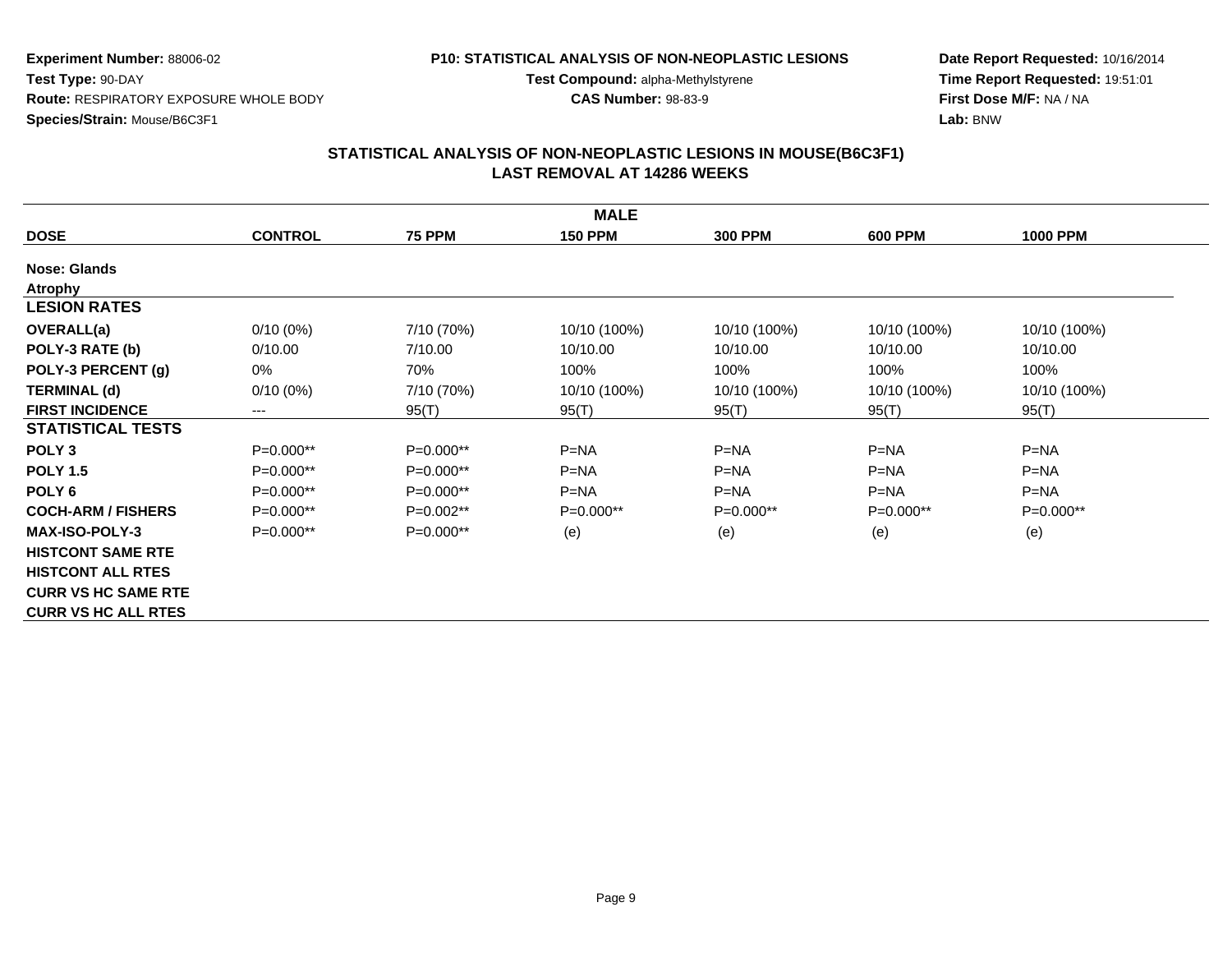# **P10: STATISTICAL ANALYSIS OF NON-NEOPLASTIC LESIONS**

**Test Compound:** alpha-Methylstyrene

**CAS Number:** 98-83-9

**Date Report Requested:** 10/16/2014**Time Report Requested:** 19:51:01**First Dose M/F:** NA / NA**Lab:** BNW

|                            |                |               | <b>MALE</b>    |                |                |                 |
|----------------------------|----------------|---------------|----------------|----------------|----------------|-----------------|
| <b>DOSE</b>                | <b>CONTROL</b> | <b>75 PPM</b> | <b>150 PPM</b> | <b>300 PPM</b> | <b>600 PPM</b> | <b>1000 PPM</b> |
| <b>Nose: Glands</b>        |                |               |                |                |                |                 |
| Hyperplasia                |                |               |                |                |                |                 |
| <b>LESION RATES</b>        |                |               |                |                |                |                 |
| <b>OVERALL(a)</b>          | $0/10(0\%)$    | $9/10(90\%)$  | 10/10 (100%)   | 10/10 (100%)   | 10/10 (100%)   | 10/10 (100%)    |
| POLY-3 RATE (b)            | 0/10.00        | 9/10.00       | 10/10.00       | 10/10.00       | 10/10.00       | 10/10.00        |
| POLY-3 PERCENT (g)         | $0\%$          | 90%           | 100%           | 100%           | 100%           | 100%            |
| <b>TERMINAL (d)</b>        | $0/10(0\%)$    | $9/10(90\%)$  | 10/10 (100%)   | 10/10 (100%)   | 10/10 (100%)   | 10/10 (100%)    |
| <b>FIRST INCIDENCE</b>     | ---            | 95(T)         | 95(T)          | 95(T)          | 95(T)          | 95(T)           |
| <b>STATISTICAL TESTS</b>   |                |               |                |                |                |                 |
| POLY <sub>3</sub>          | P=0.000**      | $P=0.000**$   | $P = NA$       | $P = NA$       | $P = NA$       | $P = NA$        |
| <b>POLY 1.5</b>            | P=0.000**      | $P=0.000**$   | $P = NA$       | $P=NA$         | $P = NA$       | $P=NA$          |
| POLY 6                     | P=0.000**      | $P=0.000**$   | $P = NA$       | $P = NA$       | $P = NA$       | $P = NA$        |
| <b>COCH-ARM / FISHERS</b>  | $P=0.000**$    | $P=0.000**$   | $P=0.000**$    | $P=0.000**$    | $P=0.000**$    | $P=0.000**$     |
| <b>MAX-ISO-POLY-3</b>      | $P=0.000**$    | $P=0.000**$   | (e)            | (e)            | (e)            | (e)             |
| <b>HISTCONT SAME RTE</b>   |                |               |                |                |                |                 |
| <b>HISTCONT ALL RTES</b>   |                |               |                |                |                |                 |
| <b>CURR VS HC SAME RTE</b> |                |               |                |                |                |                 |
| <b>CURR VS HC ALL RTES</b> |                |               |                |                |                |                 |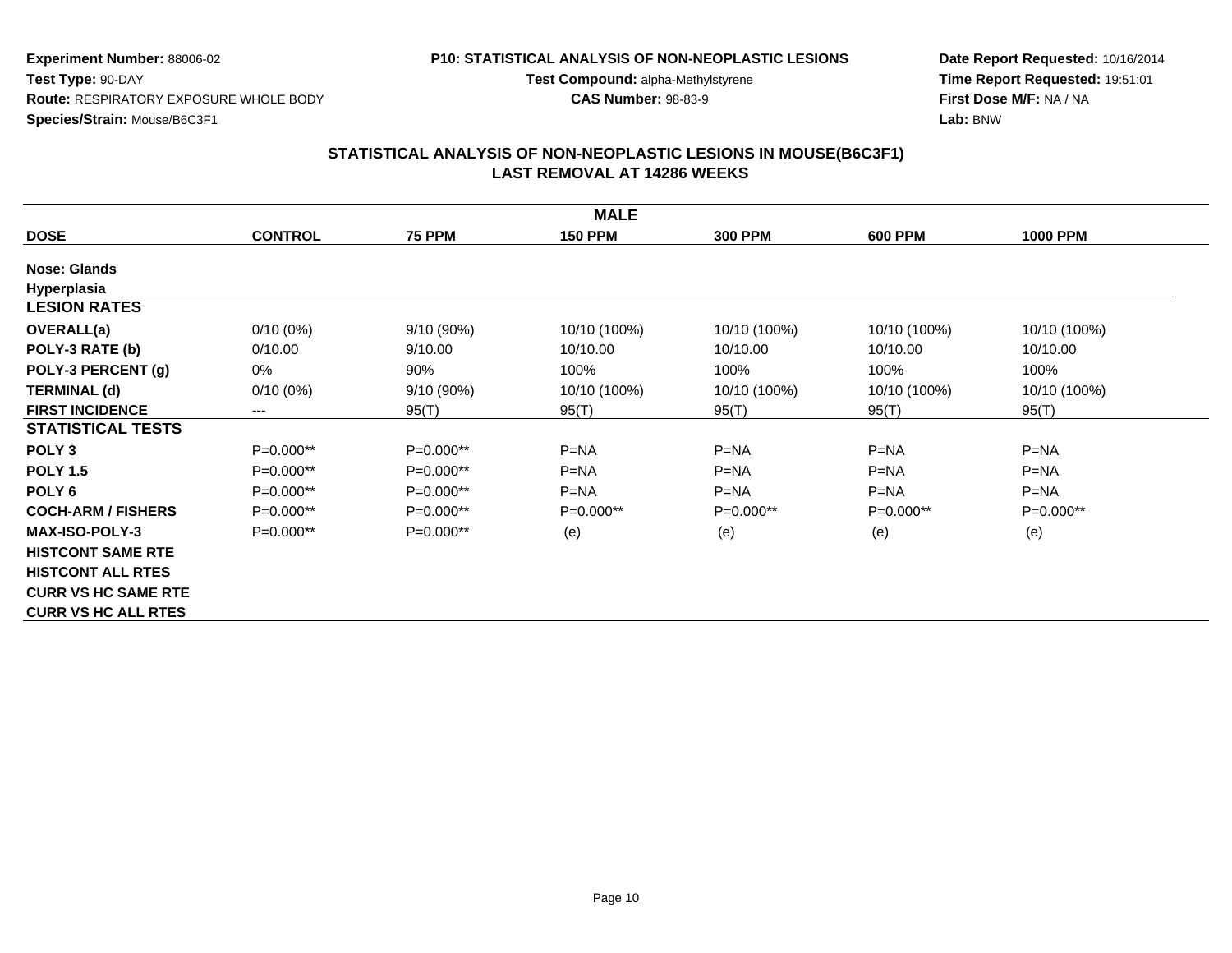# **P10: STATISTICAL ANALYSIS OF NON-NEOPLASTIC LESIONS**

**Test Compound:** alpha-Methylstyrene

**CAS Number:** 98-83-9

**Date Report Requested:** 10/16/2014**Time Report Requested:** 19:51:01**First Dose M/F:** NA / NA**Lab:** BNW

|                            |                |               | <b>MALE</b>    |                |                |                 |
|----------------------------|----------------|---------------|----------------|----------------|----------------|-----------------|
| <b>DOSE</b>                | <b>CONTROL</b> | <b>75 PPM</b> | <b>150 PPM</b> | <b>300 PPM</b> | <b>600 PPM</b> | <b>1000 PPM</b> |
| <b>Nose: Olfactory Epi</b> |                |               |                |                |                |                 |
| <b>Atrophy</b>             |                |               |                |                |                |                 |
| <b>LESION RATES</b>        |                |               |                |                |                |                 |
| <b>OVERALL(a)</b>          | $0/10(0\%)$    | 10/10 (100%)  | 10/10 (100%)   | 10/10 (100%)   | 10/10 (100%)   | 10/10 (100%)    |
| POLY-3 RATE (b)            | 0/10.00        | 10/10.00      | 10/10.00       | 10/10.00       | 10/10.00       | 10/10.00        |
| POLY-3 PERCENT (g)         | 0%             | 100%          | 100%           | 100%           | 100%           | 100%            |
| <b>TERMINAL (d)</b>        | $0/10(0\%)$    | 10/10 (100%)  | 10/10 (100%)   | 10/10 (100%)   | 10/10 (100%)   | 10/10 (100%)    |
| <b>FIRST INCIDENCE</b>     | ---            | 95(T)         | 95(T)          | 95(T)          | 95(T)          | 95(T)           |
| <b>STATISTICAL TESTS</b>   |                |               |                |                |                |                 |
| POLY <sub>3</sub>          | P=0.000**      | $P=NA$        | $P = NA$       | $P=NA$         | $P=NA$         | $P = NA$        |
| <b>POLY 1.5</b>            | $P=0.000**$    | $P=NA$        | $P=NA$         | $P = NA$       | $P=NA$         | $P=NA$          |
| POLY <sub>6</sub>          | P=0.000**      | $P=NA$        | $P=NA$         | $P=NA$         | $P=NA$         | $P=NA$          |
| <b>COCH-ARM / FISHERS</b>  | P=0.000**      | P=0.000**     | P=0.000**      | $P=0.000**$    | $P=0.000**$    | P=0.000**       |
| <b>MAX-ISO-POLY-3</b>      | $P=0.000**$    | (e)           | (e)            | (e)            | (e)            | (e)             |
| <b>HISTCONT SAME RTE</b>   |                |               |                |                |                |                 |
| <b>HISTCONT ALL RTES</b>   |                |               |                |                |                |                 |
| <b>CURR VS HC SAME RTE</b> |                |               |                |                |                |                 |
| <b>CURR VS HC ALL RTES</b> |                |               |                |                |                |                 |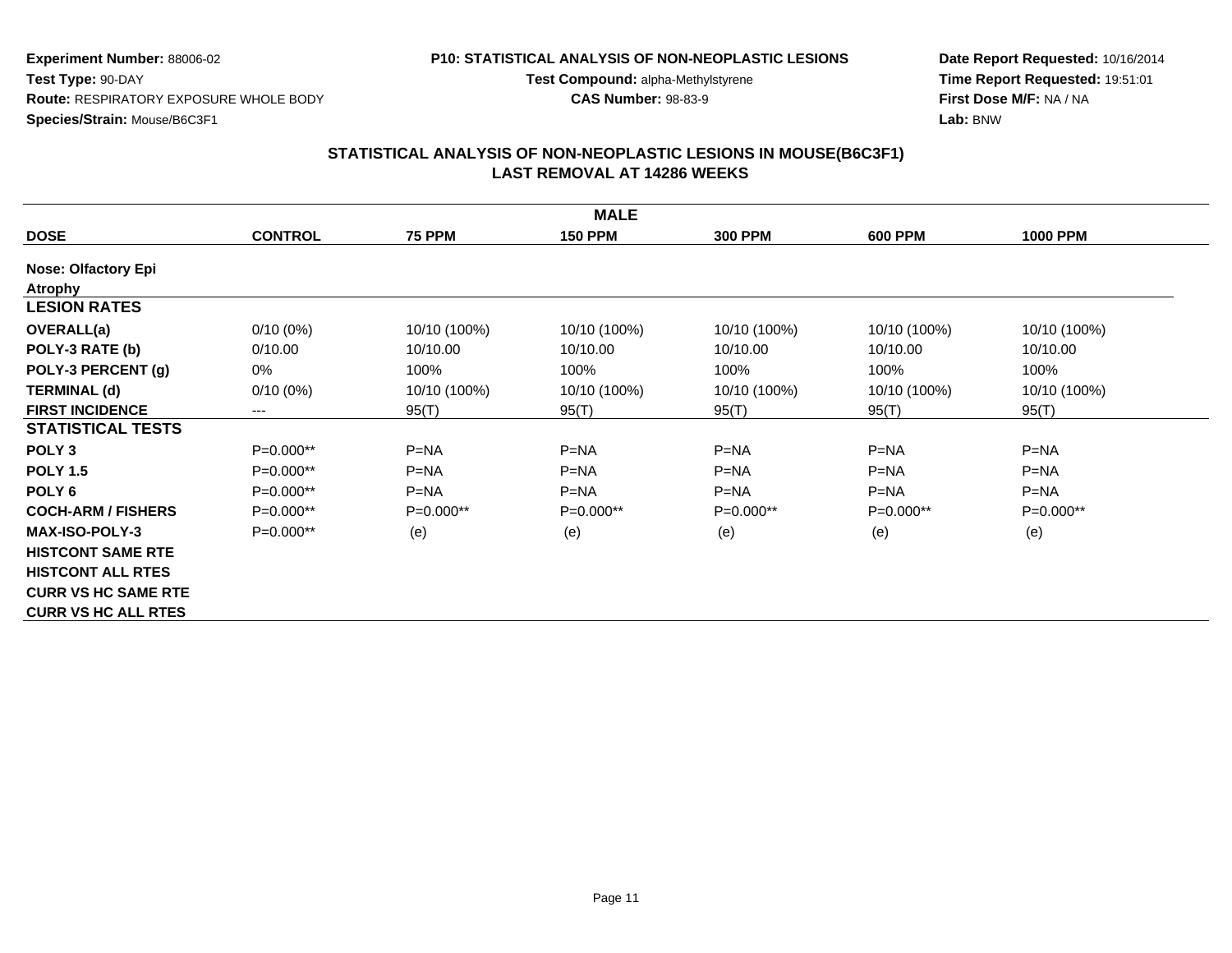# **P10: STATISTICAL ANALYSIS OF NON-NEOPLASTIC LESIONS**

**Test Compound:** alpha-Methylstyrene

**CAS Number:** 98-83-9

**Date Report Requested:** 10/16/2014**Time Report Requested:** 19:51:01**First Dose M/F:** NA / NA**Lab:** BNW

#### **STATISTICAL ANALYSIS OF NON-NEOPLASTIC LESIONS IN MOUSE(B6C3F1) LAST REMOVAL AT 14286 WEEKS**

|                            |                |               | <b>MALE</b>    |                |                |                 |
|----------------------------|----------------|---------------|----------------|----------------|----------------|-----------------|
| <b>DOSE</b>                | <b>CONTROL</b> | <b>75 PPM</b> | <b>150 PPM</b> | <b>300 PPM</b> | <b>600 PPM</b> | <b>1000 PPM</b> |
| <b>Nose: Olfactory Epi</b> |                |               |                |                |                |                 |
| <b>Metaplasia</b>          |                |               |                |                |                |                 |
| <b>LESION RATES</b>        |                |               |                |                |                |                 |
| <b>OVERALL(a)</b>          | $0/10(0\%)$    | 5/10 (50%)    | 10/10 (100%)   | 10/10 (100%)   | 10/10 (100%)   | 10/10 (100%)    |
| POLY-3 RATE (b)            | 0/10.00        | 5/10.00       | 10/10.00       | 10/10.00       | 10/10.00       | 10/10.00        |
| POLY-3 PERCENT (g)         | 0%             | 50%           | 100%           | 100%           | 100%           | 100%            |
| <b>TERMINAL (d)</b>        | $0/10(0\%)$    | 5/10 (50%)    | 10/10 (100%)   | 10/10 (100%)   | 10/10 (100%)   | 10/10 (100%)    |
| <b>FIRST INCIDENCE</b>     | ---            | 95(T)         | 95(T)          | 95(T)          | 95(T)          | 95(T)           |
| <b>STATISTICAL TESTS</b>   |                |               |                |                |                |                 |
| POLY <sub>3</sub>          | $P=0.000**$    | P=0.008**     | $P=NA$         | $P=NA$         | $P=NA$         | $P=NA$          |
| <b>POLY 1.5</b>            | P=0.000**      | P=0.008**     | $P=NA$         | $P=NA$         | $P=NA$         | $P=NA$          |
| POLY <sub>6</sub>          | $P=0.000**$    | P=0.008**     | $P = NA$       | $P=NA$         | $P=NA$         | $P = NA$        |
| <b>COCH-ARM / FISHERS</b>  | $P=0.000**$    | $P=0.016*$    | $P=0.000**$    | $P=0.000**$    | $P=0.000**$    | $P=0.000**$     |
| <b>MAX-ISO-POLY-3</b>      | $P=0.000**$    | $P<0.001**$   | (e)            | (e)            | (e)            | (e)             |
| <b>HISTCONT SAME RTE</b>   |                |               |                |                |                |                 |
| <b>HISTCONT ALL RTES</b>   |                |               |                |                |                |                 |
| <b>CURR VS HC SAME RTE</b> |                |               |                |                |                |                 |
| <b>CURR VS HC ALL RTES</b> |                |               |                |                |                |                 |

Page 12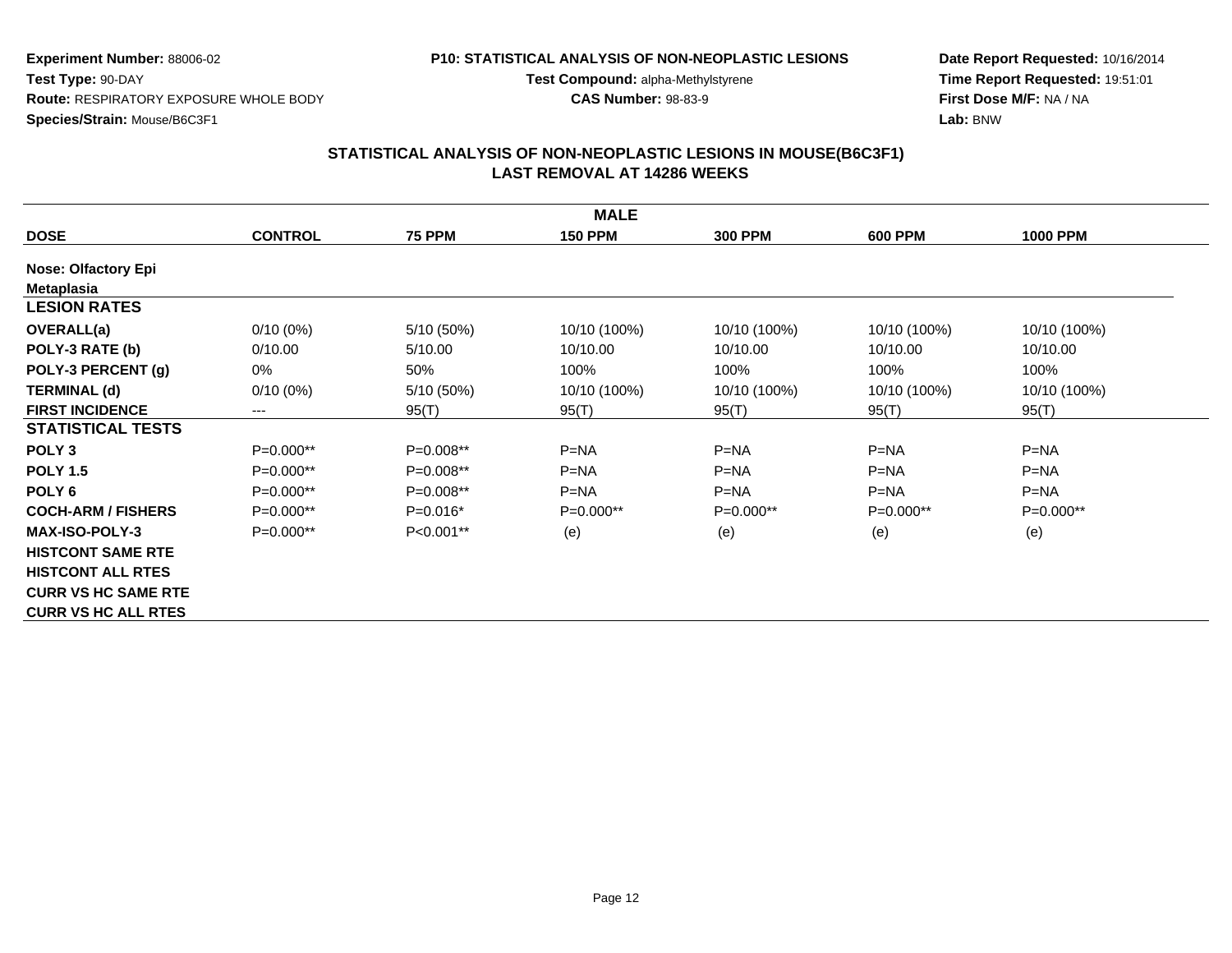# **P10: STATISTICAL ANALYSIS OF NON-NEOPLASTIC LESIONS**

**Test Compound:** alpha-Methylstyrene

**CAS Number:** 98-83-9

**Date Report Requested:** 10/16/2014**Time Report Requested:** 19:51:01**First Dose M/F:** NA / NA**Lab:** BNW

| <b>MALE</b>                |                |               |                |                |                |                 |  |  |  |
|----------------------------|----------------|---------------|----------------|----------------|----------------|-----------------|--|--|--|
| <b>DOSE</b>                | <b>CONTROL</b> | <b>75 PPM</b> | <b>150 PPM</b> | <b>300 PPM</b> | <b>600 PPM</b> | <b>1000 PPM</b> |  |  |  |
| <b>Nose: Olfactory Epi</b> |                |               |                |                |                |                 |  |  |  |
| <b>Necrosis</b>            |                |               |                |                |                |                 |  |  |  |
| <b>LESION RATES</b>        |                |               |                |                |                |                 |  |  |  |
| <b>OVERALL(a)</b>          | $0/10(0\%)$    | $0/10(0\%)$   | $0/10(0\%)$    | $0/10(0\%)$    | $0/10(0\%)$    | $0/10(0\%)$     |  |  |  |
| POLY-3 RATE (b)            | 0/10.00        | 0/10.00       | 0/10.00        | 0/10.00        | 0/10.00        | 0/10.00         |  |  |  |
| POLY-3 PERCENT (g)         | 0%             | 0%            | 0%             | 0%             | $0\%$          | 0%              |  |  |  |
| <b>TERMINAL (d)</b>        | $0/10(0\%)$    | $0/10(0\%)$   | $0/10(0\%)$    | $0/10(0\%)$    | $0/10(0\%)$    | $0/10(0\%)$     |  |  |  |
| <b>FIRST INCIDENCE</b>     | ---            | ---           | $--$           | ---            | ---            | $--$            |  |  |  |
| <b>STATISTICAL TESTS</b>   |                |               |                |                |                |                 |  |  |  |
| POLY <sub>3</sub>          | (n)            | (n)           | (n)            | (n)            | (n)            | (n)             |  |  |  |
| <b>POLY 1.5</b>            | (n)            | (n)           | (n)            | (n)            | (n)            | (n)             |  |  |  |
| POLY <sub>6</sub>          | (n)            | (n)           | (n)            | (n)            | (n)            | (n)             |  |  |  |
| <b>COCH-ARM / FISHERS</b>  | (n)            | (n)           | (n)            | (n)            | (n)            | (n)             |  |  |  |
| <b>MAX-ISO-POLY-3</b>      | (n)            | (n)           | (n)            | (n)            | (n)            | (n)             |  |  |  |
| <b>HISTCONT SAME RTE</b>   |                |               |                |                |                |                 |  |  |  |
| <b>HISTCONT ALL RTES</b>   |                |               |                |                |                |                 |  |  |  |
| <b>CURR VS HC SAME RTE</b> |                |               |                |                |                |                 |  |  |  |
| <b>CURR VS HC ALL RTES</b> |                |               |                |                |                |                 |  |  |  |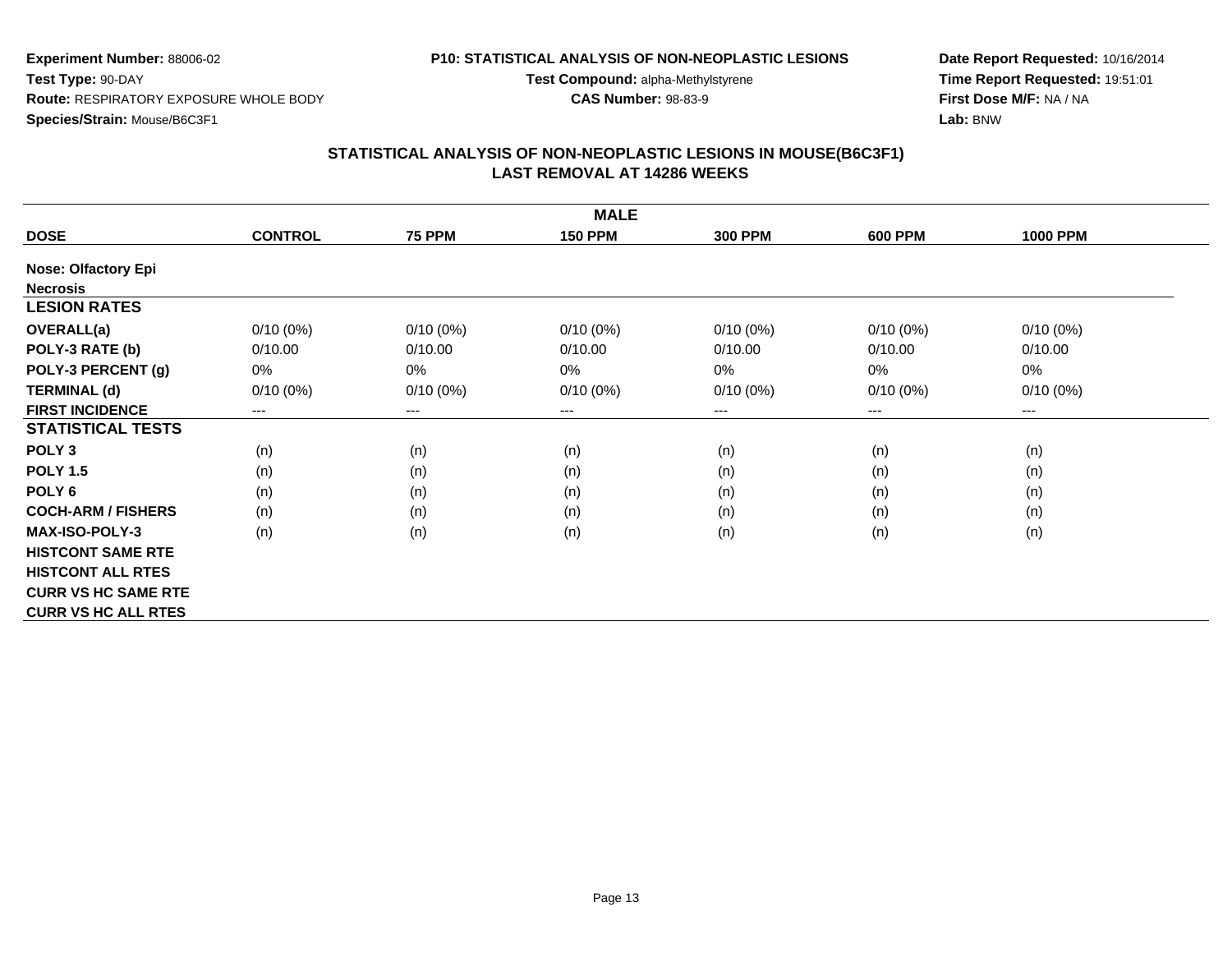# **P10: STATISTICAL ANALYSIS OF NON-NEOPLASTIC LESIONS**

**Test Compound:** alpha-Methylstyrene

**CAS Number:** 98-83-9

**Date Report Requested:** 10/16/2014**Time Report Requested:** 19:51:01**First Dose M/F:** NA / NA**Lab:** BNW

|                             | <b>MALE</b>    |               |                |                |                |                 |  |  |  |  |
|-----------------------------|----------------|---------------|----------------|----------------|----------------|-----------------|--|--|--|--|
| <b>DOSE</b>                 | <b>CONTROL</b> | <b>75 PPM</b> | <b>150 PPM</b> | <b>300 PPM</b> | <b>600 PPM</b> | <b>1000 PPM</b> |  |  |  |  |
| <b>Nose: Respirat Epith</b> |                |               |                |                |                |                 |  |  |  |  |
| <b>Degeneration Hyaline</b> |                |               |                |                |                |                 |  |  |  |  |
| <b>LESION RATES</b>         |                |               |                |                |                |                 |  |  |  |  |
| OVERALL(a)                  | $0/10(0\%)$    | 1/10 (10%)    | 2/10(20%)      | 1/10 (10%)     | 2/10(20%)      | $0/10(0\%)$     |  |  |  |  |
| POLY-3 RATE (b)             | 0/10.00        | 1/10.00       | 2/10.00        | 1/10.00        | 2/10.00        | 0/10.00         |  |  |  |  |
| POLY-3 PERCENT (g)          | 0%             | 10%           | 20%            | 10%            | 20%            | 0%              |  |  |  |  |
| <b>TERMINAL (d)</b>         | $0/10(0\%)$    | $1/10(10\%)$  | 2/10 (20%)     | 1/10 (10%)     | 2/10(20%)      | $0/10(0\%)$     |  |  |  |  |
| <b>FIRST INCIDENCE</b>      | $---$          | 95(T)         | 95(T)          | 95(T)          | 95(T)          | $---$           |  |  |  |  |
| <b>STATISTICAL TESTS</b>    |                |               |                |                |                |                 |  |  |  |  |
| POLY <sub>3</sub>           | $P = 0.476N$   | $P = 0.500$   | $P=0.227$      | $P = 0.500$    | $P=0.227$      | (e)             |  |  |  |  |
| <b>POLY 1.5</b>             | $P = 0.476N$   | $P=0.500$     | $P=0.227$      | $P = 0.500$    | $P=0.227$      | (e)             |  |  |  |  |
| POLY 6                      | P=0.476N       | $P = 0.500$   | $P=0.227$      | $P = 0.500$    | $P=0.227$      | (e)             |  |  |  |  |
| <b>COCH-ARM / FISHERS</b>   | $P = 0.475N$   | $P = 0.500$   | $P = 0.237$    | $P = 0.500$    | $P=0.237$      | (e)             |  |  |  |  |
| <b>MAX-ISO-POLY-3</b>       | $P = 0.330$    | $P=0.159$     | $P = 0.067$    | $P = 0.159$    | $P = 0.067$    | (e)             |  |  |  |  |
| <b>HISTCONT SAME RTE</b>    |                |               |                |                |                |                 |  |  |  |  |
| <b>HISTCONT ALL RTES</b>    |                |               |                |                |                |                 |  |  |  |  |
| <b>CURR VS HC SAME RTE</b>  |                |               |                |                |                |                 |  |  |  |  |
| <b>CURR VS HC ALL RTES</b>  |                |               |                |                |                |                 |  |  |  |  |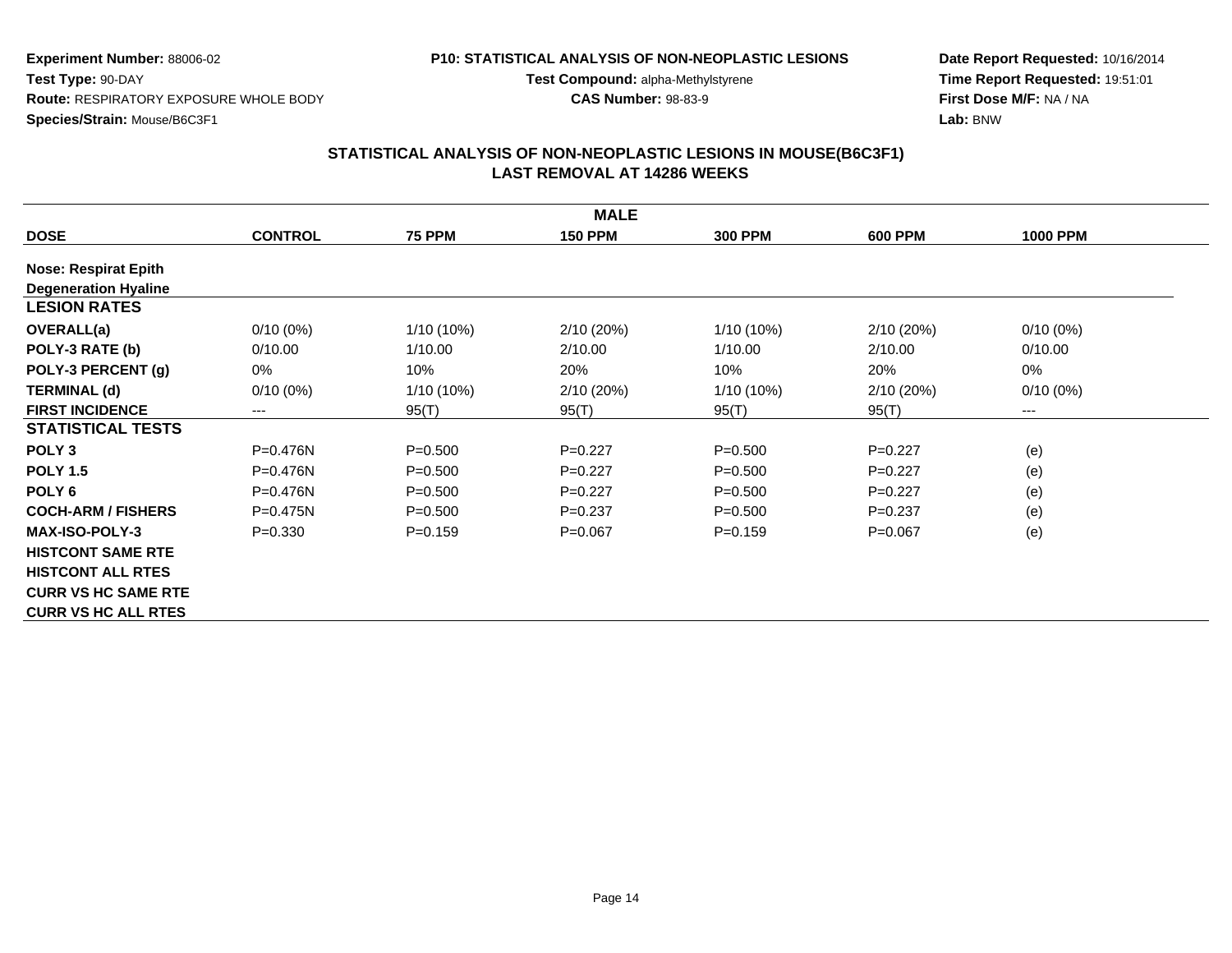# **P10: STATISTICAL ANALYSIS OF NON-NEOPLASTIC LESIONS**

**Test Compound:** alpha-Methylstyrene

**CAS Number:** 98-83-9

**Date Report Requested:** 10/16/2014**Time Report Requested:** 19:51:01**First Dose M/F:** NA / NA**Lab:** BNW

| <b>MALE</b>                             |                |               |                |                |                |                 |  |  |  |
|-----------------------------------------|----------------|---------------|----------------|----------------|----------------|-----------------|--|--|--|
| <b>DOSE</b>                             | <b>CONTROL</b> | <b>75 PPM</b> | <b>150 PPM</b> | <b>300 PPM</b> | <b>600 PPM</b> | <b>1000 PPM</b> |  |  |  |
| <b>Skin</b>                             |                |               |                |                |                |                 |  |  |  |
| <b>Infiltration Cellular Mixed Cell</b> |                |               |                |                |                |                 |  |  |  |
| <b>LESION RATES</b>                     |                |               |                |                |                |                 |  |  |  |
| <b>OVERALL(a)</b>                       | $0/10(0\%)$    | $0/0 (0\%)$   | $0/0 (0\%)$    | $0/0 (0\%)$    | $0/0 (0\%)$    | $0/10(0\%)$     |  |  |  |
| POLY-3 RATE (b)                         | 0/10.00        | 0/0.00        | 0/0.00         | 0/0.00         | 0/0.00         | 0/10.00         |  |  |  |
| POLY-3 PERCENT (g)                      | 0%             | 0%            | 0%             | $0\%$          | $0\%$          | 0%              |  |  |  |
| <b>TERMINAL (d)</b>                     | $0/10(0\%)$    | $0/0 (0\%)$   | $0/0 (0\%)$    | $0/0 (0\%)$    | $0/0 (0\%)$    | $0/10(0\%)$     |  |  |  |
| <b>FIRST INCIDENCE</b>                  | $---$          | $---$         | ---            | ---            | ---            | $---$           |  |  |  |
| <b>STATISTICAL TESTS</b>                |                |               |                |                |                |                 |  |  |  |
| POLY <sub>3</sub>                       | (n)            | (n)           | (n)            | (n)            | (n)            | (n)             |  |  |  |
| <b>POLY 1.5</b>                         | (n)            | (n)           | (n)            | (n)            | (n)            | (n)             |  |  |  |
| POLY <sub>6</sub>                       | (n)            | (n)           | (n)            | (n)            | (n)            | (n)             |  |  |  |
| <b>COCH-ARM / FISHERS</b>               | (n)            | (n)           | (n)            | (n)            | (n)            | (n)             |  |  |  |
| <b>MAX-ISO-POLY-3</b>                   | (n)            | (n)           | (n)            | (n)            | (n)            | (n)             |  |  |  |
| <b>HISTCONT SAME RTE</b>                |                |               |                |                |                |                 |  |  |  |
| <b>HISTCONT ALL RTES</b>                |                |               |                |                |                |                 |  |  |  |
| <b>CURR VS HC SAME RTE</b>              |                |               |                |                |                |                 |  |  |  |
| <b>CURR VS HC ALL RTES</b>              |                |               |                |                |                |                 |  |  |  |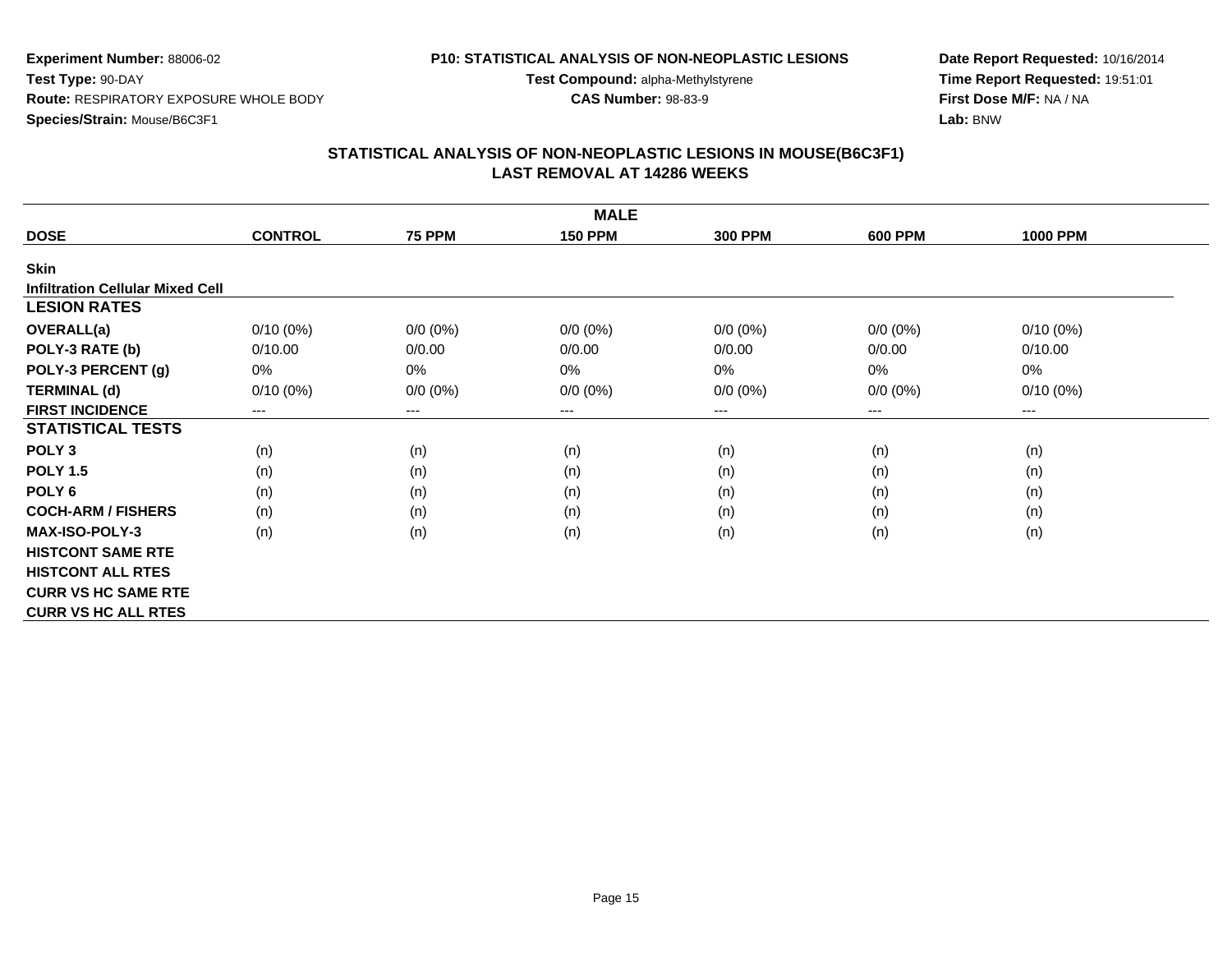# **P10: STATISTICAL ANALYSIS OF NON-NEOPLASTIC LESIONS**

**Test Compound:** alpha-Methylstyrene

**CAS Number:** 98-83-9

**Date Report Requested:** 10/16/2014**Time Report Requested:** 19:51:01**First Dose M/F:** NA / NA**Lab:** BNW

| <b>MALE</b>                |                |               |                |                |                |                 |  |  |  |
|----------------------------|----------------|---------------|----------------|----------------|----------------|-----------------|--|--|--|
| <b>DOSE</b>                | <b>CONTROL</b> | <b>75 PPM</b> | <b>150 PPM</b> | <b>300 PPM</b> | <b>600 PPM</b> | <b>1000 PPM</b> |  |  |  |
| Stomach, Forestomach       |                |               |                |                |                |                 |  |  |  |
| Hyperplasia                |                |               |                |                |                |                 |  |  |  |
| <b>LESION RATES</b>        |                |               |                |                |                |                 |  |  |  |
| <b>OVERALL(a)</b>          | $0/10(0\%)$    | $0/0 (0\%)$   | $0/0 (0\%)$    | $0/0 (0\%)$    | $0/0 (0\%)$    | 1/10 (10%)      |  |  |  |
| POLY-3 RATE (b)            | 0/10.00        | 0/0.00        | 0/0.00         | 0/0.00         | 0/0.00         | 1/10.00         |  |  |  |
| POLY-3 PERCENT (g)         | 0%             | 0%            | $0\%$          | 0%             | 0%             | 10%             |  |  |  |
| <b>TERMINAL (d)</b>        | $0/10(0\%)$    | $0/0 (0\%)$   | $0/0 (0\%)$    | $0/0 (0\%)$    | $0/0 (0\%)$    | 1/10 (10%)      |  |  |  |
| <b>FIRST INCIDENCE</b>     | $--$           | $--$          | ---            | ---            | ---            | 95(T)           |  |  |  |
| <b>STATISTICAL TESTS</b>   |                |               |                |                |                |                 |  |  |  |
| POLY <sub>3</sub>          | (e)            | (e)           | (e)            | (e)            | (e)            | $P = 0.500$     |  |  |  |
| <b>POLY 1.5</b>            | (e)            | (e)           | (e)            | (e)            | (e)            | $P = 0.500$     |  |  |  |
| POLY <sub>6</sub>          | (e)            | (e)           | (e)            | (e)            | (e)            | $P = 0.500$     |  |  |  |
| <b>COCH-ARM / FISHERS</b>  | $P = 0.269$    | (e)           | (e)            | (e)            | (e)            | $P = 0.500$     |  |  |  |
| <b>MAX-ISO-POLY-3</b>      | (e)            | (e)           | (e)            | (e)            | (e)            | $P = 0.159$     |  |  |  |
| <b>HISTCONT SAME RTE</b>   |                |               |                |                |                |                 |  |  |  |
| <b>HISTCONT ALL RTES</b>   |                |               |                |                |                |                 |  |  |  |
| <b>CURR VS HC SAME RTE</b> |                |               |                |                |                |                 |  |  |  |
| <b>CURR VS HC ALL RTES</b> |                |               |                |                |                |                 |  |  |  |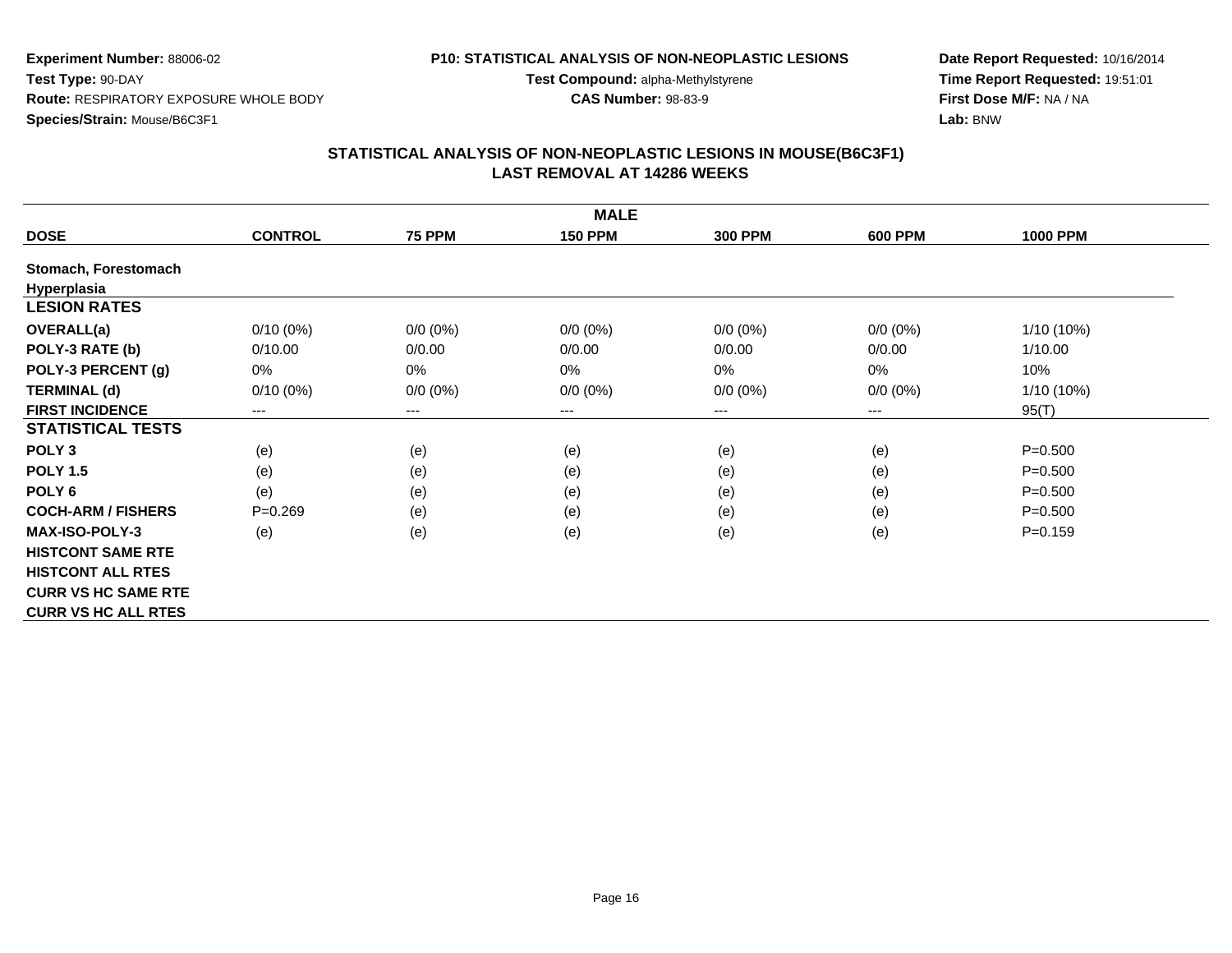# **P10: STATISTICAL ANALYSIS OF NON-NEOPLASTIC LESIONS**

**Test Compound:** alpha-Methylstyrene

**CAS Number:** 98-83-9

**Date Report Requested:** 10/16/2014**Time Report Requested:** 19:51:01**First Dose M/F:** NA / NA**Lab:** BNW

|                            | <b>MALE</b>    |               |                |                |                |                 |  |  |  |  |
|----------------------------|----------------|---------------|----------------|----------------|----------------|-----------------|--|--|--|--|
| <b>DOSE</b>                | <b>CONTROL</b> | <b>75 PPM</b> | <b>150 PPM</b> | <b>300 PPM</b> | <b>600 PPM</b> | <b>1000 PPM</b> |  |  |  |  |
| Stomach, Forestomach       |                |               |                |                |                |                 |  |  |  |  |
| <b>Ulcer</b>               |                |               |                |                |                |                 |  |  |  |  |
| <b>LESION RATES</b>        |                |               |                |                |                |                 |  |  |  |  |
| <b>OVERALL(a)</b>          | $0/10(0\%)$    | $0/0 (0\%)$   | $0/0 (0\%)$    | $0/0 (0\%)$    | $0/0 (0\%)$    | $0/10(0\%)$     |  |  |  |  |
| POLY-3 RATE (b)            | 0/10.00        | 0/0.00        | 0/0.00         | 0/0.00         | 0/0.00         | 0/10.00         |  |  |  |  |
| POLY-3 PERCENT (g)         | 0%             | $0\%$         | $0\%$          | 0%             | $0\%$          | 0%              |  |  |  |  |
| <b>TERMINAL (d)</b>        | $0/10(0\%)$    | $0/0 (0\%)$   | $0/0 (0\%)$    | $0/0 (0\%)$    | $0/0 (0\%)$    | $0/10(0\%)$     |  |  |  |  |
| <b>FIRST INCIDENCE</b>     | $---$          | $---$         | ---            | $---$          | ---            | $---$           |  |  |  |  |
| <b>STATISTICAL TESTS</b>   |                |               |                |                |                |                 |  |  |  |  |
| POLY <sub>3</sub>          | (n)            | (n)           | (n)            | (n)            | (n)            | (n)             |  |  |  |  |
| <b>POLY 1.5</b>            | (n)            | (n)           | (n)            | (n)            | (n)            | (n)             |  |  |  |  |
| POLY <sub>6</sub>          | (n)            | (n)           | (n)            | (n)            | (n)            | (n)             |  |  |  |  |
| <b>COCH-ARM / FISHERS</b>  | (n)            | (n)           | (n)            | (n)            | (n)            | (n)             |  |  |  |  |
| <b>MAX-ISO-POLY-3</b>      | (n)            | (n)           | (n)            | (n)            | (n)            | (n)             |  |  |  |  |
| <b>HISTCONT SAME RTE</b>   |                |               |                |                |                |                 |  |  |  |  |
| <b>HISTCONT ALL RTES</b>   |                |               |                |                |                |                 |  |  |  |  |
| <b>CURR VS HC SAME RTE</b> |                |               |                |                |                |                 |  |  |  |  |
| <b>CURR VS HC ALL RTES</b> |                |               |                |                |                |                 |  |  |  |  |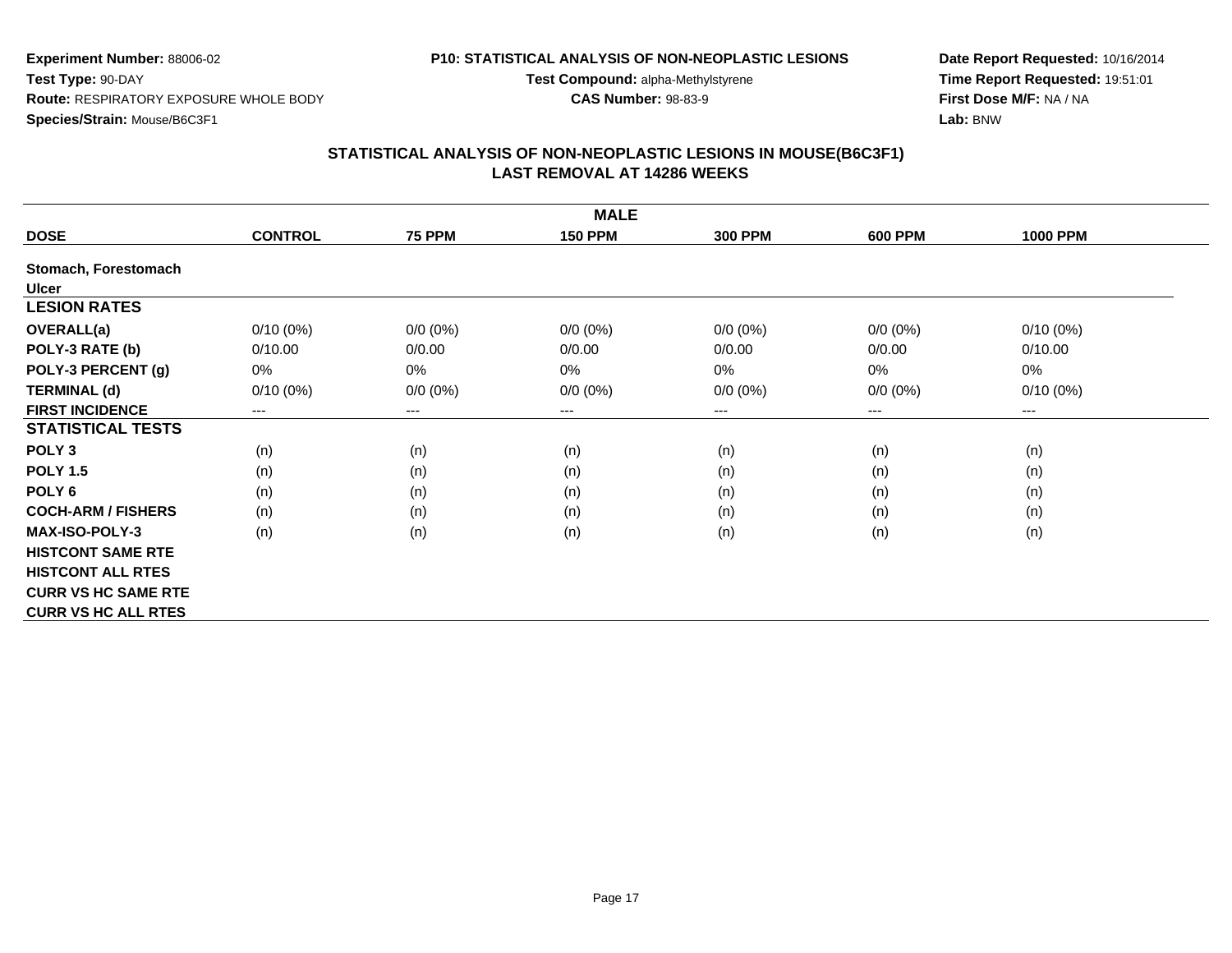# **Experiment Number:** 88006-02**Test Type:** 90-DAY**Route:** RESPIRATORY EXPOSURE WHOLE BODY

**Species/Strain:** Mouse/B6C3F1

# **P10: STATISTICAL ANALYSIS OF NON-NEOPLASTIC LESIONS**

**Test Compound:** alpha-Methylstyrene

**CAS Number:** 98-83-9

**Date Report Requested:** 10/16/2014**Time Report Requested:** 19:51:01**First Dose M/F:** NA / NA**Lab:** BNW

| <b>MALE</b>                                 |                |                        |                |                |                |                 |  |  |  |  |
|---------------------------------------------|----------------|------------------------|----------------|----------------|----------------|-----------------|--|--|--|--|
| <b>DOSE</b>                                 | <b>CONTROL</b> | <b>75 PPM</b>          | <b>150 PPM</b> | <b>300 PPM</b> | <b>600 PPM</b> | <b>1000 PPM</b> |  |  |  |  |
| Stomach, Glandular                          |                |                        |                |                |                |                 |  |  |  |  |
| <b>Infiltration Cellular Polymorphnuclr</b> |                |                        |                |                |                |                 |  |  |  |  |
| <b>LESION RATES</b>                         |                |                        |                |                |                |                 |  |  |  |  |
| <b>OVERALL(a)</b>                           | $0/10(0\%)$    | $0/0 (0\%)$            | $0/0 (0\%)$    | $0/0 (0\%)$    | $0/0 (0\%)$    | $0/10(0\%)$     |  |  |  |  |
| POLY-3 RATE (b)                             | 0/10.00        | 0/0.00                 | 0/0.00         | 0/0.00         | 0/0.00         | 0/10.00         |  |  |  |  |
| POLY-3 PERCENT (g)                          | 0%             | 0%                     | 0%             | 0%             | 0%             | 0%              |  |  |  |  |
| <b>TERMINAL (d)</b>                         | $0/10(0\%)$    | $0/0 (0\%)$            | $0/0 (0\%)$    | $0/0 (0\%)$    | $0/0 (0\%)$    | $0/10(0\%)$     |  |  |  |  |
| <b>FIRST INCIDENCE</b>                      | ---            | $\qquad \qquad \cdots$ | ---            | ---            | $---$          | ---             |  |  |  |  |
| <b>STATISTICAL TESTS</b>                    |                |                        |                |                |                |                 |  |  |  |  |
| POLY <sub>3</sub>                           | (n)            | (n)                    | (n)            | (n)            | (n)            | (n)             |  |  |  |  |
| <b>POLY 1.5</b>                             | (n)            | (n)                    | (n)            | (n)            | (n)            | (n)             |  |  |  |  |
| POLY <sub>6</sub>                           | (n)            | (n)                    | (n)            | (n)            | (n)            | (n)             |  |  |  |  |
| <b>COCH-ARM / FISHERS</b>                   | (n)            | (n)                    | (n)            | (n)            | (n)            | (n)             |  |  |  |  |
| <b>MAX-ISO-POLY-3</b>                       | (n)            | (n)                    | (n)            | (n)            | (n)            | (n)             |  |  |  |  |
| <b>HISTCONT SAME RTE</b>                    |                |                        |                |                |                |                 |  |  |  |  |
| <b>HISTCONT ALL RTES</b>                    |                |                        |                |                |                |                 |  |  |  |  |
| <b>CURR VS HC SAME RTE</b>                  |                |                        |                |                |                |                 |  |  |  |  |
| <b>CURR VS HC ALL RTES</b>                  |                |                        |                |                |                |                 |  |  |  |  |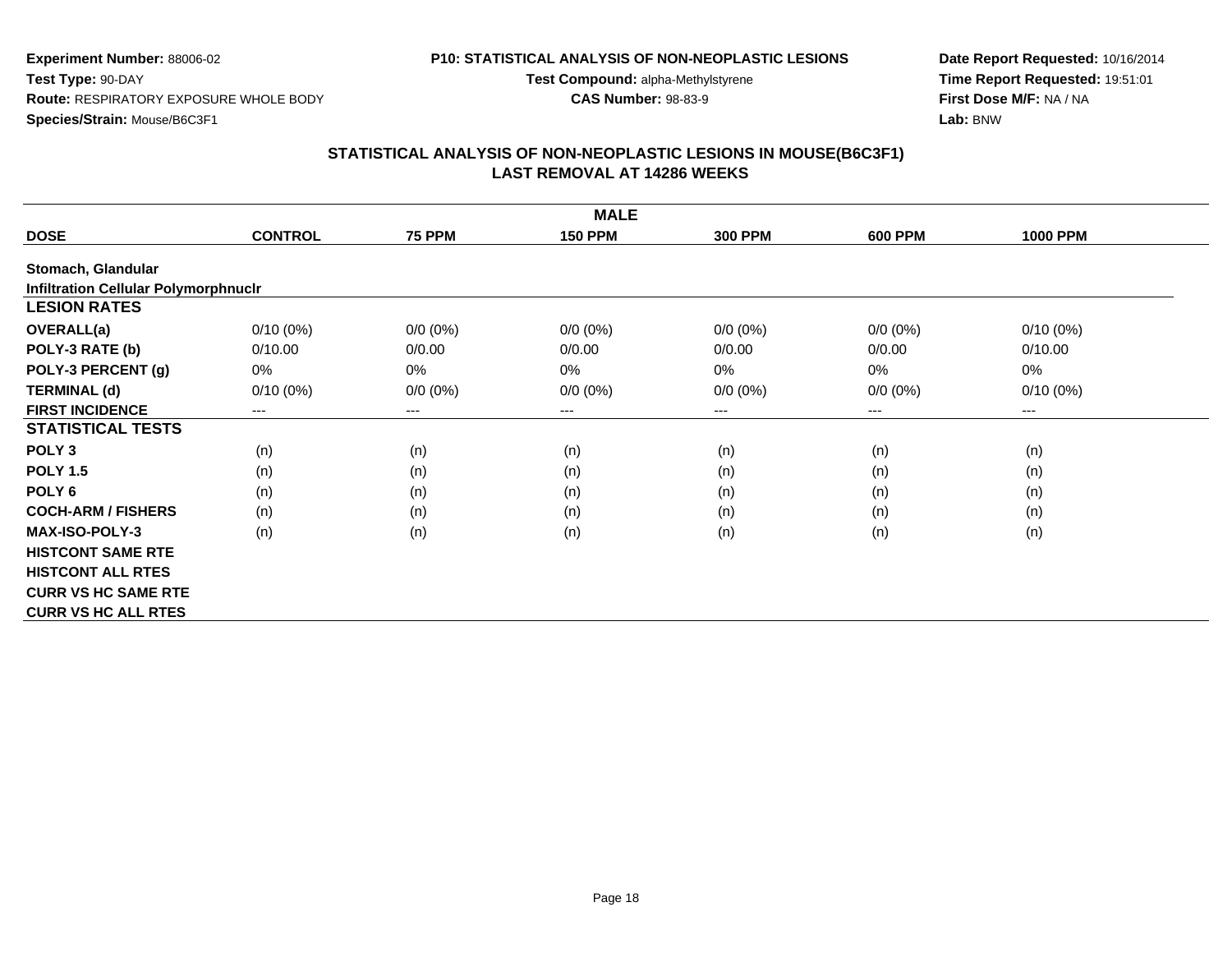# **P10: STATISTICAL ANALYSIS OF NON-NEOPLASTIC LESIONS**

**Test Compound:** alpha-Methylstyrene

**CAS Number:** 98-83-9

**Date Report Requested:** 10/16/2014**Time Report Requested:** 19:51:01**First Dose M/F:** NA / NA**Lab:** BNW

| <b>MALE</b>                |                |               |                        |                |                |                        |  |  |  |
|----------------------------|----------------|---------------|------------------------|----------------|----------------|------------------------|--|--|--|
| <b>DOSE</b>                | <b>CONTROL</b> | <b>75 PPM</b> | <b>150 PPM</b>         | <b>300 PPM</b> | <b>600 PPM</b> | <b>1000 PPM</b>        |  |  |  |
| Stomach, Glandular         |                |               |                        |                |                |                        |  |  |  |
| <b>Mineralization</b>      |                |               |                        |                |                |                        |  |  |  |
| <b>LESION RATES</b>        |                |               |                        |                |                |                        |  |  |  |
| OVERALL(a)                 | 1/10 (10%)     | $0/0 (0\%)$   | $0/0 (0\%)$            | $0/0 (0\%)$    | $0/0(0\%)$     | $0/10(0\%)$            |  |  |  |
| POLY-3 RATE (b)            | 1/10.00        | 0/0.00        | 0/0.00                 | 0/0.00         | 0/0.00         | 0/10.00                |  |  |  |
| POLY-3 PERCENT (g)         | 10%            | $0\%$         | $0\%$                  | 0%             | 0%             | 0%                     |  |  |  |
| <b>TERMINAL (d)</b>        | $1/10(10\%)$   | $0/0 (0\%)$   | $0/0 (0\%)$            | $0/0 (0\%)$    | $0/0 (0\%)$    | $0/10(0\%)$            |  |  |  |
| <b>FIRST INCIDENCE</b>     | 95(T)          | $---$         | $\qquad \qquad \cdots$ | ---            | ---            | $\qquad \qquad \cdots$ |  |  |  |
| <b>STATISTICAL TESTS</b>   |                |               |                        |                |                |                        |  |  |  |
| POLY <sub>3</sub>          | (e)            | (e)           | (e)                    | (e)            | (e)            | $P = 0.500N$           |  |  |  |
| <b>POLY 1.5</b>            | (e)            | (e)           | (e)                    | (e)            | (e)            | $P = 0.500N$           |  |  |  |
| POLY 6                     | (e)            | (e)           | (e)                    | (e)            | (e)            | $P = 0.500N$           |  |  |  |
| <b>COCH-ARM / FISHERS</b>  | $P = 0.269N$   | (e)           | (e)                    | (e)            | (e)            | $P = 0.500N$           |  |  |  |
| <b>MAX-ISO-POLY-3</b>      | (e)            | (e)           | (e)                    | (e)            | (e)            | P=0.159N               |  |  |  |
| <b>HISTCONT SAME RTE</b>   |                |               |                        |                |                |                        |  |  |  |
| <b>HISTCONT ALL RTES</b>   |                |               |                        |                |                |                        |  |  |  |
| <b>CURR VS HC SAME RTE</b> |                |               |                        |                |                |                        |  |  |  |
| <b>CURR VS HC ALL RTES</b> |                |               |                        |                |                |                        |  |  |  |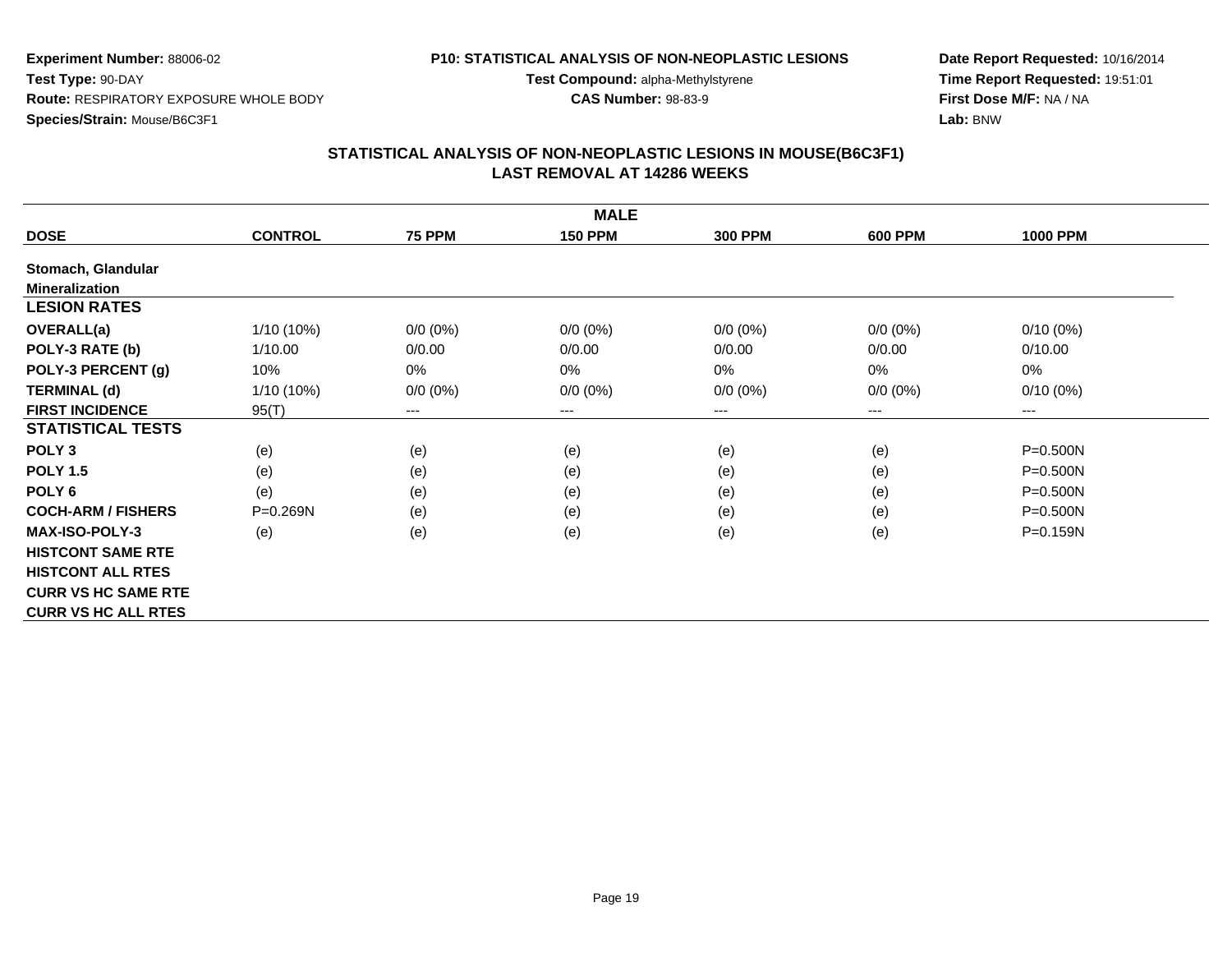# **P10: STATISTICAL ANALYSIS OF NON-NEOPLASTIC LESIONS**

**Test Compound:** alpha-Methylstyrene

**CAS Number:** 98-83-9

**Date Report Requested:** 10/16/2014**Time Report Requested:** 19:51:01**First Dose M/F:** NA / NA**Lab:** BNW

| <b>FEMALE</b>               |                |               |                |                |                            |                        |  |  |  |  |
|-----------------------------|----------------|---------------|----------------|----------------|----------------------------|------------------------|--|--|--|--|
| <b>DOSE</b>                 | <b>CONTROL</b> | <b>75 PPM</b> | <b>150 PPM</b> | <b>300 PPM</b> | <b>600 PPM</b>             | <b>1000 PPM</b>        |  |  |  |  |
| <b>Kidney: Renal Tubule</b> |                |               |                |                |                            |                        |  |  |  |  |
| <b>Casts Protein</b>        |                |               |                |                |                            |                        |  |  |  |  |
| <b>LESION RATES</b>         |                |               |                |                |                            |                        |  |  |  |  |
| <b>OVERALL(a)</b>           | 1/10 (10%)     | $0/0 (0\%)$   | $0/0 (0\%)$    | $0/0 (0\%)$    | $0/0 (0\%)$                | $0/10(0\%)$            |  |  |  |  |
| POLY-3 RATE (b)             | 1/10.00        | 0/0.00        | 0/0.00         | 0/0.00         | 0/0.00                     | 0/8.00                 |  |  |  |  |
| POLY-3 PERCENT (g)          | 10%            | 0%            | 0%             | 0%             | 0%                         | 0%                     |  |  |  |  |
| <b>TERMINAL (d)</b>         | 1/10 (10%)     | $0/0 (0\%)$   | $0/0 (0\%)$    | $0/0 (0\%)$    | $0/0 (0\%)$                | 0/8(0%)                |  |  |  |  |
| <b>FIRST INCIDENCE</b>      | 96(T)          | ---           | $---$          | ---            | $\qquad \qquad - \qquad -$ | $\qquad \qquad \cdots$ |  |  |  |  |
| <b>STATISTICAL TESTS</b>    |                |               |                |                |                            |                        |  |  |  |  |
| POLY <sub>3</sub>           | (e)            | (e)           | (e)            | (e)            | (e)                        | P=0.544N               |  |  |  |  |
| <b>POLY 1.5</b>             | (e)            | (e)           | (e)            | (e)            | (e)                        | P=0.544N               |  |  |  |  |
| POLY 6                      | (e)            | (e)           | (e)            | (e)            | (e)                        | P=0.544N               |  |  |  |  |
| <b>COCH-ARM / FISHERS</b>   | $P = 0.269N$   | (e)           | (e)            | (e)            | (e)                        | $P = 0.500N$           |  |  |  |  |
| <b>MAX-ISO-POLY-3</b>       | (e)            | (e)           | (e)            | (e)            | (e)                        | P=0.213N               |  |  |  |  |
| <b>HISTCONT SAME RTE</b>    |                |               |                |                |                            |                        |  |  |  |  |
| <b>HISTCONT ALL RTES</b>    |                |               |                |                |                            |                        |  |  |  |  |
| <b>CURR VS HC SAME RTE</b>  |                |               |                |                |                            |                        |  |  |  |  |
| <b>CURR VS HC ALL RTES</b>  |                |               |                |                |                            |                        |  |  |  |  |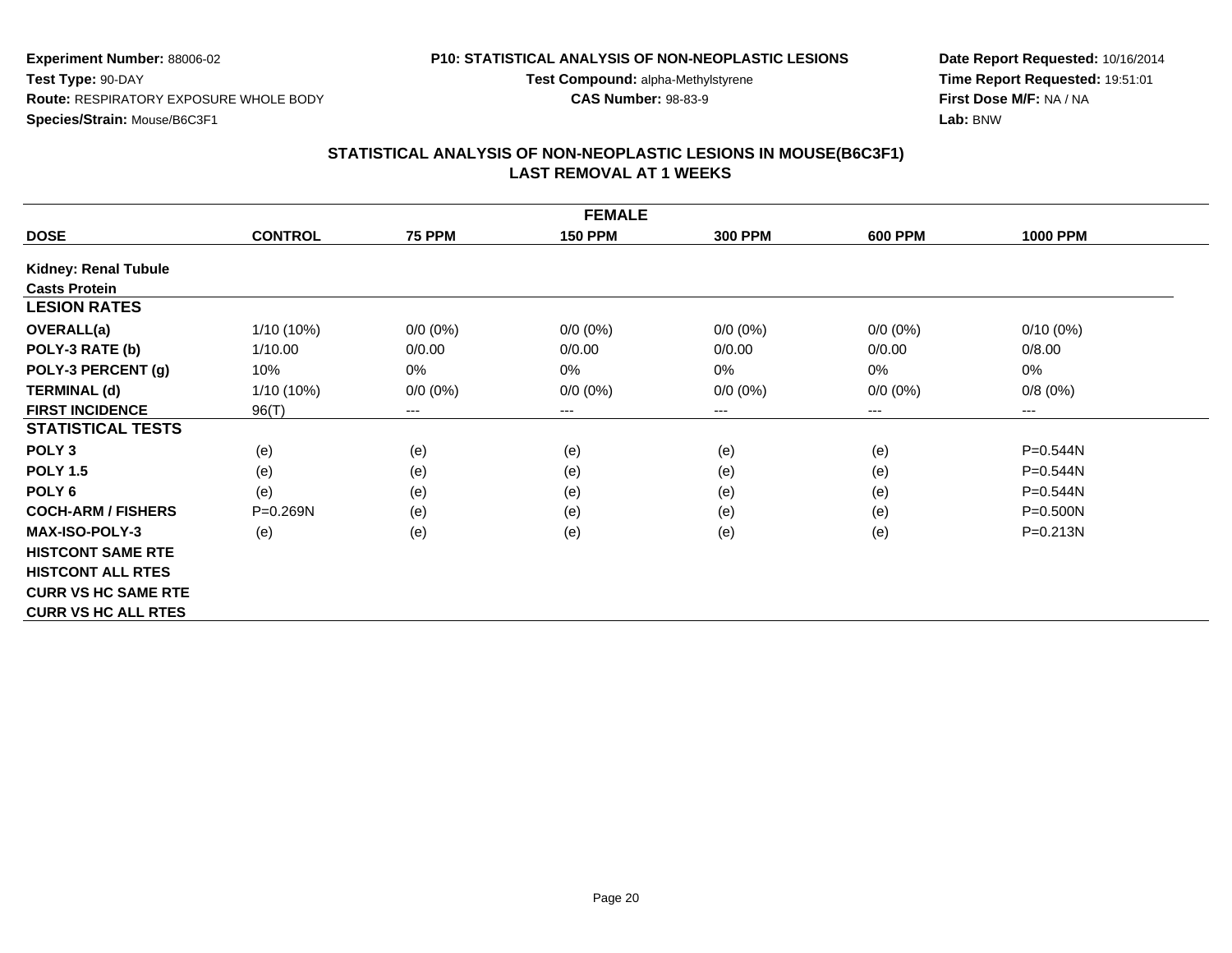# **P10: STATISTICAL ANALYSIS OF NON-NEOPLASTIC LESIONS**

**Test Compound:** alpha-Methylstyrene

**CAS Number:** 98-83-9

**Date Report Requested:** 10/16/2014**Time Report Requested:** 19:51:01**First Dose M/F:** NA / NA**Lab:** BNW

| <b>FEMALE</b>               |                |                            |                |                |             |                        |  |  |  |  |
|-----------------------------|----------------|----------------------------|----------------|----------------|-------------|------------------------|--|--|--|--|
| <b>DOSE</b>                 | <b>CONTROL</b> | <b>75 PPM</b>              | <b>150 PPM</b> | <b>300 PPM</b> | 600 PPM     | <b>1000 PPM</b>        |  |  |  |  |
| <b>Kidney: Renal Tubule</b> |                |                            |                |                |             |                        |  |  |  |  |
| Regeneration                |                |                            |                |                |             |                        |  |  |  |  |
| <b>LESION RATES</b>         |                |                            |                |                |             |                        |  |  |  |  |
| <b>OVERALL(a)</b>           | 3/10(30%)      | $0/0 (0\%)$                | $0/0 (0\%)$    | $0/0 (0\%)$    | $0/0 (0\%)$ | $0/10(0\%)$            |  |  |  |  |
| POLY-3 RATE (b)             | 3/10.00        | 0/0.00                     | 0/0.00         | 0/0.00         | 0/0.00      | 0/8.00                 |  |  |  |  |
| POLY-3 PERCENT (g)          | 30%            | 0%                         | 0%             | 0%             | 0%          | 0%                     |  |  |  |  |
| <b>TERMINAL (d)</b>         | 3/10 (30%)     | $0/0 (0\%)$                | $0/0 (0\%)$    | $0/0 (0\%)$    | $0/0 (0\%)$ | 0/8(0%)                |  |  |  |  |
| <b>FIRST INCIDENCE</b>      | 96(T)          | $\qquad \qquad - \qquad -$ | ---            | ---            | $---$       | $\qquad \qquad \cdots$ |  |  |  |  |
| <b>STATISTICAL TESTS</b>    |                |                            |                |                |             |                        |  |  |  |  |
| POLY <sub>3</sub>           | (e)            | (e)                        | (e)            | (e)            | (e)         | P=0.142N               |  |  |  |  |
| <b>POLY 1.5</b>             | (e)            | (e)                        | (e)            | (e)            | (e)         | $P = 0.141N$           |  |  |  |  |
| POLY <sub>6</sub>           | (e)            | (e)                        | (e)            | (e)            | (e)         | P=0.142N               |  |  |  |  |
| <b>COCH-ARM / FISHERS</b>   | P=0.052N       | (e)                        | (e)            | (e)            | (e)         | $P = 0.105N$           |  |  |  |  |
| <b>MAX-ISO-POLY-3</b>       | (e)            | (e)                        | (e)            | (e)            | (e)         | P=0.060N               |  |  |  |  |
| <b>HISTCONT SAME RTE</b>    |                |                            |                |                |             |                        |  |  |  |  |
| <b>HISTCONT ALL RTES</b>    |                |                            |                |                |             |                        |  |  |  |  |
| <b>CURR VS HC SAME RTE</b>  |                |                            |                |                |             |                        |  |  |  |  |
| <b>CURR VS HC ALL RTES</b>  |                |                            |                |                |             |                        |  |  |  |  |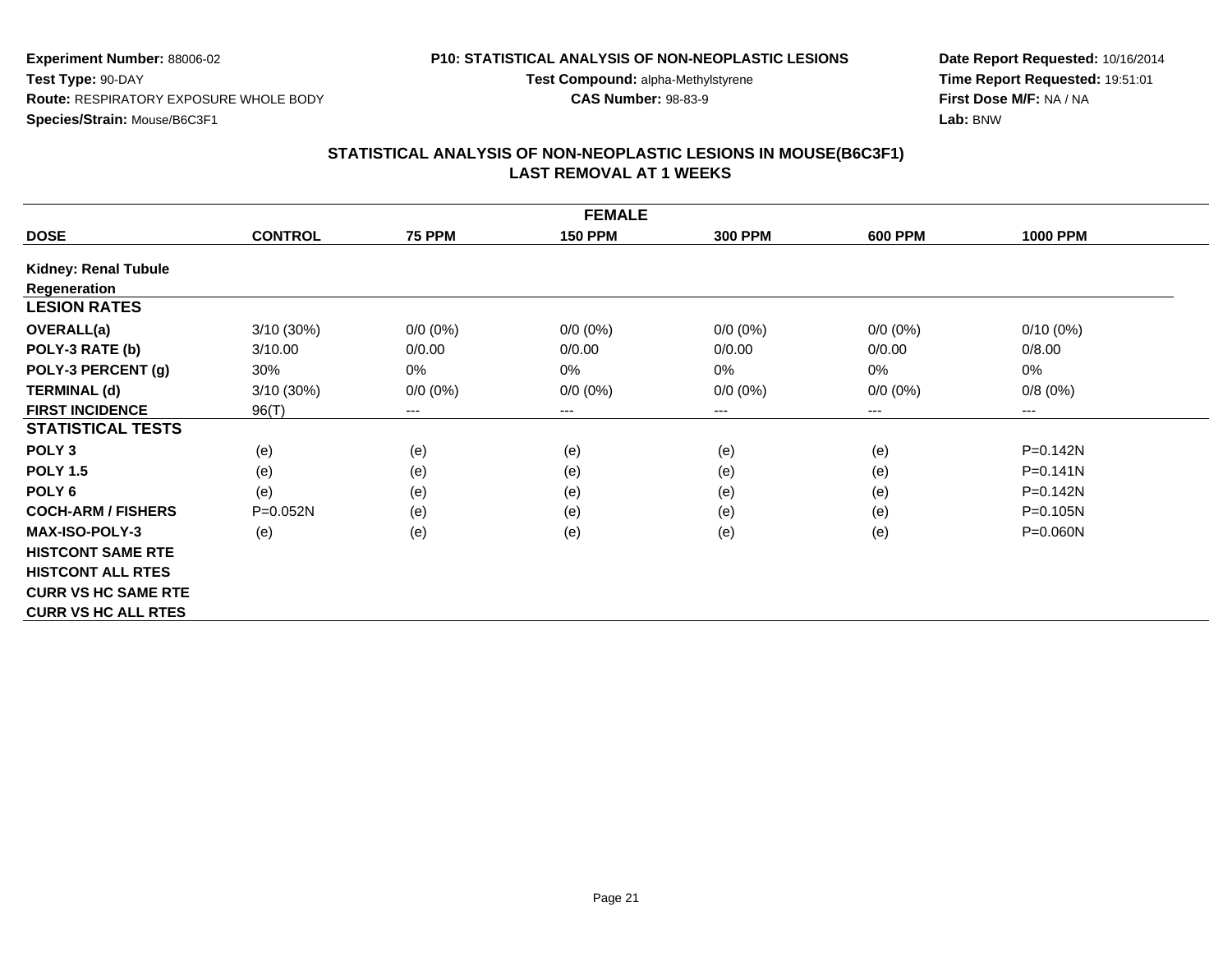# **P10: STATISTICAL ANALYSIS OF NON-NEOPLASTIC LESIONS**

**Test Compound:** alpha-Methylstyrene

**CAS Number:** 98-83-9

**Date Report Requested:** 10/16/2014**Time Report Requested:** 19:51:01**First Dose M/F:** NA / NA**Lab:** BNW

| <b>FEMALE</b>              |                |               |                |                |                        |                        |  |  |  |  |
|----------------------------|----------------|---------------|----------------|----------------|------------------------|------------------------|--|--|--|--|
| <b>DOSE</b>                | <b>CONTROL</b> | <b>75 PPM</b> | <b>150 PPM</b> | <b>300 PPM</b> | <b>600 PPM</b>         | <b>1000 PPM</b>        |  |  |  |  |
| Liver                      |                |               |                |                |                        |                        |  |  |  |  |
| <b>Basophilic Focus</b>    |                |               |                |                |                        |                        |  |  |  |  |
| <b>LESION RATES</b>        |                |               |                |                |                        |                        |  |  |  |  |
| <b>OVERALL(a)</b>          | $0/10(0\%)$    | $0/10(0\%)$   | $0/10(0\%)$    | $0/10(0\%)$    | $0/10(0\%)$            | $0/10(0\%)$            |  |  |  |  |
| POLY-3 RATE (b)            | 0/10.00        | 0/10.00       | 0/10.00        | 0/10.00        | 0/10.00                | 0/8.00                 |  |  |  |  |
| POLY-3 PERCENT (g)         | 0%             | 0%            | 0%             | 0%             | 0%                     | 0%                     |  |  |  |  |
| <b>TERMINAL (d)</b>        | $0/10(0\%)$    | $0/10(0\%)$   | $0/10(0\%)$    | $0/10(0\%)$    | $0/10(0\%)$            | 0/8(0%)                |  |  |  |  |
| <b>FIRST INCIDENCE</b>     | $---$          | ---           | $--$           | ---            | $\qquad \qquad \cdots$ | $\qquad \qquad \cdots$ |  |  |  |  |
| <b>STATISTICAL TESTS</b>   |                |               |                |                |                        |                        |  |  |  |  |
| POLY <sub>3</sub>          | (n)            | (n)           | (n)            | (n)            | (n)                    | (n)                    |  |  |  |  |
| <b>POLY 1.5</b>            | (n)            | (n)           | (n)            | (n)            | (n)                    | (n)                    |  |  |  |  |
| POLY 6                     | (n)            | (n)           | (n)            | (n)            | (n)                    | (n)                    |  |  |  |  |
| <b>COCH-ARM / FISHERS</b>  | (n)            | (n)           | (n)            | (n)            | (n)                    | (n)                    |  |  |  |  |
| <b>MAX-ISO-POLY-3</b>      | (n)            | (n)           | (n)            | (n)            | (n)                    | (n)                    |  |  |  |  |
| <b>HISTCONT SAME RTE</b>   |                |               |                |                |                        |                        |  |  |  |  |
| <b>HISTCONT ALL RTES</b>   |                |               |                |                |                        |                        |  |  |  |  |
| <b>CURR VS HC SAME RTE</b> |                |               |                |                |                        |                        |  |  |  |  |
| <b>CURR VS HC ALL RTES</b> |                |               |                |                |                        |                        |  |  |  |  |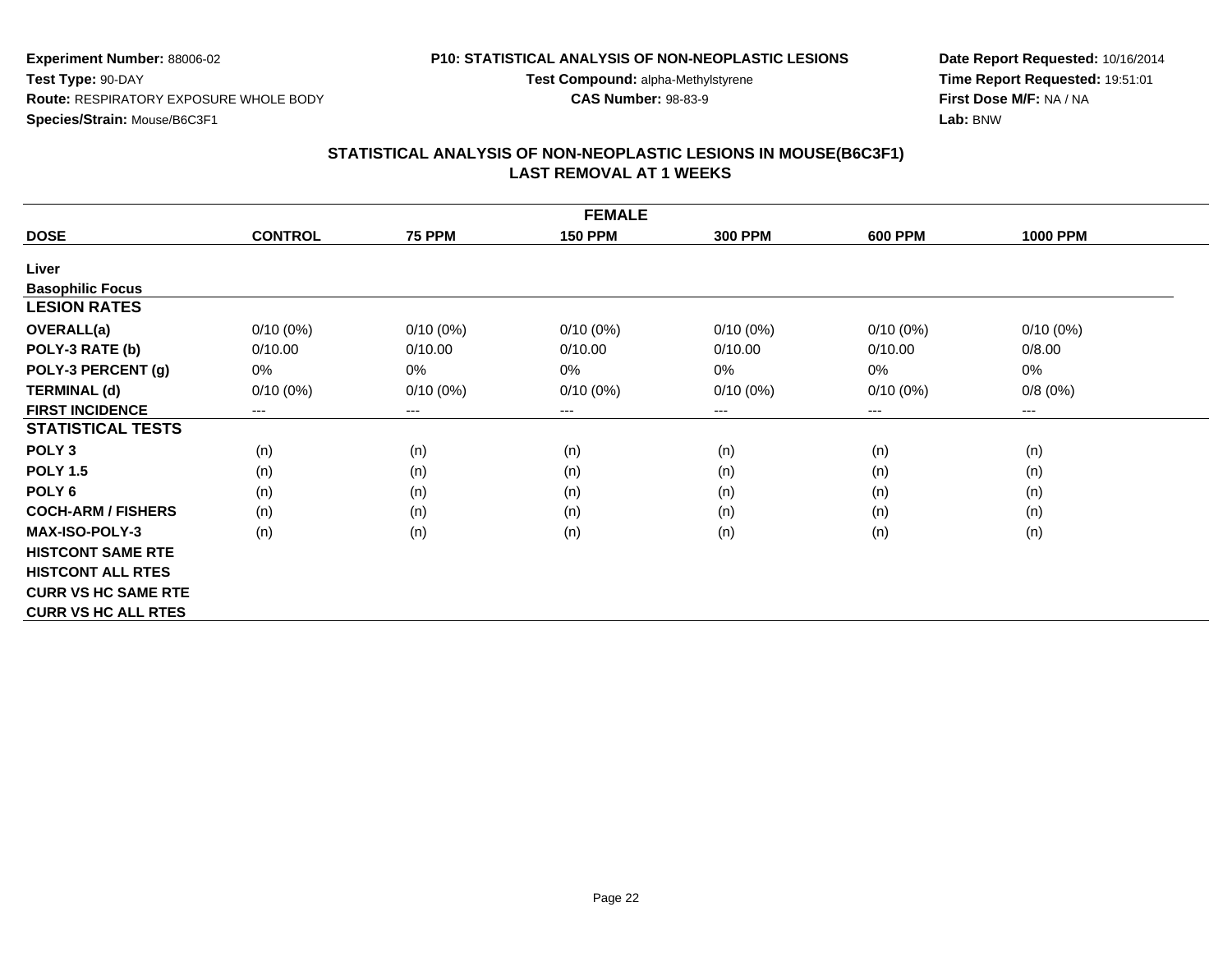# **P10: STATISTICAL ANALYSIS OF NON-NEOPLASTIC LESIONS**

**Test Compound:** alpha-Methylstyrene

**CAS Number:** 98-83-9

**Date Report Requested:** 10/16/2014**Time Report Requested:** 19:51:01**First Dose M/F:** NA / NA**Lab:** BNW

| <b>FEMALE</b>              |                |                            |                |                |                |                 |  |  |  |
|----------------------------|----------------|----------------------------|----------------|----------------|----------------|-----------------|--|--|--|
| <b>DOSE</b>                | <b>CONTROL</b> | <b>75 PPM</b>              | <b>150 PPM</b> | <b>300 PPM</b> | <b>600 PPM</b> | <b>1000 PPM</b> |  |  |  |
| Liver                      |                |                            |                |                |                |                 |  |  |  |
| <b>Necrosis</b>            |                |                            |                |                |                |                 |  |  |  |
| <b>LESION RATES</b>        |                |                            |                |                |                |                 |  |  |  |
| <b>OVERALL(a)</b>          | $0/10(0\%)$    | $0/10(0\%)$                | 1/10 (10%)     | $0/10(0\%)$    | $1/10(10\%)$   | $0/10(0\%)$     |  |  |  |
| POLY-3 RATE (b)            | 0/10.00        | 0/10.00                    | 1/10.00        | 0/10.00        | 1/10.00        | 0/8.00          |  |  |  |
| POLY-3 PERCENT (g)         | 0%             | 0%                         | 10%            | 0%             | 10%            | 0%              |  |  |  |
| <b>TERMINAL (d)</b>        | $0/10(0\%)$    | $0/10(0\%)$                | 1/10 (10%)     | $0/10(0\%)$    | $1/10(10\%)$   | 0/8(0%)         |  |  |  |
| <b>FIRST INCIDENCE</b>     | $---$          | $\qquad \qquad - \qquad -$ | 96(T)          | ---            | 96(T)          | $--$            |  |  |  |
| <b>STATISTICAL TESTS</b>   |                |                            |                |                |                |                 |  |  |  |
| POLY <sub>3</sub>          | $P=0.524$      | (e)                        | $P = 0.500$    | (e)            | $P = 0.500$    | (e)             |  |  |  |
| <b>POLY 1.5</b>            | $P=0.524$      | (e)                        | $P = 0.500$    | (e)            | $P = 0.500$    | (e)             |  |  |  |
| POLY 6                     | $P=0.524$      | (e)                        | $P = 0.500$    | (e)            | $P = 0.500$    | (e)             |  |  |  |
| <b>COCH-ARM / FISHERS</b>  | $P = 0.628$    | (e)                        | $P = 0.500$    | (e)            | $P = 0.500$    | (e)             |  |  |  |
| <b>MAX-ISO-POLY-3</b>      | $P = 0.533$    | (e)                        | $P=0.159$      | (e)            | $P=0.159$      | (e)             |  |  |  |
| <b>HISTCONT SAME RTE</b>   |                |                            |                |                |                |                 |  |  |  |
| <b>HISTCONT ALL RTES</b>   |                |                            |                |                |                |                 |  |  |  |
| <b>CURR VS HC SAME RTE</b> |                |                            |                |                |                |                 |  |  |  |
| <b>CURR VS HC ALL RTES</b> |                |                            |                |                |                |                 |  |  |  |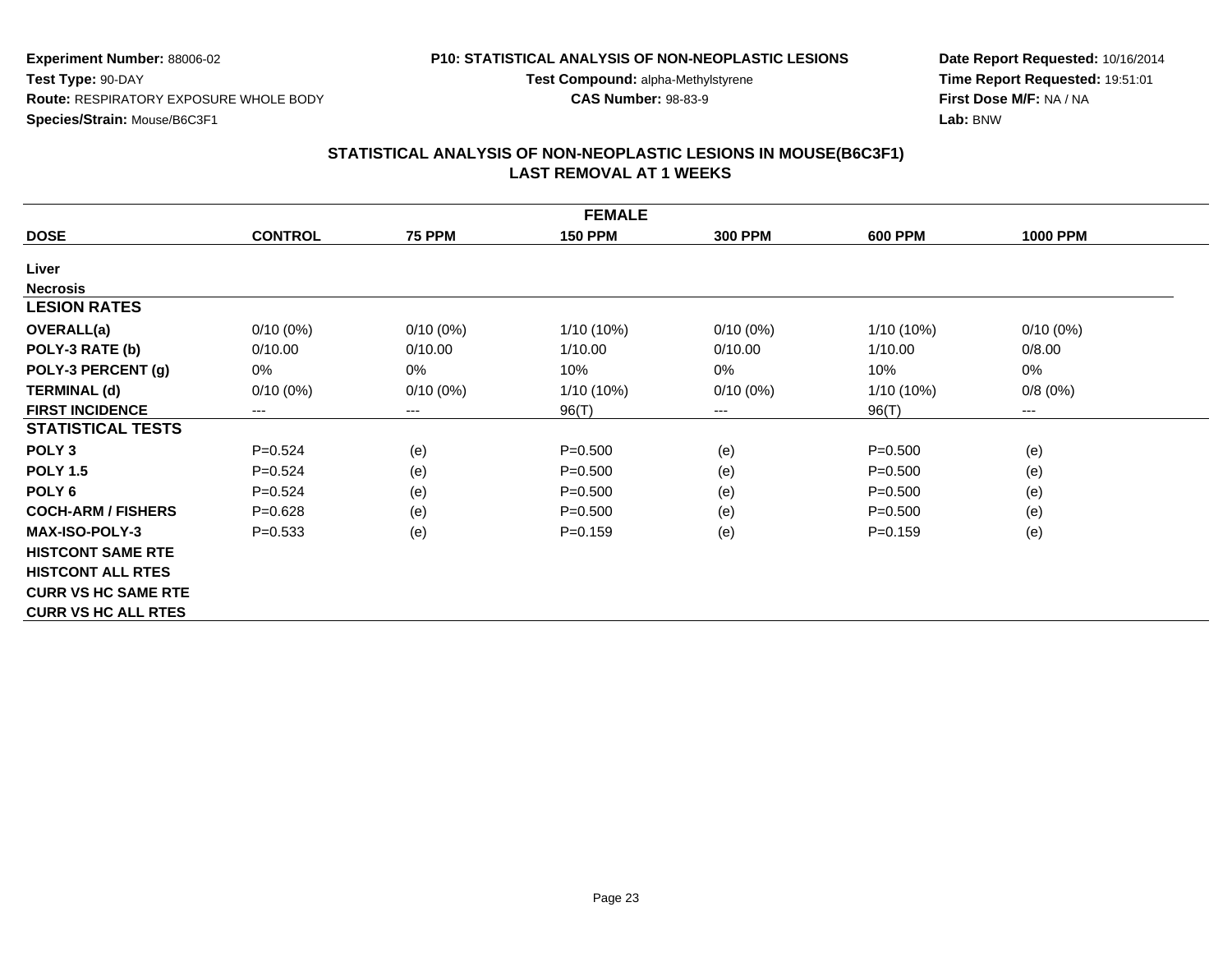# **P10: STATISTICAL ANALYSIS OF NON-NEOPLASTIC LESIONS**

**Test Compound:** alpha-Methylstyrene

**CAS Number:** 98-83-9

**Date Report Requested:** 10/16/2014**Time Report Requested:** 19:51:01**First Dose M/F:** NA / NA**Lab:** BNW

| <b>FEMALE</b>              |                |               |                |                |                |                 |  |  |  |
|----------------------------|----------------|---------------|----------------|----------------|----------------|-----------------|--|--|--|
| <b>DOSE</b>                | <b>CONTROL</b> | <b>75 PPM</b> | <b>150 PPM</b> | <b>300 PPM</b> | <b>600 PPM</b> | <b>1000 PPM</b> |  |  |  |
| Liver: Centrilobular       |                |               |                |                |                |                 |  |  |  |
| <b>Hypertrophy</b>         |                |               |                |                |                |                 |  |  |  |
| <b>LESION RATES</b>        |                |               |                |                |                |                 |  |  |  |
| <b>OVERALL(a)</b>          | $0/10(0\%)$    | $0/10(0\%)$   | $0/10(0\%)$    | $0/10(0\%)$    | 5/10 (50%)     | 8/10 (80%)      |  |  |  |
| POLY-3 RATE (b)            | 0/10.00        | 0/10.00       | 0/10.00        | 0/10.00        | 5/10.00        | 8/8.00          |  |  |  |
| POLY-3 PERCENT (g)         | 0%             | 0%            | 0%             | 0%             | 50%            | 100%            |  |  |  |
| <b>TERMINAL (d)</b>        | $0/10(0\%)$    | $0/10(0\%)$   | $0/10(0\%)$    | $0/10(0\%)$    | 5/10 (50%)     | 8/8 (100%)      |  |  |  |
| <b>FIRST INCIDENCE</b>     | ---            | ---           | $--$           | ---            | 96(T)          | 96(T)           |  |  |  |
| <b>STATISTICAL TESTS</b>   |                |               |                |                |                |                 |  |  |  |
| POLY <sub>3</sub>          | P=0.000**      | (e)           | (e)            | (e)            | P=0.008**      | P=0.000**       |  |  |  |
| <b>POLY 1.5</b>            | $P=0.000**$    | (e)           | (e)            | (e)            | P=0.008**      | P=0.000**       |  |  |  |
| POLY 6                     | P=0.000**      | (e)           | (e)            | (e)            | P=0.008**      | P=0.000**       |  |  |  |
| <b>COCH-ARM / FISHERS</b>  | $P=0.000**$    | (e)           | (e)            | (e)            | $P=0.016*$     | $P=0.000**$     |  |  |  |
| <b>MAX-ISO-POLY-3</b>      | P=0.000**      | (e)           | (e)            | (e)            | P<0.001**      | P=0.000**       |  |  |  |
| <b>HISTCONT SAME RTE</b>   |                |               |                |                |                |                 |  |  |  |
| <b>HISTCONT ALL RTES</b>   |                |               |                |                |                |                 |  |  |  |
| <b>CURR VS HC SAME RTE</b> |                |               |                |                |                |                 |  |  |  |
| <b>CURR VS HC ALL RTES</b> |                |               |                |                |                |                 |  |  |  |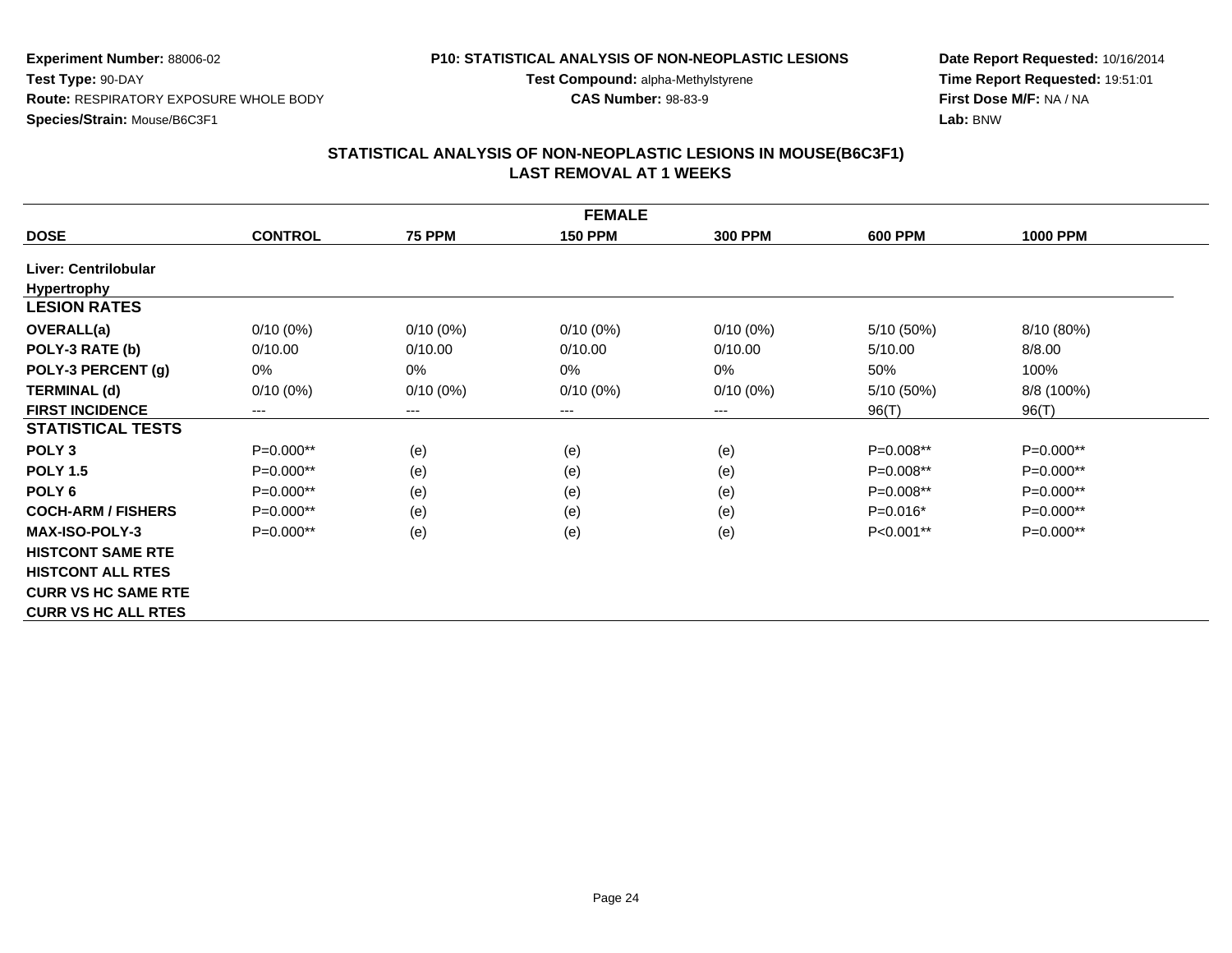# **P10: STATISTICAL ANALYSIS OF NON-NEOPLASTIC LESIONS**

**Test Compound:** alpha-Methylstyrene

**CAS Number:** 98-83-9

**Date Report Requested:** 10/16/2014**Time Report Requested:** 19:51:01**First Dose M/F:** NA / NA**Lab:** BNW

| <b>FEMALE</b>                     |                |               |                |                |                            |                        |  |  |  |
|-----------------------------------|----------------|---------------|----------------|----------------|----------------------------|------------------------|--|--|--|
| <b>DOSE</b>                       | <b>CONTROL</b> | <b>75 PPM</b> | <b>150 PPM</b> | <b>300 PPM</b> | <b>600 PPM</b>             | <b>1000 PPM</b>        |  |  |  |
|                                   |                |               |                |                |                            |                        |  |  |  |
| Lung                              |                |               |                |                |                            |                        |  |  |  |
| Hemorrhage<br><b>LESION RATES</b> |                |               |                |                |                            |                        |  |  |  |
| OVERALL(a)                        | $0/10(0\%)$    | $0/0 (0\%)$   | $0/0 (0\%)$    | $0/0 (0\%)$    | $0/0 (0\%)$                | $0/10(0\%)$            |  |  |  |
| POLY-3 RATE (b)                   | 0/10.00        | 0/0.00        | 0/0.00         | 0/0.00         | 0/0.00                     | 0/8.00                 |  |  |  |
| POLY-3 PERCENT (g)                | 0%             | 0%            | 0%             | 0%             | 0%                         | $0\%$                  |  |  |  |
| <b>TERMINAL (d)</b>               | $0/10(0\%)$    | $0/0 (0\%)$   | $0/0 (0\%)$    | $0/0 (0\%)$    | $0/0 (0\%)$                | 0/8(0%)                |  |  |  |
| <b>FIRST INCIDENCE</b>            | ---            | ---           | $---$          | ---            | $\qquad \qquad - \qquad -$ | $\qquad \qquad \cdots$ |  |  |  |
| <b>STATISTICAL TESTS</b>          |                |               |                |                |                            |                        |  |  |  |
| POLY <sub>3</sub>                 | (n)            | (n)           | (n)            | (n)            | (n)                        | (n)                    |  |  |  |
| <b>POLY 1.5</b>                   | (n)            | (n)           | (n)            | (n)            | (n)                        | (n)                    |  |  |  |
| POLY <sub>6</sub>                 | (n)            | (n)           | (n)            | (n)            | (n)                        | (n)                    |  |  |  |
| <b>COCH-ARM / FISHERS</b>         | (n)            | (n)           | (n)            | (n)            | (n)                        | (n)                    |  |  |  |
| <b>MAX-ISO-POLY-3</b>             | (n)            | (n)           | (n)            | (n)            | (n)                        | (n)                    |  |  |  |
| <b>HISTCONT SAME RTE</b>          |                |               |                |                |                            |                        |  |  |  |
| <b>HISTCONT ALL RTES</b>          |                |               |                |                |                            |                        |  |  |  |
| <b>CURR VS HC SAME RTE</b>        |                |               |                |                |                            |                        |  |  |  |
| <b>CURR VS HC ALL RTES</b>        |                |               |                |                |                            |                        |  |  |  |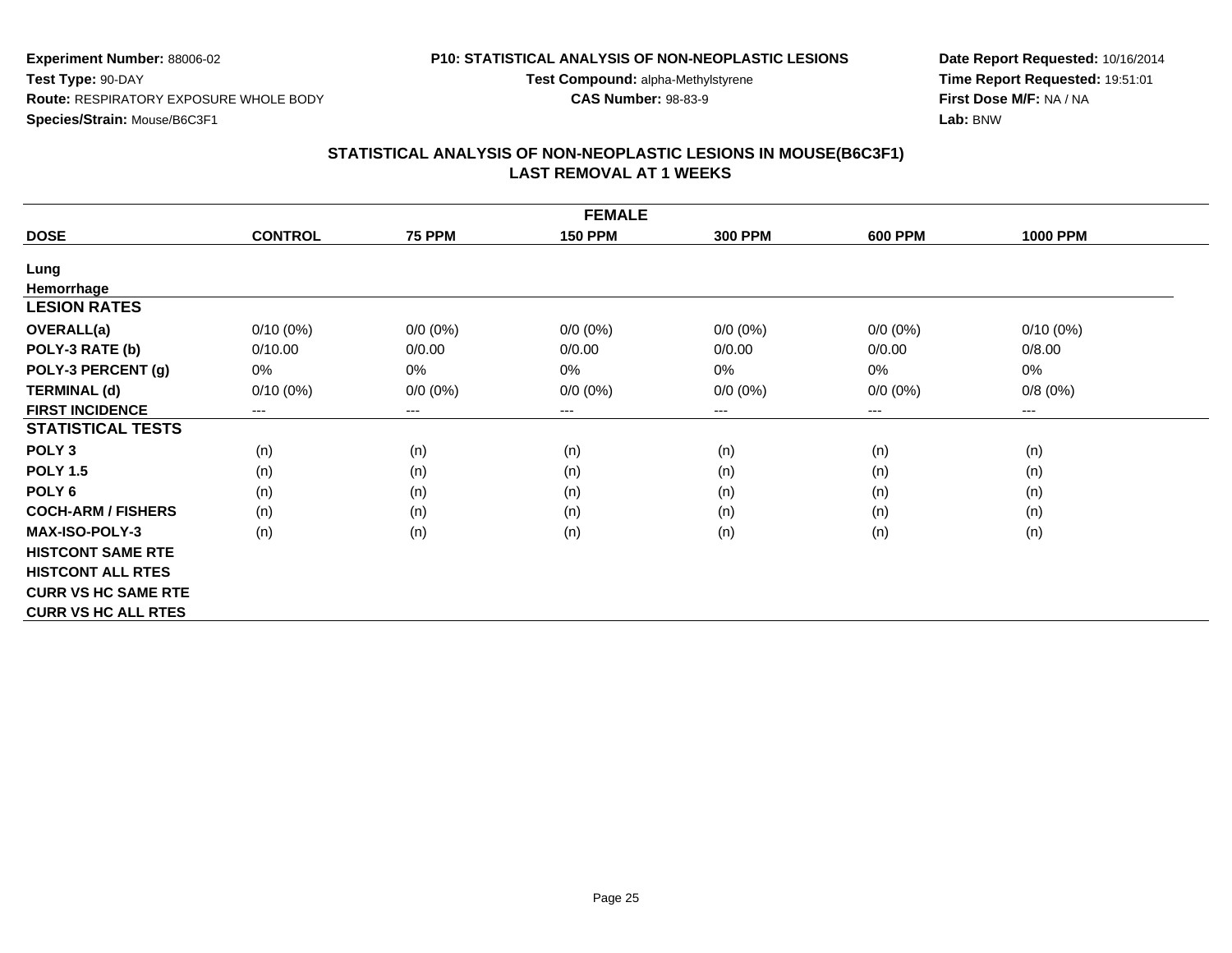# **P10: STATISTICAL ANALYSIS OF NON-NEOPLASTIC LESIONS**

**Test Compound:** alpha-Methylstyrene

**CAS Number:** 98-83-9

**Date Report Requested:** 10/16/2014**Time Report Requested:** 19:51:01**First Dose M/F:** NA / NA**Lab:** BNW

| <b>FEMALE</b>              |                |               |                |                |                |                 |  |  |  |
|----------------------------|----------------|---------------|----------------|----------------|----------------|-----------------|--|--|--|
| <b>DOSE</b>                | <b>CONTROL</b> | <b>75 PPM</b> | <b>150 PPM</b> | <b>300 PPM</b> | <b>600 PPM</b> | <b>1000 PPM</b> |  |  |  |
| <b>Nose: Glands</b>        |                |               |                |                |                |                 |  |  |  |
| <b>Atrophy</b>             |                |               |                |                |                |                 |  |  |  |
| <b>LESION RATES</b>        |                |               |                |                |                |                 |  |  |  |
| <b>OVERALL(a)</b>          | $0/10(0\%)$    | 8/10 (80%)    | 9/10(90%)      | 10/10 (100%)   | 10/10 (100%)   | 8/10 (80%)      |  |  |  |
| POLY-3 RATE (b)            | 0/10.00        | 8/10.00       | 9/10.00        | 10/10.00       | 10/10.00       | 8/8.00          |  |  |  |
| POLY-3 PERCENT (g)         | 0%             | 80%           | 90%            | 100%           | 100%           | 100%            |  |  |  |
| <b>TERMINAL (d)</b>        | $0/10(0\%)$    | 8/10 (80%)    | 9/10(90%)      | 10/10 (100%)   | 10/10 (100%)   | 8/8 (100%)      |  |  |  |
| <b>FIRST INCIDENCE</b>     | ---            | 96(T)         | 96(T)          | 96(T)          | 96(T)          | 96(T)           |  |  |  |
| <b>STATISTICAL TESTS</b>   |                |               |                |                |                |                 |  |  |  |
| POLY <sub>3</sub>          | P=0.000**      | P=0.000**     | P=0.000**      | $P=NA$         | $P=NA$         | P=0.000**       |  |  |  |
| <b>POLY 1.5</b>            | $P=0.000**$    | $P=0.000**$   | $P=0.000**$    | $P=NA$         | $P = NA$       | P=0.000**       |  |  |  |
| POLY <sub>6</sub>          | P=0.000**      | P=0.000**     | P=0.000**      | $P=NA$         | $P=NA$         | P=0.000**       |  |  |  |
| <b>COCH-ARM / FISHERS</b>  | $P=0.008**$    | $P=0.000**$   | $P=0.000**$    | $P=0.000**$    | $P=0.000**$    | $P=0.000**$     |  |  |  |
| <b>MAX-ISO-POLY-3</b>      | $P=0.000**$    | $P=0.000**$   | $P=0.000**$    | (e)            | (e)            | $P=0.000**$     |  |  |  |
| <b>HISTCONT SAME RTE</b>   |                |               |                |                |                |                 |  |  |  |
| <b>HISTCONT ALL RTES</b>   |                |               |                |                |                |                 |  |  |  |
| <b>CURR VS HC SAME RTE</b> |                |               |                |                |                |                 |  |  |  |
| <b>CURR VS HC ALL RTES</b> |                |               |                |                |                |                 |  |  |  |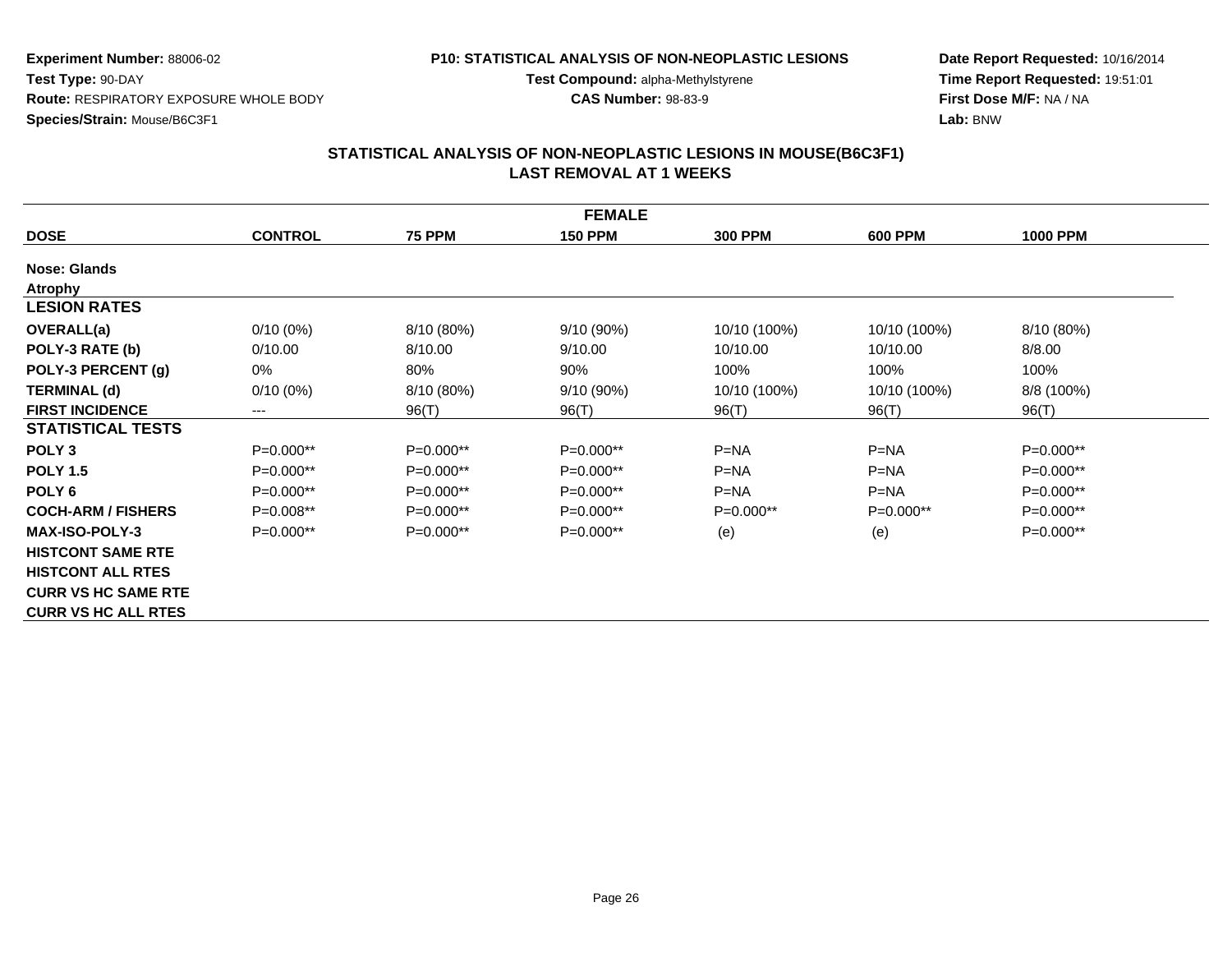# **P10: STATISTICAL ANALYSIS OF NON-NEOPLASTIC LESIONS**

**Test Compound:** alpha-Methylstyrene

**CAS Number:** 98-83-9

**Date Report Requested:** 10/16/2014**Time Report Requested:** 19:51:01**First Dose M/F:** NA / NA**Lab:** BNW

| <b>FEMALE</b>              |                |               |                |                |                |                 |  |  |  |
|----------------------------|----------------|---------------|----------------|----------------|----------------|-----------------|--|--|--|
| <b>DOSE</b>                | <b>CONTROL</b> | <b>75 PPM</b> | <b>150 PPM</b> | <b>300 PPM</b> | <b>600 PPM</b> | <b>1000 PPM</b> |  |  |  |
| <b>Nose: Glands</b>        |                |               |                |                |                |                 |  |  |  |
| Hyperplasia                |                |               |                |                |                |                 |  |  |  |
| <b>LESION RATES</b>        |                |               |                |                |                |                 |  |  |  |
| <b>OVERALL(a)</b>          | $0/10(0\%)$    | 5/10 (50%)    | 10/10 (100%)   | 10/10 (100%)   | 10/10 (100%)   | 8/10 (80%)      |  |  |  |
| POLY-3 RATE (b)            | 0/10.00        | 5/10.00       | 10/10.00       | 10/10.00       | 10/10.00       | 8/8.00          |  |  |  |
| POLY-3 PERCENT (g)         | 0%             | 50%           | 100%           | 100%           | 100%           | 100%            |  |  |  |
| <b>TERMINAL (d)</b>        | $0/10(0\%)$    | 5/10 (50%)    | 10/10 (100%)   | 10/10 (100%)   | 10/10 (100%)   | 8/8 (100%)      |  |  |  |
| <b>FIRST INCIDENCE</b>     | ---            | 96(T)         | 96(T)          | 96(T)          | 96(T)          | 96(T)           |  |  |  |
| <b>STATISTICAL TESTS</b>   |                |               |                |                |                |                 |  |  |  |
| POLY <sub>3</sub>          | $P=0.000**$    | P=0.008**     | $P=NA$         | $P=NA$         | $P=NA$         | P=0.000**       |  |  |  |
| <b>POLY 1.5</b>            | P=0.000**      | P=0.008**     | $P=NA$         | $P=NA$         | $P=NA$         | $P=0.000**$     |  |  |  |
| POLY 6                     | $P=0.000**$    | P=0.008**     | $P=NA$         | $P=NA$         | $P=NA$         | P=0.000**       |  |  |  |
| <b>COCH-ARM / FISHERS</b>  | $P=0.002**$    | $P=0.016*$    | $P=0.000**$    | $P=0.000**$    | $P=0.000**$    | $P=0.000**$     |  |  |  |
| <b>MAX-ISO-POLY-3</b>      | $P=0.000**$    | P<0.001**     | (e)            | (e)            | (e)            | P=0.000**       |  |  |  |
| <b>HISTCONT SAME RTE</b>   |                |               |                |                |                |                 |  |  |  |
| <b>HISTCONT ALL RTES</b>   |                |               |                |                |                |                 |  |  |  |
| <b>CURR VS HC SAME RTE</b> |                |               |                |                |                |                 |  |  |  |
| <b>CURR VS HC ALL RTES</b> |                |               |                |                |                |                 |  |  |  |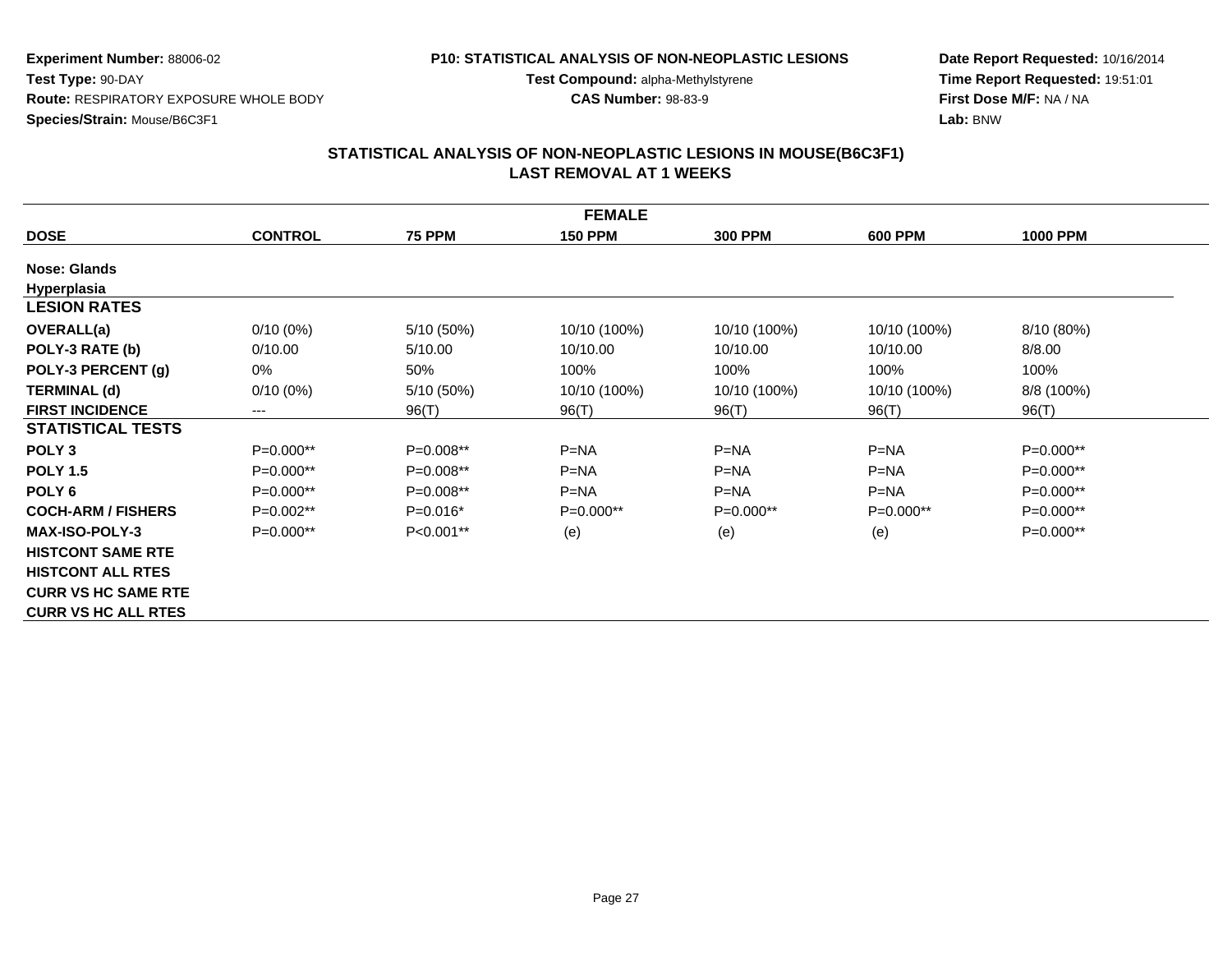# **P10: STATISTICAL ANALYSIS OF NON-NEOPLASTIC LESIONS**

**Test Compound:** alpha-Methylstyrene

**CAS Number:** 98-83-9

**Date Report Requested:** 10/16/2014**Time Report Requested:** 19:51:01**First Dose M/F:** NA / NA**Lab:** BNW

|                            | <b>FEMALE</b>  |               |                |                |                |                 |  |  |  |  |
|----------------------------|----------------|---------------|----------------|----------------|----------------|-----------------|--|--|--|--|
| <b>DOSE</b>                | <b>CONTROL</b> | <b>75 PPM</b> | <b>150 PPM</b> | <b>300 PPM</b> | <b>600 PPM</b> | <b>1000 PPM</b> |  |  |  |  |
| <b>Nose: Olfactory Epi</b> |                |               |                |                |                |                 |  |  |  |  |
| <b>Atrophy</b>             |                |               |                |                |                |                 |  |  |  |  |
| <b>LESION RATES</b>        |                |               |                |                |                |                 |  |  |  |  |
| OVERALL(a)                 | $0/10(0\%)$    | 10/10 (100%)  | 10/10 (100%)   | 10/10 (100%)   | 10/10 (100%)   | 8/10 (80%)      |  |  |  |  |
| POLY-3 RATE (b)            | 0/10.00        | 10/10.00      | 10/10.00       | 10/10.00       | 10/10.00       | 8/8.00          |  |  |  |  |
| POLY-3 PERCENT (g)         | 0%             | 100%          | 100%           | 100%           | 100%           | 100%            |  |  |  |  |
| <b>TERMINAL (d)</b>        | $0/10(0\%)$    | 10/10 (100%)  | 10/10 (100%)   | 10/10 (100%)   | 10/10 (100%)   | 8/8 (100%)      |  |  |  |  |
| <b>FIRST INCIDENCE</b>     | $---$          | 96(T)         | 96(T)          | 96(T)          | 96(T)          | 96(T)           |  |  |  |  |
| <b>STATISTICAL TESTS</b>   |                |               |                |                |                |                 |  |  |  |  |
| POLY <sub>3</sub>          | P=0.000**      | $P=NA$        | $P=NA$         | $P=NA$         | $P=NA$         | P=0.000**       |  |  |  |  |
| <b>POLY 1.5</b>            | P=0.000**      | $P = NA$      | $P = NA$       | $P = NA$       | $P = NA$       | P=0.000**       |  |  |  |  |
| POLY <sub>6</sub>          | P=0.000**      | $P=NA$        | $P=NA$         | $P=NA$         | $P=NA$         | P=0.000**       |  |  |  |  |
| <b>COCH-ARM / FISHERS</b>  | $P=0.029*$     | $P=0.000**$   | $P=0.000**$    | $P=0.000**$    | $P=0.000**$    | $P=0.000**$     |  |  |  |  |
| <b>MAX-ISO-POLY-3</b>      | $P=0.000**$    | (e)           | (e)            | (e)            | (e)            | P=0.000**       |  |  |  |  |
| <b>HISTCONT SAME RTE</b>   |                |               |                |                |                |                 |  |  |  |  |
| <b>HISTCONT ALL RTES</b>   |                |               |                |                |                |                 |  |  |  |  |
| <b>CURR VS HC SAME RTE</b> |                |               |                |                |                |                 |  |  |  |  |
| <b>CURR VS HC ALL RTES</b> |                |               |                |                |                |                 |  |  |  |  |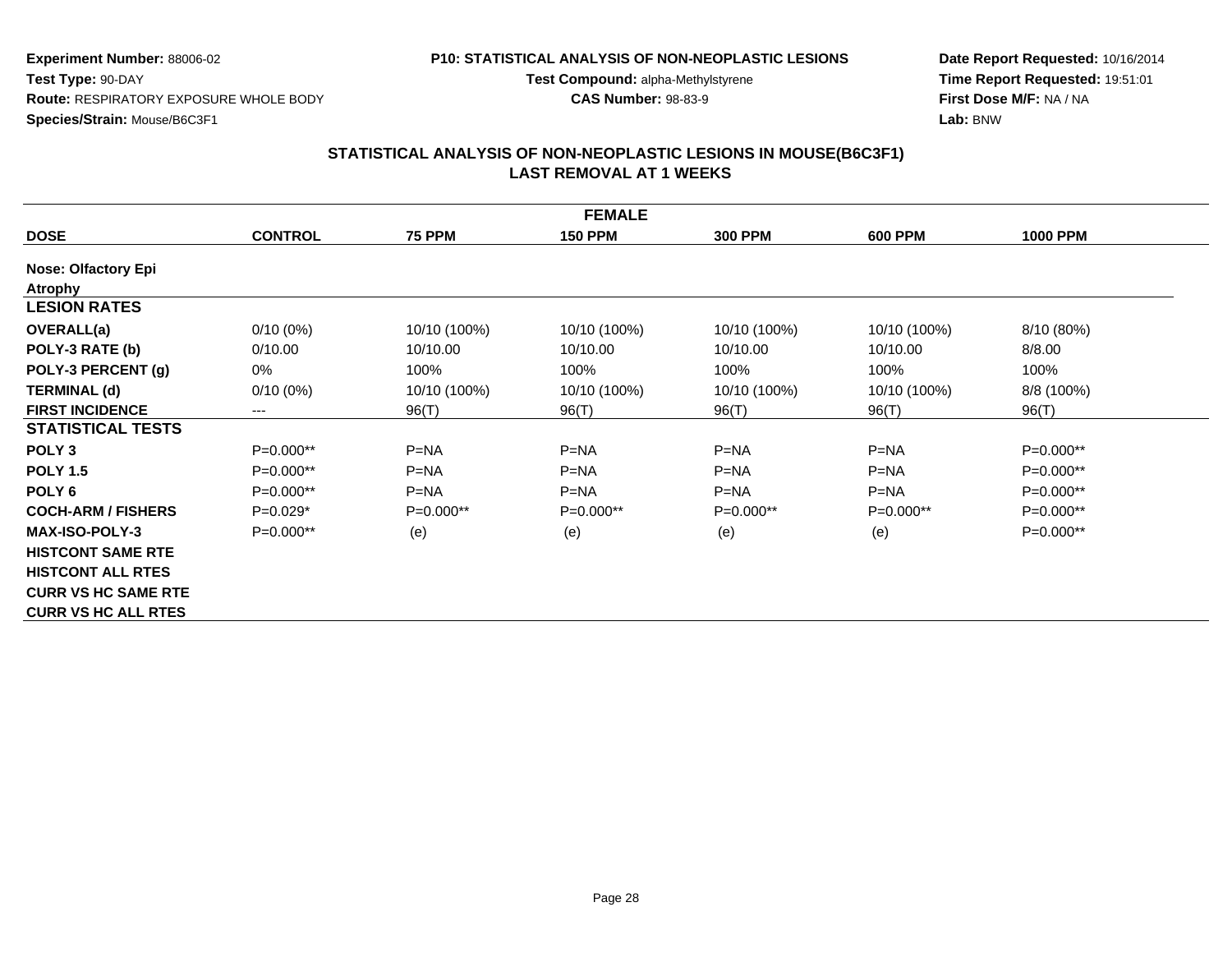# **P10: STATISTICAL ANALYSIS OF NON-NEOPLASTIC LESIONS**

**Test Compound:** alpha-Methylstyrene

**CAS Number:** 98-83-9

**Date Report Requested:** 10/16/2014**Time Report Requested:** 19:51:01**First Dose M/F:** NA / NA**Lab:** BNW

|                            | <b>FEMALE</b>  |               |                |                |                |                 |  |  |  |  |
|----------------------------|----------------|---------------|----------------|----------------|----------------|-----------------|--|--|--|--|
| <b>DOSE</b>                | <b>CONTROL</b> | <b>75 PPM</b> | <b>150 PPM</b> | <b>300 PPM</b> | <b>600 PPM</b> | <b>1000 PPM</b> |  |  |  |  |
| <b>Nose: Olfactory Epi</b> |                |               |                |                |                |                 |  |  |  |  |
| <b>Metaplasia</b>          |                |               |                |                |                |                 |  |  |  |  |
| <b>LESION RATES</b>        |                |               |                |                |                |                 |  |  |  |  |
| <b>OVERALL(a)</b>          | $0/10(0\%)$    | 4/10 (40%)    | 9/10 (90%)     | 10/10 (100%)   | 10/10 (100%)   | 8/10 (80%)      |  |  |  |  |
| POLY-3 RATE (b)            | 0/10.00        | 4/10.00       | 9/10.00        | 10/10.00       | 10/10.00       | 8/8.00          |  |  |  |  |
| POLY-3 PERCENT (g)         | 0%             | 40%           | 90%            | 100%           | 100%           | 100%            |  |  |  |  |
| <b>TERMINAL (d)</b>        | $0/10(0\%)$    | 4/10 (40%)    | 9/10 (90%)     | 10/10 (100%)   | 10/10 (100%)   | 8/8 (100%)      |  |  |  |  |
| <b>FIRST INCIDENCE</b>     | ---            | 96(T)         | 96(T)          | 96(T)          | 96(T)          | 96(T)           |  |  |  |  |
| <b>STATISTICAL TESTS</b>   |                |               |                |                |                |                 |  |  |  |  |
| POLY <sub>3</sub>          | P=0.000**      | $P=0.033*$    | $P=0.000**$    | $P=NA$         | $P = NA$       | $P=0.000**$     |  |  |  |  |
| <b>POLY 1.5</b>            | $P=0.000**$    | $P=0.033*$    | $P=0.000**$    | $P=NA$         | $P = NA$       | $P=0.000**$     |  |  |  |  |
| POLY <sub>6</sub>          | $P=0.000**$    | $P=0.033*$    | $P=0.000**$    | $P=NA$         | $P=NA$         | $P=0.000**$     |  |  |  |  |
| <b>COCH-ARM / FISHERS</b>  | $P<0.001**$    | $P=0.043*$    | $P=0.000**$    | $P=0.000**$    | $P=0.000**$    | $P=0.000**$     |  |  |  |  |
| <b>MAX-ISO-POLY-3</b>      | $P=0.000**$    | P=0.007**     | $P=0.000**$    | (e)            | (e)            | $P=0.000**$     |  |  |  |  |
| <b>HISTCONT SAME RTE</b>   |                |               |                |                |                |                 |  |  |  |  |
| <b>HISTCONT ALL RTES</b>   |                |               |                |                |                |                 |  |  |  |  |
| <b>CURR VS HC SAME RTE</b> |                |               |                |                |                |                 |  |  |  |  |
| <b>CURR VS HC ALL RTES</b> |                |               |                |                |                |                 |  |  |  |  |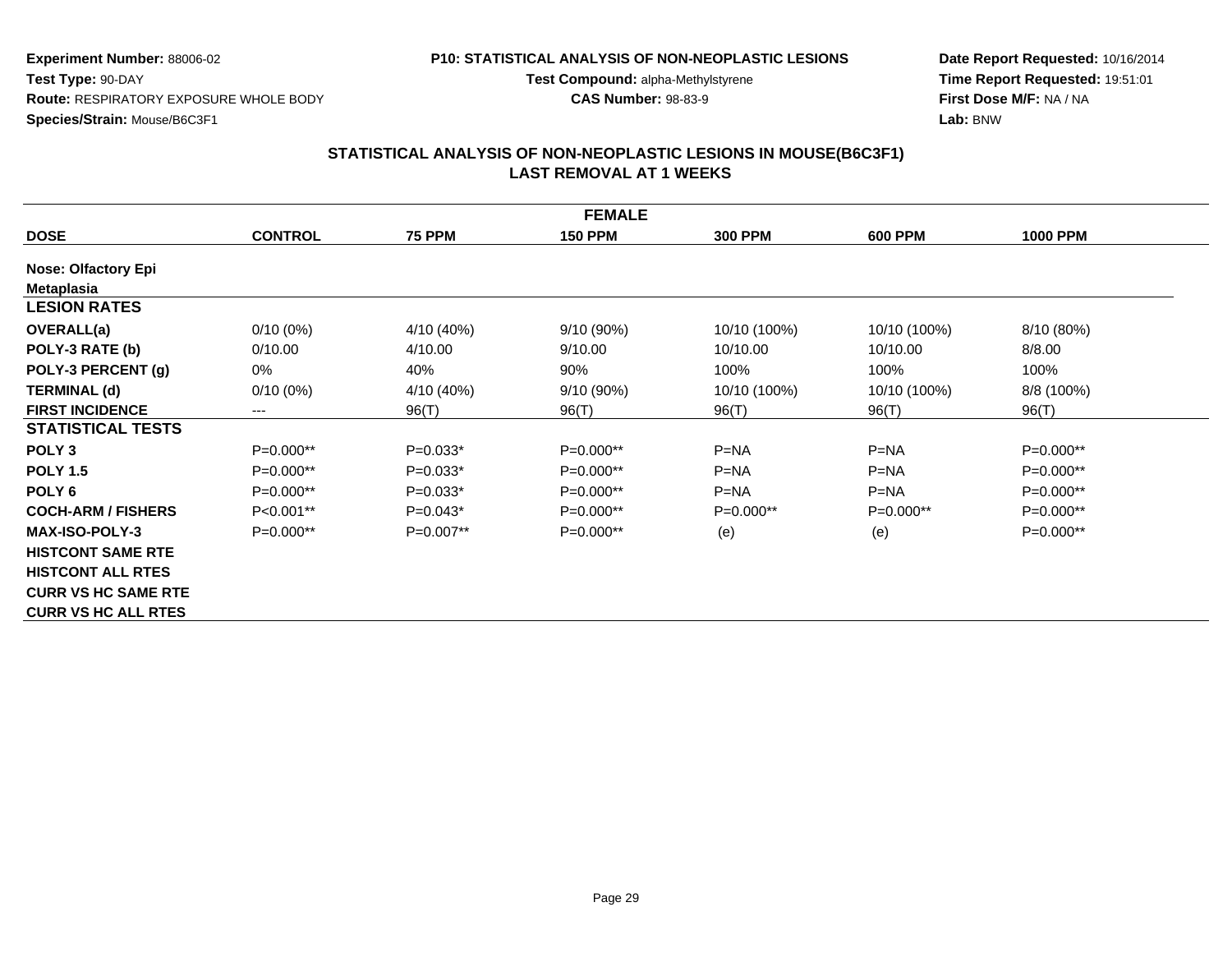# **P10: STATISTICAL ANALYSIS OF NON-NEOPLASTIC LESIONS**

**Test Compound:** alpha-Methylstyrene

**CAS Number:** 98-83-9

**Date Report Requested:** 10/16/2014**Time Report Requested:** 19:51:01**First Dose M/F:** NA / NA**Lab:** BNW

|                            | <b>FEMALE</b>  |               |                |                |                |                 |  |  |  |  |
|----------------------------|----------------|---------------|----------------|----------------|----------------|-----------------|--|--|--|--|
| <b>DOSE</b>                | <b>CONTROL</b> | <b>75 PPM</b> | <b>150 PPM</b> | <b>300 PPM</b> | <b>600 PPM</b> | <b>1000 PPM</b> |  |  |  |  |
| <b>Nose: Olfactory Epi</b> |                |               |                |                |                |                 |  |  |  |  |
| <b>Necrosis</b>            |                |               |                |                |                |                 |  |  |  |  |
| <b>LESION RATES</b>        |                |               |                |                |                |                 |  |  |  |  |
| <b>OVERALL(a)</b>          | $0/10(0\%)$    | $0/10(0\%)$   | $0/10(0\%)$    | $0/10(0\%)$    | $0/10(0\%)$    | 2/10(20%)       |  |  |  |  |
| POLY-3 RATE (b)            | 0/10.00        | 0/10.00       | 0/10.00        | 0/10.00        | 0/10.00        | 2/10.00         |  |  |  |  |
| POLY-3 PERCENT (g)         | 0%             | 0%            | 0%             | 0%             | 0%             | 20%             |  |  |  |  |
| <b>TERMINAL (d)</b>        | $0/10(0\%)$    | $0/10(0\%)$   | $0/10(0\%)$    | $0/10(0\%)$    | $0/10(0\%)$    | 0/8(0%)         |  |  |  |  |
| <b>FIRST INCIDENCE</b>     | ---            | ---           | $---$          | ---            | $---$          | 3               |  |  |  |  |
| <b>STATISTICAL TESTS</b>   |                |               |                |                |                |                 |  |  |  |  |
| POLY <sub>3</sub>          | P=0.009**      | (e)           | (e)            | (e)            | (e)            | $P=0.227$       |  |  |  |  |
| <b>POLY 1.5</b>            | P=0.009**      | (e)           | (e)            | (e)            | (e)            | $P=0.227$       |  |  |  |  |
| POLY <sub>6</sub>          | $P=0.009**$    | (e)           | (e)            | (e)            | (e)            | $P=0.227$       |  |  |  |  |
| <b>COCH-ARM / FISHERS</b>  | $P=0.012*$     | (e)           | (e)            | (e)            | (e)            | $P=0.237$       |  |  |  |  |
| <b>MAX-ISO-POLY-3</b>      | P=0.008**      | (e)           | (e)            | (e)            | (e)            | $P = 0.067$     |  |  |  |  |
| <b>HISTCONT SAME RTE</b>   |                |               |                |                |                |                 |  |  |  |  |
| <b>HISTCONT ALL RTES</b>   |                |               |                |                |                |                 |  |  |  |  |
| <b>CURR VS HC SAME RTE</b> |                |               |                |                |                |                 |  |  |  |  |
| <b>CURR VS HC ALL RTES</b> |                |               |                |                |                |                 |  |  |  |  |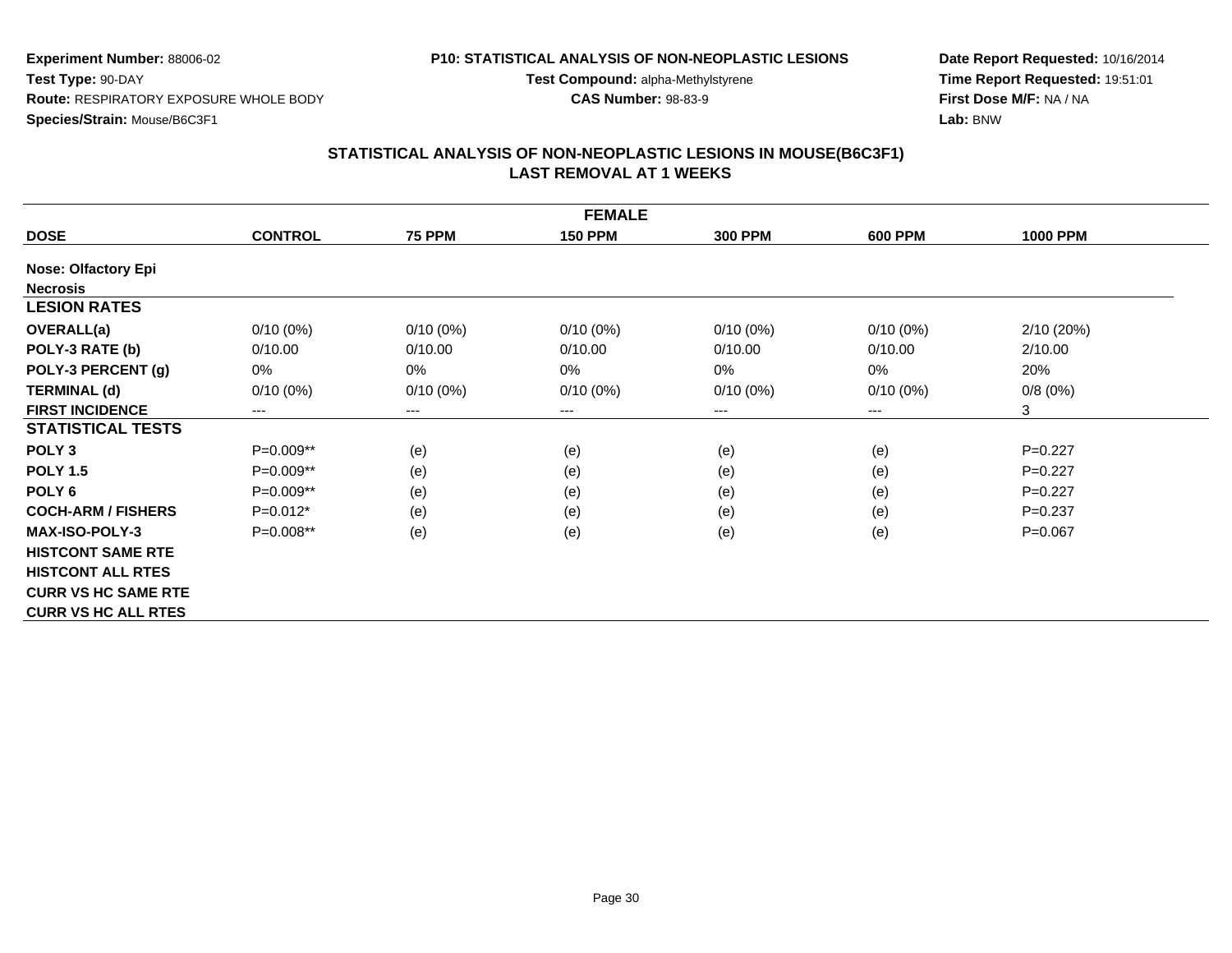# **P10: STATISTICAL ANALYSIS OF NON-NEOPLASTIC LESIONS**

**Test Compound:** alpha-Methylstyrene

**CAS Number:** 98-83-9

**Date Report Requested:** 10/16/2014**Time Report Requested:** 19:51:01**First Dose M/F:** NA / NA**Lab:** BNW

|                             | <b>FEMALE</b>  |               |                |                |                |                 |  |  |  |  |
|-----------------------------|----------------|---------------|----------------|----------------|----------------|-----------------|--|--|--|--|
| <b>DOSE</b>                 | <b>CONTROL</b> | <b>75 PPM</b> | <b>150 PPM</b> | <b>300 PPM</b> | <b>600 PPM</b> | <b>1000 PPM</b> |  |  |  |  |
| <b>Nose: Respirat Epith</b> |                |               |                |                |                |                 |  |  |  |  |
| <b>Degeneration Hyaline</b> |                |               |                |                |                |                 |  |  |  |  |
| <b>LESION RATES</b>         |                |               |                |                |                |                 |  |  |  |  |
| <b>OVERALL(a)</b>           | $0/10(0\%)$    | 2/10(20%)     | 6/10(60%)      | 9/10 (90%)     | 8/10 (80%)     | 4/10 (40%)      |  |  |  |  |
| POLY-3 RATE (b)             | 0/10.00        | 2/10.00       | 6/10.00        | 9/10.00        | 8/10.00        | 4/8.00          |  |  |  |  |
| POLY-3 PERCENT (g)          | 0%             | 20%           | 60%            | 90%            | 80%            | 50%             |  |  |  |  |
| <b>TERMINAL (d)</b>         | $0/10(0\%)$    | 2/10(20%)     | 6/10(60%)      | 9/10 (90%)     | 8/10 (80%)     | 4/8 (50%)       |  |  |  |  |
| <b>FIRST INCIDENCE</b>      | ---            | 96(T)         | 96(T)          | 96(T)          | 96(T)          | 96(T)           |  |  |  |  |
| <b>STATISTICAL TESTS</b>    |                |               |                |                |                |                 |  |  |  |  |
| POLY <sub>3</sub>           | $P=0.002**$    | $P=0.227$     | P<0.001**      | P=0.000**      | $P=0.000**$    | $P=0.013*$      |  |  |  |  |
| <b>POLY 1.5</b>             | $P=0.002***$   | $P=0.227$     | $P<0.001**$    | $P=0.000**$    | $P=0.000**$    | $P=0.013*$      |  |  |  |  |
| POLY 6                      | P=0.002**      | $P=0.227$     | P<0.001**      | P=0.000**      | $P=0.000**$    | $P=0.013*$      |  |  |  |  |
| <b>COCH-ARM / FISHERS</b>   | $P = 0.061$    | $P=0.237$     | P=0.005**      | $P=0.000**$    | $P=0.000**$    | $P=0.043*$      |  |  |  |  |
| <b>MAX-ISO-POLY-3</b>       | $P<0.001**$    | $P=0.067$     | $P=0.000**$    | $P=0.000**$    | $P=0.000**$    | $P=0.005**$     |  |  |  |  |
| <b>HISTCONT SAME RTE</b>    |                |               |                |                |                |                 |  |  |  |  |
| <b>HISTCONT ALL RTES</b>    |                |               |                |                |                |                 |  |  |  |  |
| <b>CURR VS HC SAME RTE</b>  |                |               |                |                |                |                 |  |  |  |  |
| <b>CURR VS HC ALL RTES</b>  |                |               |                |                |                |                 |  |  |  |  |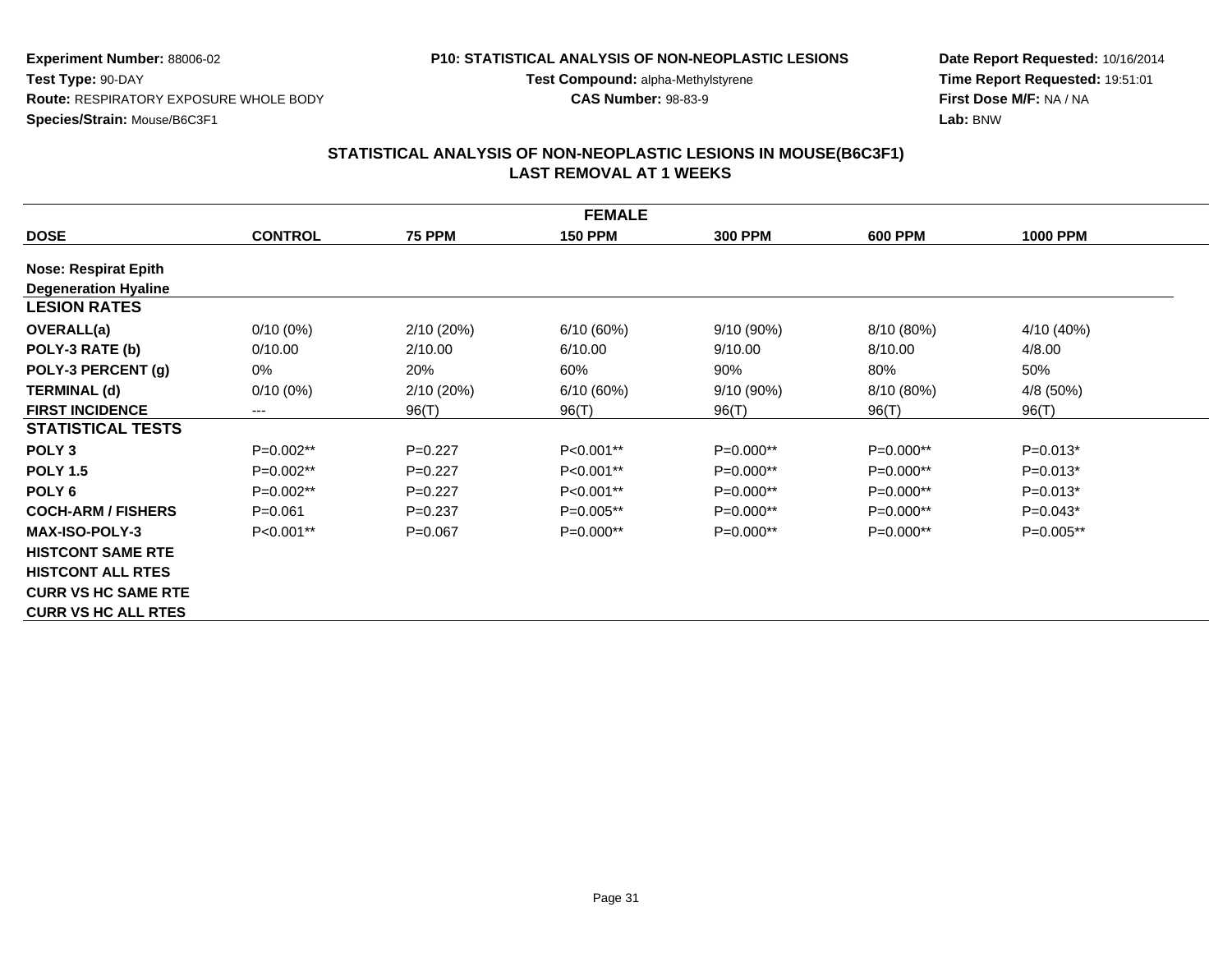# **P10: STATISTICAL ANALYSIS OF NON-NEOPLASTIC LESIONS**

**Test Compound:** alpha-Methylstyrene

**CAS Number:** 98-83-9

**Date Report Requested:** 10/16/2014**Time Report Requested:** 19:51:01**First Dose M/F:** NA / NA**Lab:** BNW

|                                         | <b>FEMALE</b>  |               |                |                |                            |                 |  |  |  |  |
|-----------------------------------------|----------------|---------------|----------------|----------------|----------------------------|-----------------|--|--|--|--|
| <b>DOSE</b>                             | <b>CONTROL</b> | <b>75 PPM</b> | <b>150 PPM</b> | <b>300 PPM</b> | <b>600 PPM</b>             | <b>1000 PPM</b> |  |  |  |  |
| <b>Skin</b>                             |                |               |                |                |                            |                 |  |  |  |  |
| <b>Infiltration Cellular Mixed Cell</b> |                |               |                |                |                            |                 |  |  |  |  |
| <b>LESION RATES</b>                     |                |               |                |                |                            |                 |  |  |  |  |
| <b>OVERALL(a)</b>                       | $1/10(10\%)$   | $0/0 (0\%)$   | $0/0 (0\%)$    | $0/0 (0\%)$    | $0/0 (0\%)$                | 1/10 (10%)      |  |  |  |  |
| POLY-3 RATE (b)                         | 1/10.00        | 0/0.00        | 0/0.00         | 0/0.00         | 0/0.00                     | 1/8.00          |  |  |  |  |
| POLY-3 PERCENT (g)                      | 10%            | $0\%$         | 0%             | 0%             | 0%                         | 12.5%           |  |  |  |  |
| <b>TERMINAL (d)</b>                     | $1/10(10\%)$   | $0/0 (0\%)$   | $0/0 (0\%)$    | $0/0 (0\%)$    | $0/0 (0\%)$                | 1/8(12%)        |  |  |  |  |
| <b>FIRST INCIDENCE</b>                  | 96(T)          | $---$         | ---            | ---            | $\qquad \qquad - \qquad -$ | 96(T)           |  |  |  |  |
| <b>STATISTICAL TESTS</b>                |                |               |                |                |                            |                 |  |  |  |  |
| POLY <sub>3</sub>                       | (e)            | (e)           | (e)            | (e)            | (e)                        | $P=0.709$       |  |  |  |  |
| <b>POLY 1.5</b>                         | (e)            | (e)           | (e)            | (e)            | (e)                        | $P=0.709$       |  |  |  |  |
| POLY <sub>6</sub>                       | (e)            | (e)           | (e)            | (e)            | (e)                        | $P=0.709$       |  |  |  |  |
| <b>COCH-ARM / FISHERS</b>               | $P = 0.617$    | (e)           | (e)            | (e)            | (e)                        | P=0.763N        |  |  |  |  |
| <b>MAX-ISO-POLY-3</b>                   | (e)            | (e)           | (e)            | (e)            | (e)                        | $P=0.443$       |  |  |  |  |
| <b>HISTCONT SAME RTE</b>                |                |               |                |                |                            |                 |  |  |  |  |
| <b>HISTCONT ALL RTES</b>                |                |               |                |                |                            |                 |  |  |  |  |
| <b>CURR VS HC SAME RTE</b>              |                |               |                |                |                            |                 |  |  |  |  |
| <b>CURR VS HC ALL RTES</b>              |                |               |                |                |                            |                 |  |  |  |  |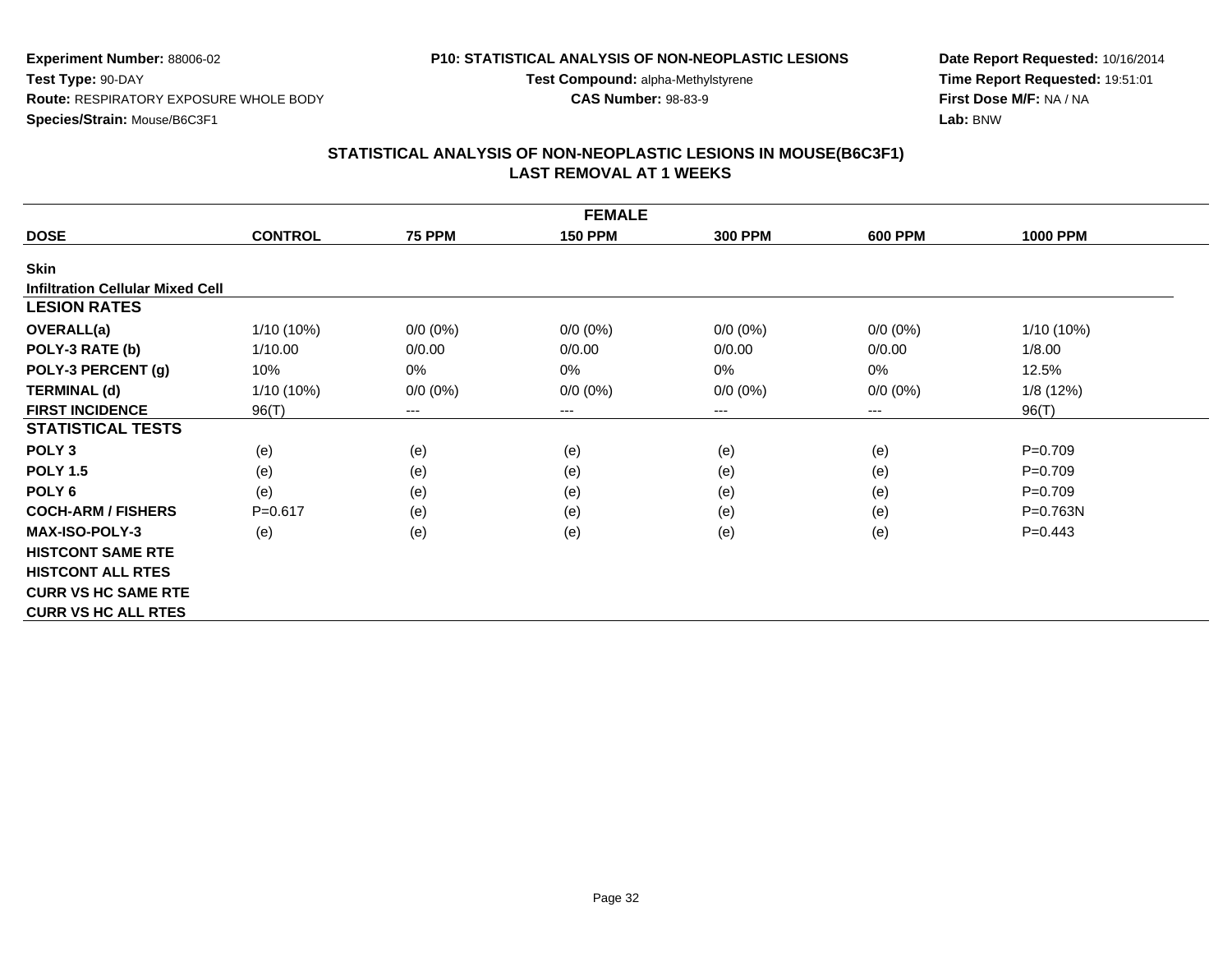# **P10: STATISTICAL ANALYSIS OF NON-NEOPLASTIC LESIONS**

**Test Compound:** alpha-Methylstyrene

**CAS Number:** 98-83-9

**Date Report Requested:** 10/16/2014**Time Report Requested:** 19:51:01**First Dose M/F:** NA / NA**Lab:** BNW

|                            | <b>FEMALE</b>  |               |                |                |                |                 |  |  |  |  |
|----------------------------|----------------|---------------|----------------|----------------|----------------|-----------------|--|--|--|--|
| <b>DOSE</b>                | <b>CONTROL</b> | <b>75 PPM</b> | <b>150 PPM</b> | <b>300 PPM</b> | <b>600 PPM</b> | <b>1000 PPM</b> |  |  |  |  |
| Stomach, Forestomach       |                |               |                |                |                |                 |  |  |  |  |
| Hyperplasia                |                |               |                |                |                |                 |  |  |  |  |
| <b>LESION RATES</b>        |                |               |                |                |                |                 |  |  |  |  |
| <b>OVERALL(a)</b>          | $0/10(0\%)$    | $0/0 (0\%)$   | $0/0 (0\%)$    | $0/0 (0\%)$    | $0/0(0\%)$     | $0/10(0\%)$     |  |  |  |  |
| POLY-3 RATE (b)            | 0/10.00        | 0/0.00        | 0/0.00         | 0/0.00         | 0/0.00         | 0/8.00          |  |  |  |  |
| POLY-3 PERCENT (g)         | 0%             | 0%            | $0\%$          | 0%             | 0%             | 0%              |  |  |  |  |
| <b>TERMINAL (d)</b>        | $0/10(0\%)$    | $0/0 (0\%)$   | $0/0 (0\%)$    | $0/0 (0\%)$    | $0/0 (0\%)$    | 0/8(0%)         |  |  |  |  |
| <b>FIRST INCIDENCE</b>     | $---$          | $--$          | ---            | ---            | $---$          | $---$           |  |  |  |  |
| <b>STATISTICAL TESTS</b>   |                |               |                |                |                |                 |  |  |  |  |
| POLY <sub>3</sub>          | (n)            | (n)           | (n)            | (n)            | (n)            | (n)             |  |  |  |  |
| <b>POLY 1.5</b>            | (n)            | (n)           | (n)            | (n)            | (n)            | (n)             |  |  |  |  |
| POLY <sub>6</sub>          | (n)            | (n)           | (n)            | (n)            | (n)            | (n)             |  |  |  |  |
| <b>COCH-ARM / FISHERS</b>  | (n)            | (n)           | (n)            | (n)            | (n)            | (n)             |  |  |  |  |
| <b>MAX-ISO-POLY-3</b>      | (n)            | (n)           | (n)            | (n)            | (n)            | (n)             |  |  |  |  |
| <b>HISTCONT SAME RTE</b>   |                |               |                |                |                |                 |  |  |  |  |
| <b>HISTCONT ALL RTES</b>   |                |               |                |                |                |                 |  |  |  |  |
| <b>CURR VS HC SAME RTE</b> |                |               |                |                |                |                 |  |  |  |  |
| <b>CURR VS HC ALL RTES</b> |                |               |                |                |                |                 |  |  |  |  |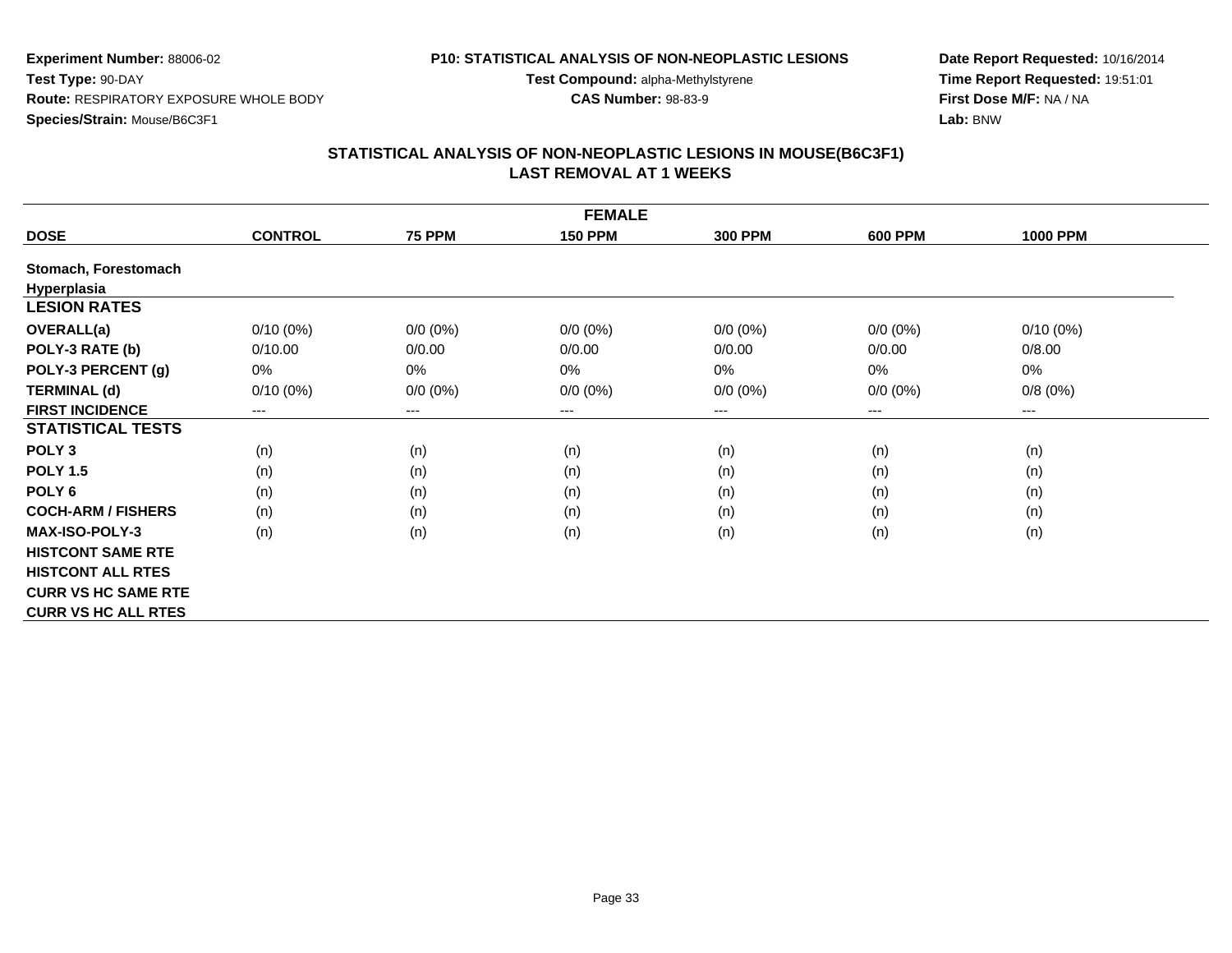# **P10: STATISTICAL ANALYSIS OF NON-NEOPLASTIC LESIONS**

**Test Compound:** alpha-Methylstyrene

**CAS Number:** 98-83-9

**Date Report Requested:** 10/16/2014**Time Report Requested:** 19:51:01**First Dose M/F:** NA / NA**Lab:** BNW

|                            | <b>FEMALE</b>  |               |                |                |             |                 |  |  |  |  |
|----------------------------|----------------|---------------|----------------|----------------|-------------|-----------------|--|--|--|--|
| <b>DOSE</b>                | <b>CONTROL</b> | <b>75 PPM</b> | <b>150 PPM</b> | <b>300 PPM</b> | 600 PPM     | <b>1000 PPM</b> |  |  |  |  |
| Stomach, Forestomach       |                |               |                |                |             |                 |  |  |  |  |
| <b>Ulcer</b>               |                |               |                |                |             |                 |  |  |  |  |
| <b>LESION RATES</b>        |                |               |                |                |             |                 |  |  |  |  |
| OVERALL(a)                 | $0/10(0\%)$    | $0/0 (0\%)$   | $0/0 (0\%)$    | $0/0(0\%)$     | $0/0 (0\%)$ | 1/10 (10%)      |  |  |  |  |
| POLY-3 RATE (b)            | 0/10.00        | 0/0.00        | 0/0.00         | 0/0.00         | 0/0.00      | 1/9.00          |  |  |  |  |
| POLY-3 PERCENT (g)         | $0\%$          | $0\%$         | $0\%$          | 0%             | 0%          | 11.1%           |  |  |  |  |
| <b>TERMINAL (d)</b>        | $0/10(0\%)$    | $0/0 (0\%)$   | $0/0 (0\%)$    | $0/0 (0\%)$    | $0/0 (0\%)$ | 0/8(0%)         |  |  |  |  |
| <b>FIRST INCIDENCE</b>     | $---$          | $--$          | ---            | ---            | ---         | 3               |  |  |  |  |
| <b>STATISTICAL TESTS</b>   |                |               |                |                |             |                 |  |  |  |  |
| POLY <sub>3</sub>          | (e)            | (e)           | (e)            | (e)            | (e)         | $P=0.479$       |  |  |  |  |
| <b>POLY 1.5</b>            | (e)            | (e)           | (e)            | (e)            | (e)         | $P=0.479$       |  |  |  |  |
| POLY <sub>6</sub>          | (e)            | (e)           | (e)            | (e)            | (e)         | $P=0.479$       |  |  |  |  |
| <b>COCH-ARM / FISHERS</b>  | $P = 0.269$    | (e)           | (e)            | (e)            | (e)         | $P = 0.500$     |  |  |  |  |
| <b>MAX-ISO-POLY-3</b>      | (e)            | (e)           | (e)            | (e)            | (e)         | $P = 0.158$     |  |  |  |  |
| <b>HISTCONT SAME RTE</b>   |                |               |                |                |             |                 |  |  |  |  |
| <b>HISTCONT ALL RTES</b>   |                |               |                |                |             |                 |  |  |  |  |
| <b>CURR VS HC SAME RTE</b> |                |               |                |                |             |                 |  |  |  |  |
| <b>CURR VS HC ALL RTES</b> |                |               |                |                |             |                 |  |  |  |  |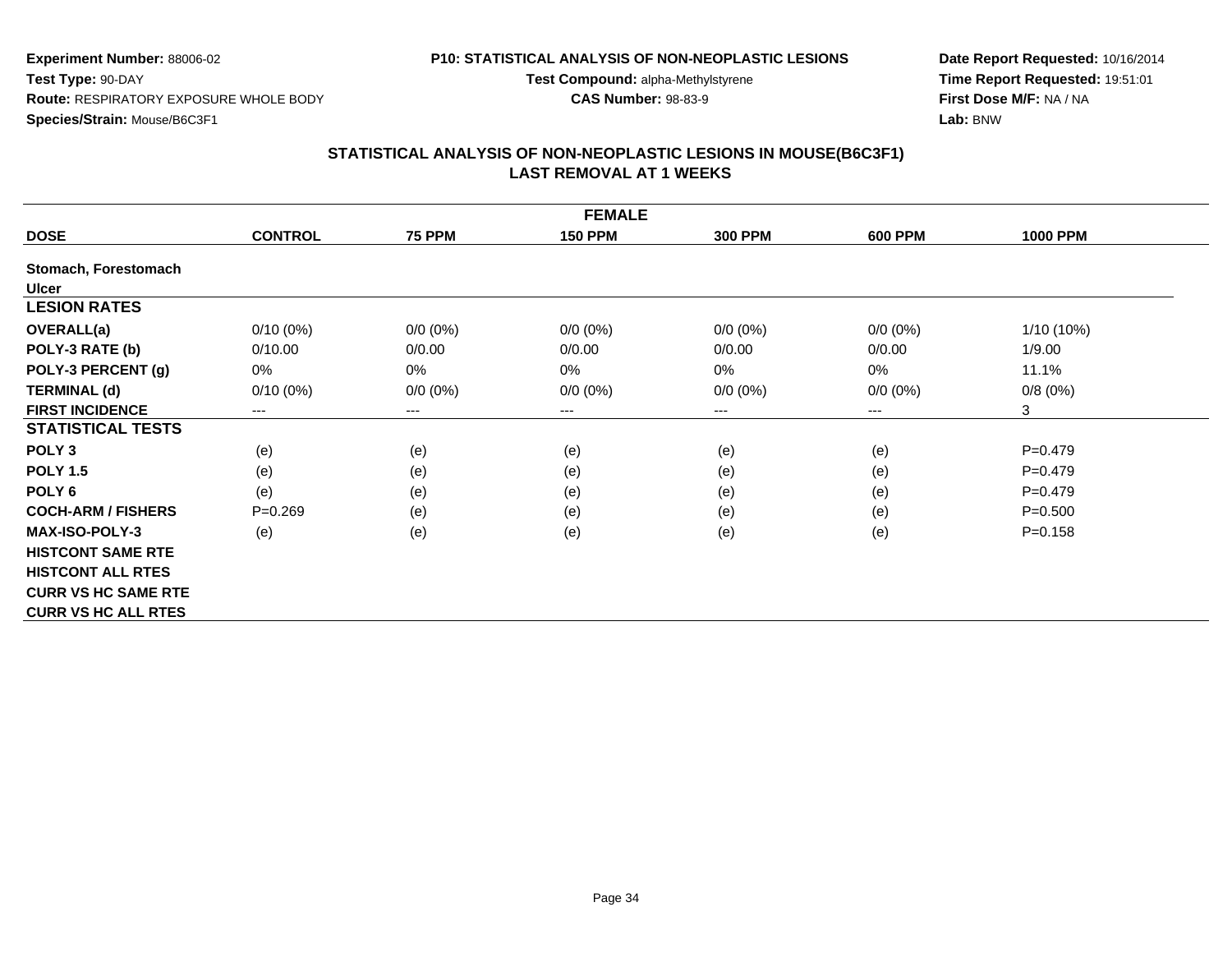# **P10: STATISTICAL ANALYSIS OF NON-NEOPLASTIC LESIONS**

**Test Compound:** alpha-Methylstyrene

**CAS Number:** 98-83-9

**Date Report Requested:** 10/16/2014**Time Report Requested:** 19:51:01**First Dose M/F:** NA / NA**Lab:** BNW

|                                             | <b>FEMALE</b>  |                        |                |                |                |                 |  |  |  |  |
|---------------------------------------------|----------------|------------------------|----------------|----------------|----------------|-----------------|--|--|--|--|
| <b>DOSE</b>                                 | <b>CONTROL</b> | <b>75 PPM</b>          | <b>150 PPM</b> | <b>300 PPM</b> | <b>600 PPM</b> | <b>1000 PPM</b> |  |  |  |  |
| Stomach, Glandular                          |                |                        |                |                |                |                 |  |  |  |  |
| <b>Infiltration Cellular Polymorphnuclr</b> |                |                        |                |                |                |                 |  |  |  |  |
| <b>LESION RATES</b>                         |                |                        |                |                |                |                 |  |  |  |  |
| <b>OVERALL(a)</b>                           | $1/10(10\%)$   | $0/0 (0\%)$            | $0/0 (0\%)$    | $0/0 (0\%)$    | $0/0 (0\%)$    | $0/10(0\%)$     |  |  |  |  |
| POLY-3 RATE (b)                             | 1/10.00        | 0/0.00                 | 0/0.00         | 0/0.00         | 0/0.00         | 0/8.00          |  |  |  |  |
| POLY-3 PERCENT (g)                          | 10%            | 0%                     | $0\%$          | 0%             | 0%             | $0\%$           |  |  |  |  |
| <b>TERMINAL (d)</b>                         | $1/10(10\%)$   | $0/0 (0\%)$            | $0/0 (0\%)$    | $0/0 (0\%)$    | $0/0 (0\%)$    | 0/8(0%)         |  |  |  |  |
| <b>FIRST INCIDENCE</b>                      | 96(T)          | $\qquad \qquad \cdots$ | ---            | ---            | ---            | ---             |  |  |  |  |
| <b>STATISTICAL TESTS</b>                    |                |                        |                |                |                |                 |  |  |  |  |
| POLY <sub>3</sub>                           | (e)            | (e)                    | (e)            | (e)            | (e)            | $P = 0.544N$    |  |  |  |  |
| <b>POLY 1.5</b>                             | (e)            | (e)                    | (e)            | (e)            | (e)            | $P = 0.544N$    |  |  |  |  |
| POLY <sub>6</sub>                           | (e)            | (e)                    | (e)            | (e)            | (e)            | $P = 0.544N$    |  |  |  |  |
| <b>COCH-ARM / FISHERS</b>                   | P=0.269N       | (e)                    | (e)            | (e)            | (e)            | $P = 0.500N$    |  |  |  |  |
| <b>MAX-ISO-POLY-3</b>                       | (e)            | (e)                    | (e)            | (e)            | (e)            | $P = 0.213N$    |  |  |  |  |
| <b>HISTCONT SAME RTE</b>                    |                |                        |                |                |                |                 |  |  |  |  |
| <b>HISTCONT ALL RTES</b>                    |                |                        |                |                |                |                 |  |  |  |  |
| <b>CURR VS HC SAME RTE</b>                  |                |                        |                |                |                |                 |  |  |  |  |
| <b>CURR VS HC ALL RTES</b>                  |                |                        |                |                |                |                 |  |  |  |  |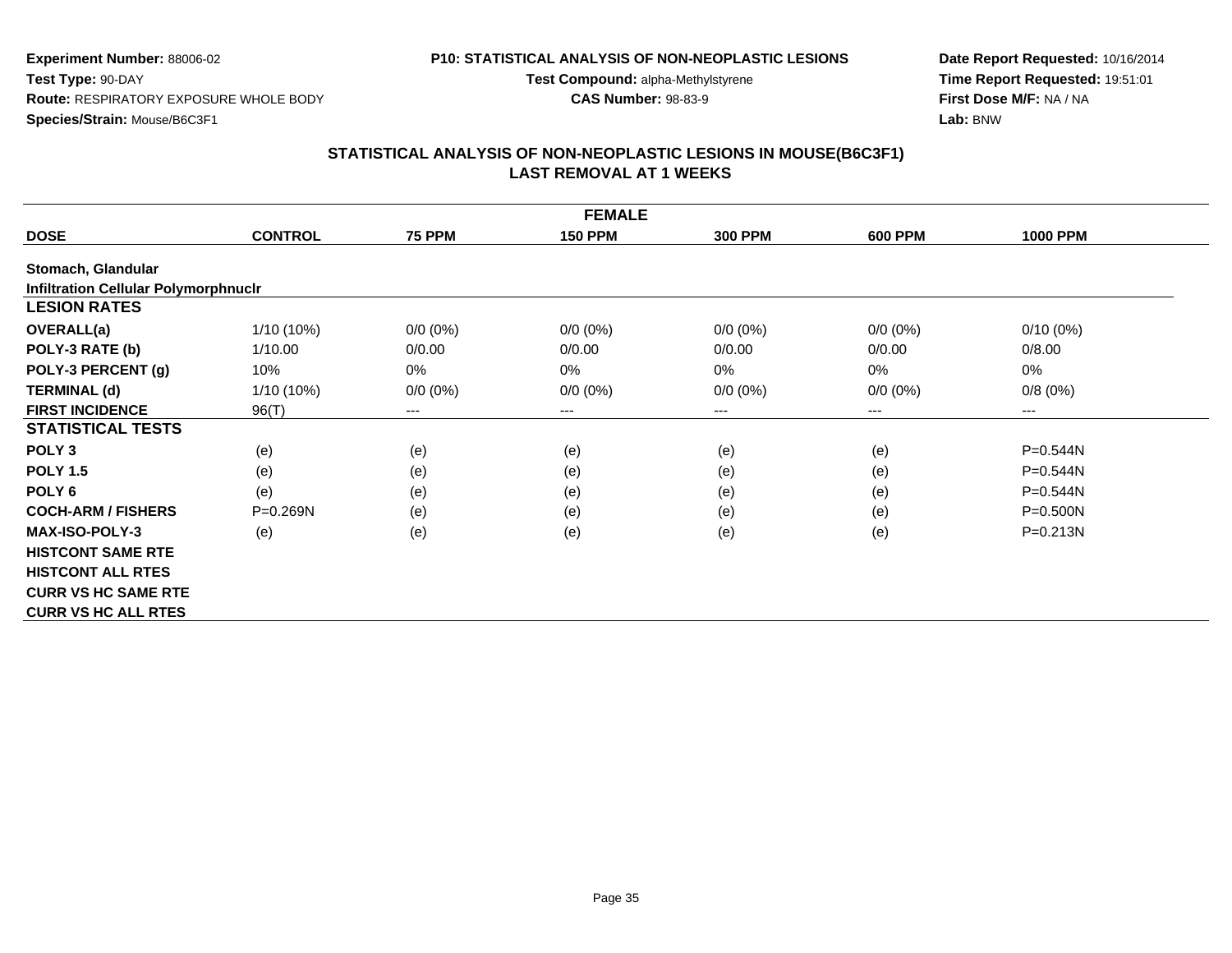# **P10: STATISTICAL ANALYSIS OF NON-NEOPLASTIC LESIONS**

**Test Compound:** alpha-Methylstyrene

**CAS Number:** 98-83-9

**Date Report Requested:** 10/16/2014**Time Report Requested:** 19:51:01**First Dose M/F:** NA / NA**Lab:** BNW

|                            | <b>FEMALE</b>  |                            |                |                |             |                        |  |  |  |  |
|----------------------------|----------------|----------------------------|----------------|----------------|-------------|------------------------|--|--|--|--|
| <b>DOSE</b>                | <b>CONTROL</b> | <b>75 PPM</b>              | <b>150 PPM</b> | <b>300 PPM</b> | 600 PPM     | <b>1000 PPM</b>        |  |  |  |  |
| Stomach, Glandular         |                |                            |                |                |             |                        |  |  |  |  |
| <b>Mineralization</b>      |                |                            |                |                |             |                        |  |  |  |  |
| <b>LESION RATES</b>        |                |                            |                |                |             |                        |  |  |  |  |
| <b>OVERALL(a)</b>          | $0/10(0\%)$    | $0/0 (0\%)$                | $0/0 (0\%)$    | $0/0 (0\%)$    | $0/0 (0\%)$ | $0/10(0\%)$            |  |  |  |  |
| POLY-3 RATE (b)            | 0/10.00        | 0/0.00                     | 0/0.00         | 0/0.00         | 0/0.00      | 0/8.00                 |  |  |  |  |
| POLY-3 PERCENT (g)         | 0%             | 0%                         | 0%             | 0%             | 0%          | 0%                     |  |  |  |  |
| <b>TERMINAL (d)</b>        | $0/10(0\%)$    | $0/0 (0\%)$                | $0/0 (0\%)$    | $0/0 (0\%)$    | $0/0 (0\%)$ | 0/8(0%)                |  |  |  |  |
| <b>FIRST INCIDENCE</b>     | ---            | $\qquad \qquad - \qquad -$ | ---            | ---            | ---         | $\qquad \qquad \cdots$ |  |  |  |  |
| <b>STATISTICAL TESTS</b>   |                |                            |                |                |             |                        |  |  |  |  |
| POLY <sub>3</sub>          | (n)            | (n)                        | (n)            | (n)            | (n)         | (n)                    |  |  |  |  |
| <b>POLY 1.5</b>            | (n)            | (n)                        | (n)            | (n)            | (n)         | (n)                    |  |  |  |  |
| POLY <sub>6</sub>          | (n)            | (n)                        | (n)            | (n)            | (n)         | (n)                    |  |  |  |  |
| <b>COCH-ARM / FISHERS</b>  | (n)            | (n)                        | (n)            | (n)            | (n)         | (n)                    |  |  |  |  |
| <b>MAX-ISO-POLY-3</b>      | (n)            | (n)                        | (n)            | (n)            | (n)         | (n)                    |  |  |  |  |
| <b>HISTCONT SAME RTE</b>   |                |                            |                |                |             |                        |  |  |  |  |
| <b>HISTCONT ALL RTES</b>   |                |                            |                |                |             |                        |  |  |  |  |
| <b>CURR VS HC SAME RTE</b> |                |                            |                |                |             |                        |  |  |  |  |
| <b>CURR VS HC ALL RTES</b> |                |                            |                |                |             |                        |  |  |  |  |